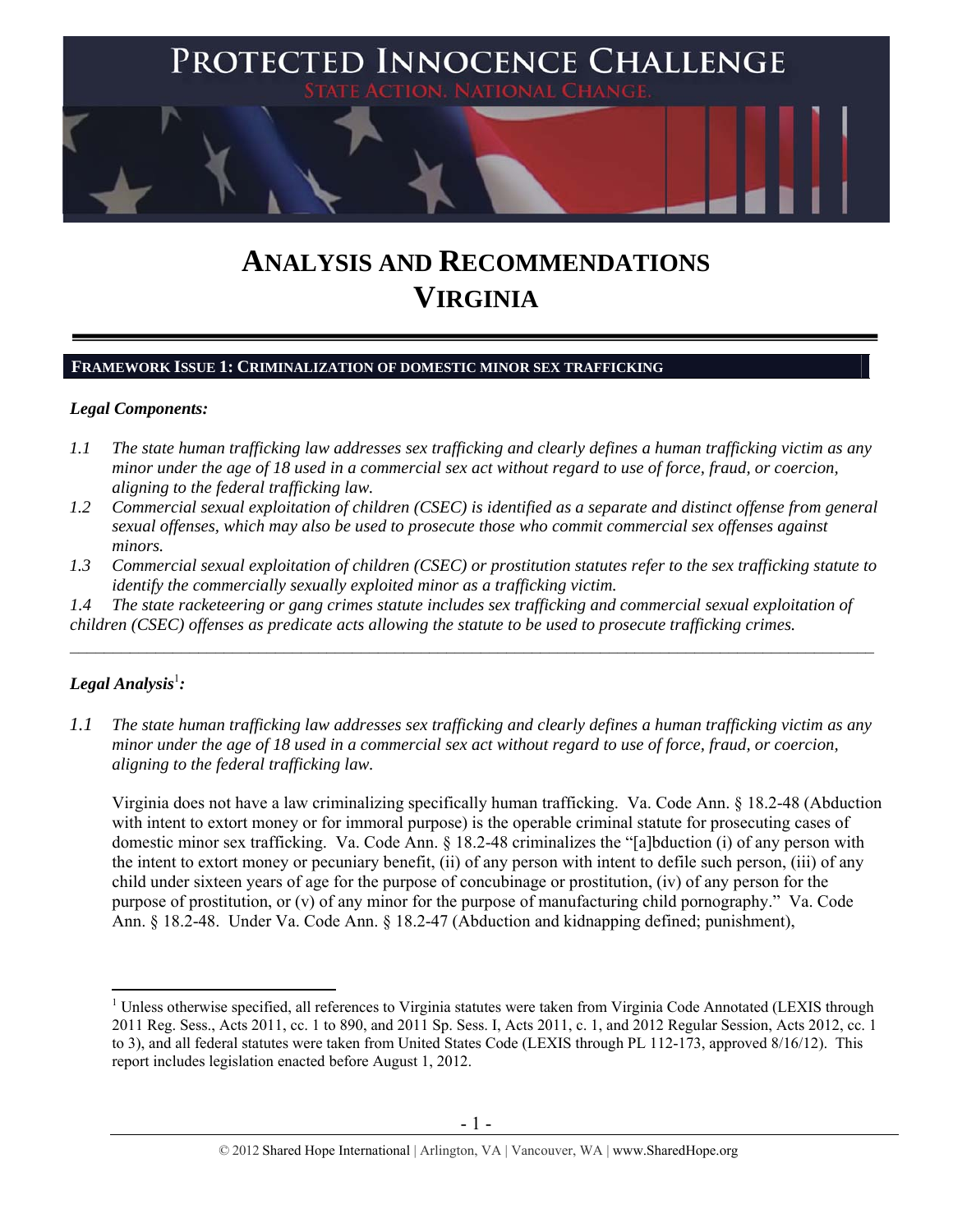A. Any person who, by force, intimidation or deception, and without legal justification or excuse, seizes, takes, transports, detains or secretes another person with the intent to deprive such other person of his personal liberty or to withhold or conceal him from any person, authority or institution lawfully entitled to his charge, shall be deemed guilty of "abduction."

B. Any person who, by force, intimidation or deception, and without legal justification or excuse, seizes, takes, transports, detains or secretes another person with the intent to subject him to forced labor or services shall be deemed guilty of "abduction." For purposes of this subsection, the term "intimidation" shall include destroying, concealing, confiscating, withholding, or threatening to withhold a passport, immigration document, or other governmental identification or threatening to report another as being illegally present in the United States.

Va. Code Ann. § 18.2-48 (Abduction with intent to extort money or for immoral purpose) is punishable as a Class 2 felony, which carries a minimum sentence of 20 years to life and a possible fine of up to \$100,000.<sup>2</sup> Va. Code Ann. §§ 18.2-10 (b), (g). Va. Code Ann. § 18.2-48 also specially directs that "[i]f the sentence imposed for a violation of (ii), (iii), (iv), or (v) includes a term of confinement less than life imprisonment, the judge shall impose, in addition to any active sentence, a suspended sentence of no less than 40 years. This suspended sentence shall be suspended for the remainder of the defendant's life subject to revocation by the court."

1.1.1 Recommendation: Enact a stand-alone law criminalizing domestic minor sex trafficking that removes any requirement to prove "force, intimidation or deception" when the victim is a minor under 18 and that expands the types of victimization to include live sexual performance.<sup>3</sup>

# *1.2 Commercial sexual exploitation of children (CSEC) is identified as a separate and distinct offense from general sexual offenses, which may also be used to prosecute those who commit commercial sex offenses against minors.*

Va. Code Ann. § 18.2-370(B) (Taking indecent liberties with children) states, "Any person 18 years of age or over who, with lascivious intent, knowingly and intentionally receives money, property, or any other remuneration for allowing, encouraging, or enticing any person under the age of 18 years to perform in or be a subject of sexually explicit visual material as defined in  $\hat{\S}$  18.2-374.1<sup>4</sup> or who knowingly encourages such person to perform in or be a subject of sexually explicit material; shall be guilty of a Class 5 felony." A Class 5 felony is punishable by a term of imprisonment of 1–10 years, "or in the discretion of the jury or the court trying the case without a jury, confinement in jail for not more than 12 months," a fine of up to \$2,500, or both. Va. Code Ann. § 18.2-10(e). This penalty is enhanced to a Class 4 felony for second or subsequent convictions, "provided that (i) the offenses were not part of a common act, transaction or scheme; (ii) the accused was at liberty as defined in § 53.1-151 between each conviction; and (iii) it is admitted, or found by the jury or judge before whom the person is tried, that the accused was previously convicted of a violation of this section." Va.

 $\overline{a}$ <sup>2</sup> Va. Code Ann. § 18.2-10(g) provides that "[e]xcept as specifically authorized in subdivision (e) [Class 5 felonies] or (f) [Class 6 felonies], or in Class 1 felonies for which a sentence of death is imposed, the court shall impose either a sentence of imprisonment together with a fine, or imprisonment only. However, if the defendant is not a natural person, the court shall impose only a fine."

<sup>&</sup>lt;sup>3</sup> Subsequent recommendations in this report referring to the state human trafficking law are predicated upon the recommendations contained in Section 1.1 being previously or simultaneously implemented.

<sup>&</sup>lt;sup>4</sup> Va. Code Ann. § 18.2-374.1(A) defines "sexually explicit visual material" as "a picture, photograph, drawing, sculpture, motion picture film, digital image, including such material stored in a computer's temporary Internet cache when three or more images or streaming videos are present, or similar visual representation which depicts sexual bestiality, a lewd exhibition of nudity, as nudity is defined in § 18.2-390, or sexual excitement, sexual conduct or sadomasochistic abuse, as also defined in § 18.2-390, or a book, magazine or pamphlet which contains such a visual representation. An undeveloped photograph or similar visual material may be sexually explicit material notwithstanding that processing or other acts may be required to make its sexually explicit content apparent."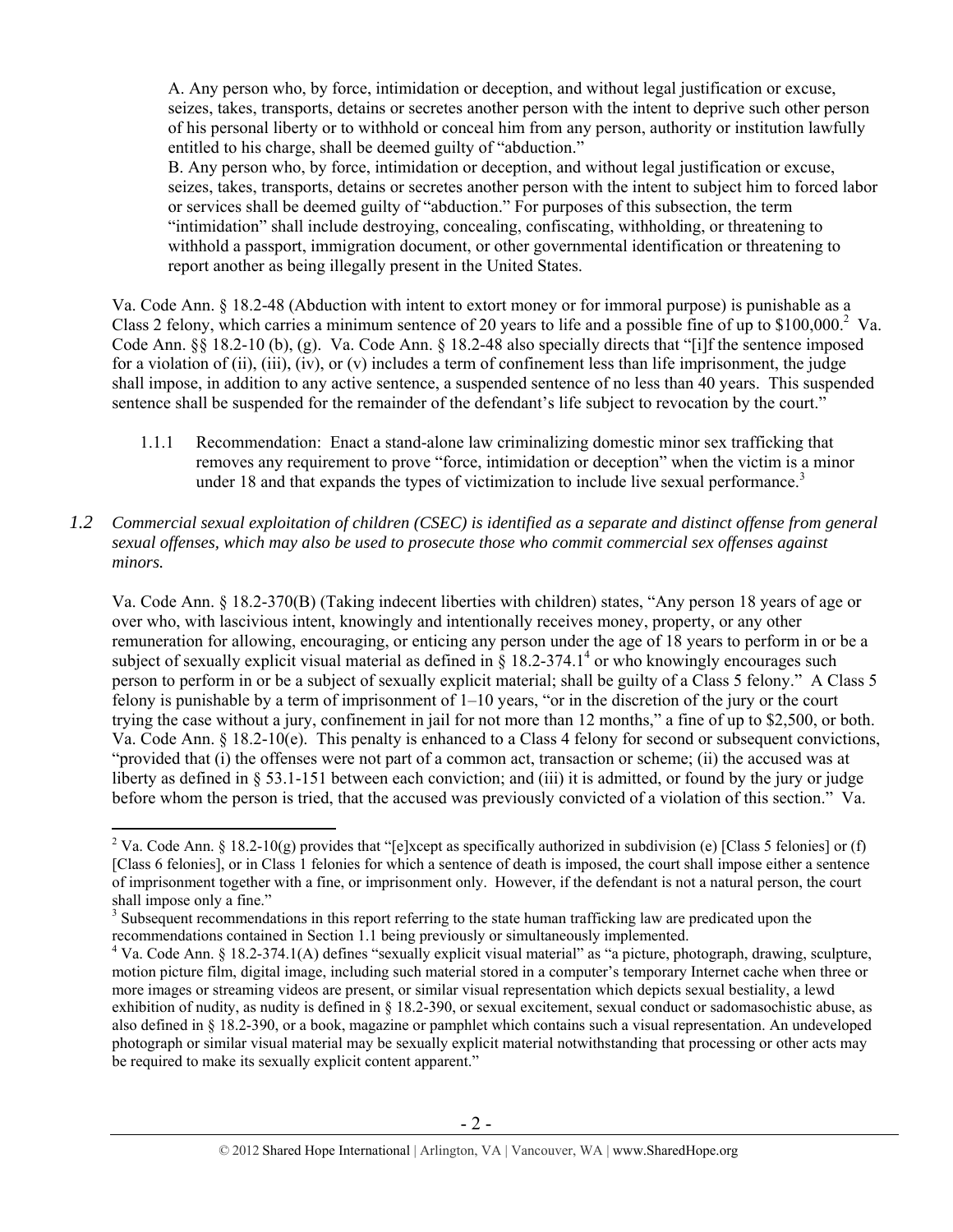Code Ann. § 18.2-370(C). A Class 4 felony is punishable by imprisonment for 2–10 years and a possible fine of up to  $$100,000$  may be assessed.<sup>5</sup> Va. Code Ann. § 18.2-10(d).

Va. Code Ann. § 18.2-356 (Receiving money for procuring person) states, "Any person who receives any money or other valuable thing for or on account of . . . (ii) causing any person to engage in forced labor or services, concubinage, prostitution, or the manufacture of any obscene material or child pornography shall be guilty of a Class 4 felony." A Class 4 felony is punishable by imprisonment for 2–10 years and a possible fine of up to \$100,000 may be assessed. Va. Code Ann. § 18.2-10(d).

Also, though not specific to commercial sex offenses, the following offenses may also apply to commercial sexual exploitation of children cases:

1. Va. Code Ann. § 18.2-370(A) (Taking indecent liberties with children; penalties) makes the following a Class 5 felony:

Any person 18 years of age or over, who, with lascivious intent, knowingly and intentionally commits any of the following acts with any child under the age of 15 years . . . :

(1) Expose his or her sexual or genital parts to any child to whom such person is not legally married or propose that any such child expose his or her sexual or genital parts to such person; or (2) [Repealed.]

(3) Propose that any such child feel or fondle the sexual or genital parts of such person or propose that such person feel or fondle the sexual or genital parts of any such child; or

(4) Propose to such child the performance of an act of sexual intercourse or any act constituting an offense under § 18.2-361 [Crimes against nature; penalty]; or

(5) Entice, allure, persuade, or invite any such child to enter any vehicle, room, house, or other place, for any of the purposes set forth in the preceding subdivisions of this section.

A Class 5 felony is punishable by a term of imprisonment of 1–10 years, "or in the discretion of the jury or the court trying the case without a jury, confinement in jail for not more than 12 months," a fine of up to \$2,500, or both imprisonment and a fine. Va. Code Ann.  $\S$  18.2-10(e).

- 2. Va. Code Ann. § 18.2-371 (Causing or encouraging acts rendering children delinquent, abused, etc.) makes it a Class 1 misdemeanor for "[a]ny person 18 years of age or older, including the parent of any child" to "willfully contribute[] to, encourage[], or cause[] any act, omission, or condition which renders a child delinquent, in need of services, in need of supervision, or abused or neglected as defined in § 16.1-228" or to "engage[] in consensual sexual intercourse with a child 15 or older not his spouse, child, or grandchild." Va. Code Ann. § 18.2-371. A Class 1 misdemeanor is punishable by imprisonment up to 12 months, a fine up to \$2,500, or both. Va. Code Ann. § 18.2-11(a).
- 3. Va. Code Ann. § 18.2-61 (Rape), among other things, classifies sex with a child under 13 as rape. Va. Code Ann. § 18.2-61(A)(iii).<sup>7</sup> A mandatory minimum sentence of 25 years is required for rape of a child under 13 where the offender is "more than three years older than the victim" and "if done in the commission of, or as part of the same course of conduct as, or as part of a common scheme or plan as a violation of (i) subsection A of  $\S 18.2-47$  [Abduction and kidnapping defined; punishment] or  $\S 18.2-48$  [Abduction with intent to extort money or for immoral purpose], (ii) § 18.2-89 [Burglary; how punished], 18.2-90 [Entering

 $5$  See supra note 2.

<sup>5</sup> *See supra* note 2. 6 *See supra* note 2. 7

 $\frac{7}{1}$  The text of Va. Code Ann. § 18.2-61 included here and elsewhere in this report includes amendments made by the passage of House Bill 973, 2012 Leg. Reg. Sess. (Va. 2012) (effective July 1, 2012).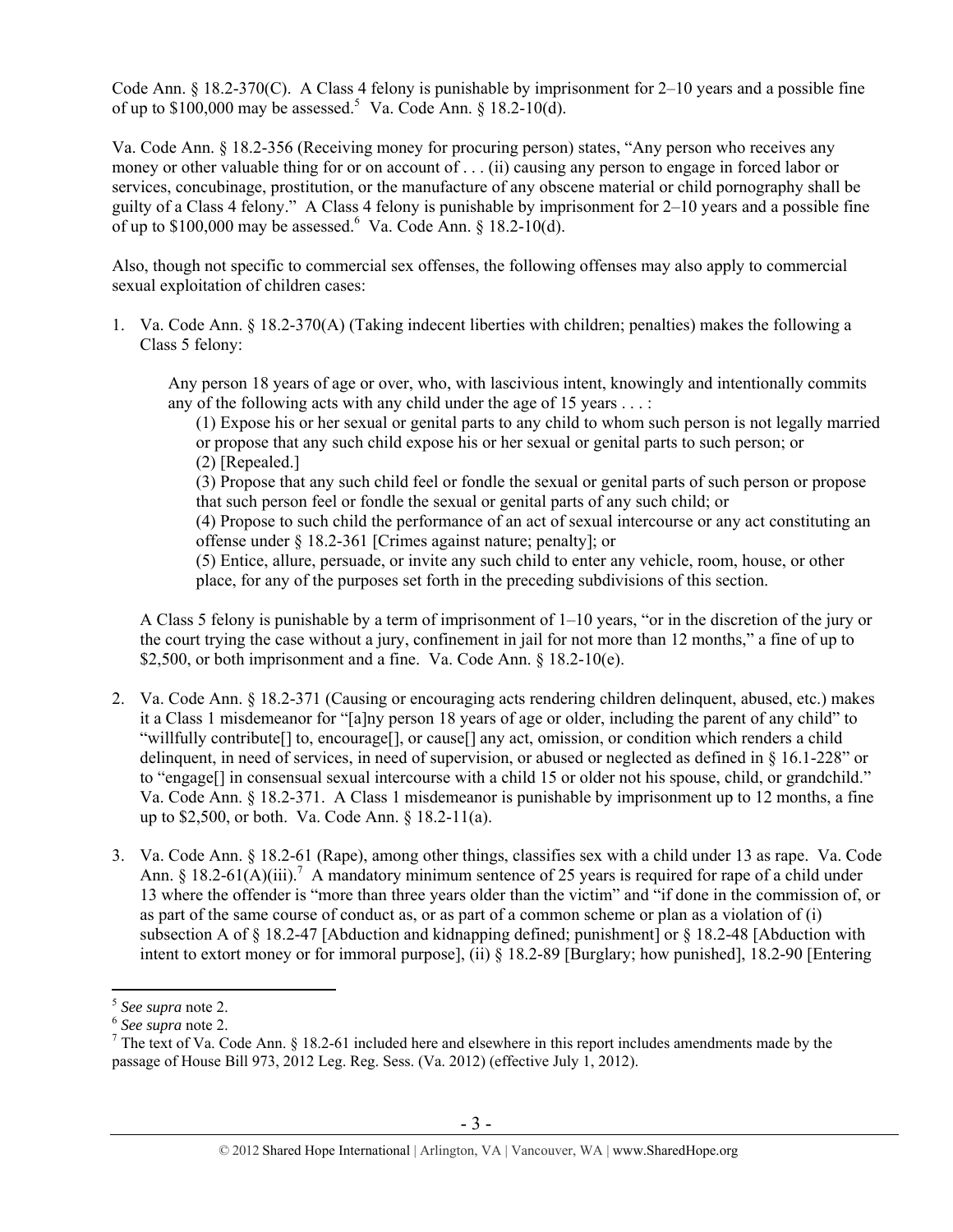dwelling house, etc., with intent to commit murder, rape, robbery or arson; penalty], or 18.2-91 [Entering dwelling house, etc., with intent to commit larceny, assault and battery or other felony], or (iii) § 18.2-51.2 [Aggravated malicious wounding; penalty]." Where it is alleged that the offender was 18 or older at the time of the offense, "the punishment shall include a mandatory minimum term of confinement for life." Va. Code Ann.  $\S$  18.2-61(B). "If the term of confinement imposed for any violation of clause (iii) of subsection A, where the offender is more than three years older than the victim, is for a term less than life imprisonment, the judge shall impose, in addition to any active sentence, a suspended sentence of no less than 40 years. This suspended sentence shall be suspended for the remainder of the defendant's life, subject to revocation by the court." Va. Code Ann. § 18.2-61(B).

- 4. Va. Code Ann. § 18.2-63(A) (Carnal knowledge of child between thirteen and fifteen years of age) makes it a Class 4 felony punishable by imprisonment for 2–10 years and a possible fine of up to \$100,000 for a person to "carnally know[], without the use of force, a child thirteen years of age or older but under fifteen years of age."<sup>8</sup> Va. Code Ann. § 18.2-10(d), (g). <sup>9</sup> Va. Code Ann. § 18.2-63(B) also makes it a Class 6 felony for a person to "carnally know[], without the use of force, a child thirteen years of age or older but under fifteen years of age who consents to sexual intercourse and the accused is a minor and such consenting child is three years or more the accused's junior." A Class 6 felony is punishable by imprisonment for 1–5 years "or in the discretion of the jury or the court trying the case without a jury, confinement in jail for not more than 12 months," a fine up to \$2,500, or both imprisonment and a fine. Va. Code Ann. § 18.2-10(f). This crime is reduced to a Class 4 misdemeanor when the "consenting child is less than three years the accused's junior" punishable by a fine up to \$250. Va. Code Ann. §§ 18.2-63(B), 18.2- 11(d). The provision notes that "a child under the age of thirteen years shall not be considered a consenting child." Va. Code Ann. § 18.2-63(C).
- 5. Va. Code Ann. § 18.2-67.4:2 (Sexual abuse of a child under 15 years of age; penalty) states, "Any adult who, with lascivious intent, commits an act of sexual abuse, as defined in  $\S$  18.2-67.10, with any child 13 years of age or older but under 15 years of age is guilty of a Class 1 misdemeanor."<sup>10</sup> A Class 1 misdemeanor is punishable by imprisonment up to 12 months, a fine up to \$2,500, or both. Va. Code Ann.  $§$  18.2-11(a).
- 6. Va. Code Ann. § 18.2-379 (Employing or permitting minor to assist in offense under article) states, "It shall be unlawful for any person knowingly to hire, employ, use or permit any minor to do or assist in doing any act or thing constituting an offense under this article [Article 5—Obscenity and related offenses]." A first time offense is a Class 1 misdemeanor punishable by imprisonment up to 12 months, a fine up to \$2,500, or both. Va. Code Ann. §§ 18.2-380, 18.2-11(a). Subsequent offenses are punishable as Class 6 felonies by

 $\overline{a}$  $8$  Va. Code Ann. § 18.2-63(C)(ii) defines "carnal knowledge" as including "acts of sexual intercourse, cunnilingus, fellatio, anilingus, anal intercourse, and animate and inanimate object sexual penetration."<br><sup>9</sup> See supra note 2.

<sup>&</sup>lt;sup>10</sup> Va. Code Ann. § 18.2-67.10(6) states,

<sup>&</sup>quot;Sexual abuse" means an act committed with the intent to sexually molest, arouse, or gratify any person, where: a. The accused intentionally touches the complaining witness's intimate parts or material directly covering such intimate parts;

b. The accused forces the complaining witness to touch the accused's, the witness's own, or another person's intimate parts or material directly covering such intimate parts;

c. If the complaining witness is under the age of 13, the accused causes or assists the complaining witness to touch the accused's, the witness's own, or another person's intimate parts or material directly covering such intimate parts; or

d. The accused forces another person to touch the complaining witness's intimate parts or material directly covering such intimate parts.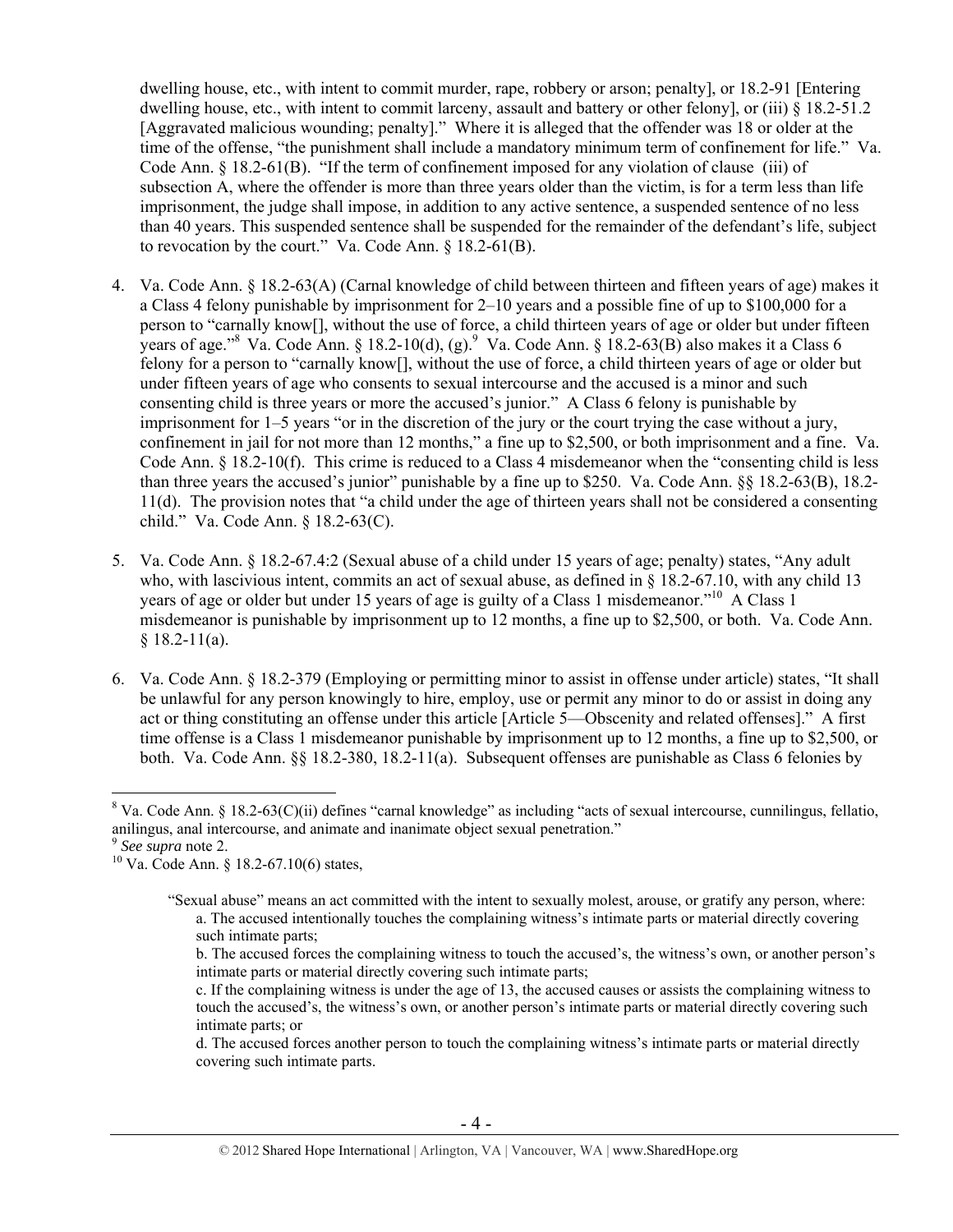imprisonment for 1–5 years "or in the discretion of the jury or the court trying the case without a jury, confinement in jail for not more than 12 months," a fine up to \$2,500, or both imprisonment and a fine. Va. Code Ann. § 18.2-10(f). "However, if the person, firm, association or corporation convicted of such subsequent offense is the owner of the business establishment where each of the offenses occurred, a fine of not more than \$10,000 shall be imposed in addition to the penalties otherwise prescribed by this section." Va. Code Ann. § 18.2-381.

7. Va. Code Ann. § 18.2-374.4<sup>11</sup> (Display of child pornography or grooming video or materials to a child unlawful) states,

Any person 18 years of age or older who displays child pornography or a grooming video or materials to a child under 13 years of age with the intent to entice, solicit, or encourage the child to engage in the fondling of the sexual or genital parts of another or the fondling of his sexual or genital parts by another, sexual intercourse, cunnilingus, fellatio, anilingus, anal intercourse, or object sexual penetration is guilty of a Class 6 felony.

A Class 6 felony is punishable by "a term of imprisonment of not less than one year nor more than five years, or in the discretion of the jury or the court trying the case without a jury, confinement in jail for not more than 12 months and a fine of not more than \$ 2,500, either or both." Va. Code Ann. § 18.2-10(f). Va. Code Ann. § 18.2-374.4(B) defines "Grooming video or materials" as "a cartoon, animation, image, or series of images depicting a child engaged in the fondling of the sexual or genital parts of another or the fondling of his sexual or genital parts by another, masturbation, sexual intercourse, cunnilingus, fellatio, anilingus, anal intercourse, or object sexual penetration."

- 1.2.1 Recommendation: Amend Va. Code Ann. § 18.2-370(A) (Taking indecent liberties with children; penalties) to raise the age of a minor victim from 15 to 18 and to raise the penalty from a Class 5 felony to a Class 2 felony to align with Va. Code Ann. § 18.2-48 (Abduction with intent to extort money or for immoral purpose) and the federal penalties for child sex trafficking.
- *1.3 Commercial sexual exploitation of children (CSEC) or prostitution statutes refer to the sex trafficking statute to identify the commercially sexually exploited minor as a trafficking victim.*

Virginia's CSEC statute, Va. Code Ann. § 18.2-370(B) (Taking indecent liberties with children; penalties), does not refer to Va. Code Ann. § 18.2-48 (Abduction with intent to extort money or for immoral purpose). Similarly, the prostitution statute Va. Code Ann. § 18.2-346 (Being a prostitute or prostitution) does not refer to Va. Code Ann. § 18.2-48 (Abduction with intent to extort money or for immoral purpose) when a minor is involved.

- 1.3.1 Recommendation: Amend Va. Code Ann. § 18.2-370(B) and § 18.2-346 when a minor is involved to refer to Va. Code Ann. § 18.2-48 (Abduction with intent to extort money or for immoral purpose) to ensure CSEC victims are identified as victims under the statute used to prosecute sex trafficking.
- *1.4 The state racketeering or gang crimes statute includes sex trafficking and commercial sexual exploitation of children (CSEC) offenses as predicate acts allowing the statute to be used to prosecute trafficking crimes.*

VA Code Ann. § 18.2-514 (Racketeering offenses)<sup>12</sup> states,

<sup>&</sup>lt;sup>11</sup> The text of Va. Code Ann.  $\S$  18.2-374.4 included here and elsewhere in this report reflects passage of House Bill 964, 2012 Leg. Reg. Sess. (Va. 2012) (effective July 1, 2012).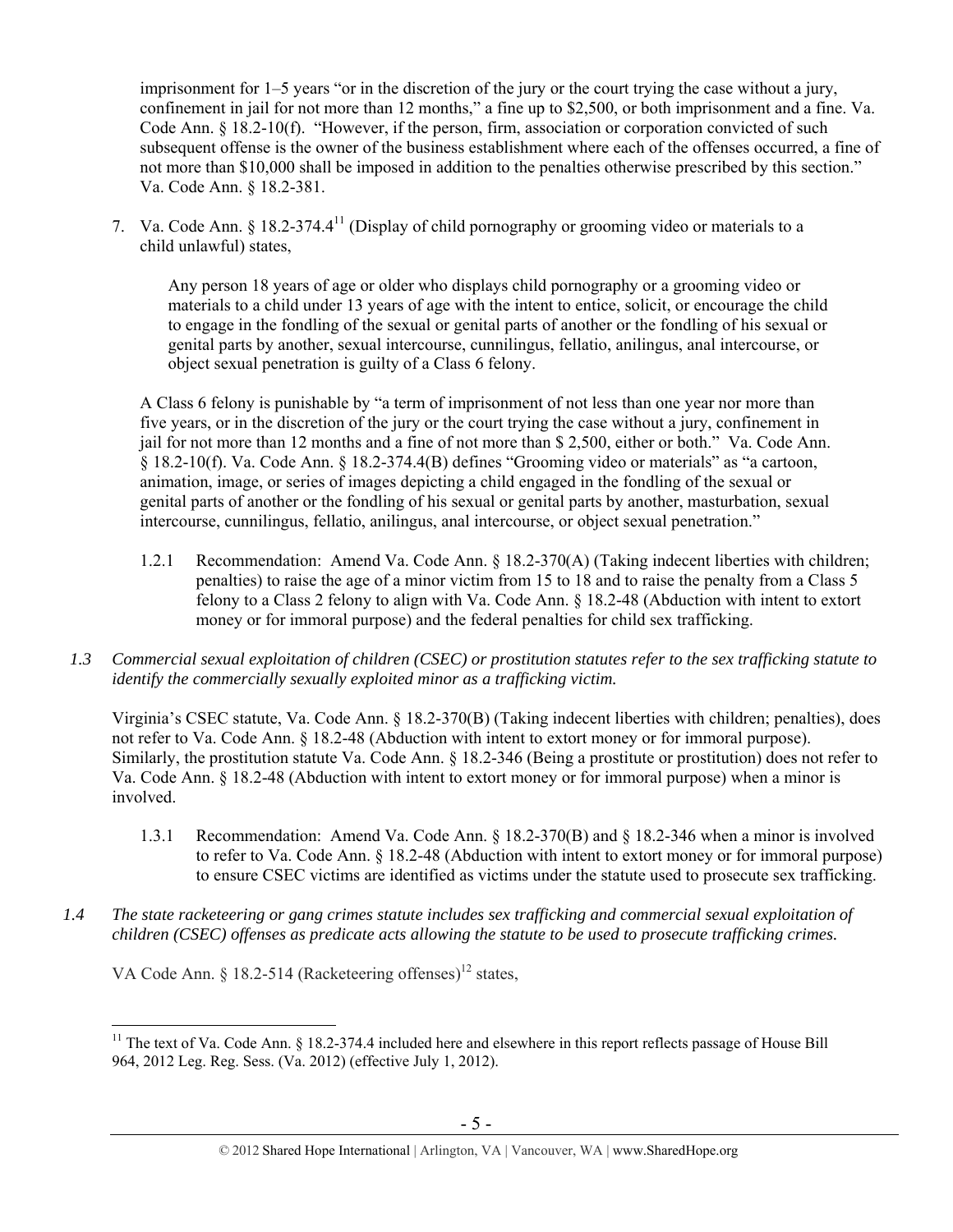A. It shall be unlawful for an enterprise,<sup>13</sup> or for any person who occupies a position of organizer, supervisor, or manager of an enterprise, to receive any proceeds known to have been derived directly from racketeering activity and to use or invest an aggregate of \$10,000 or more of such proceeds in the acquisition of any title to, or any right, interest, or equity in, real property, or in the establishment or operation of any enterprise.

B. It shall be unlawful for any enterprise, or for any person who occupies a position of organizer, supervisor, or manager of an enterprise, to directly acquire or maintain any interest in or control of any enterprise or real property through racketeering activity.

C. It shall be unlawful for any person employed by, or associated with, any enterprise to conduct or participate, directly or indirectly, in such enterprise through racketeering activity.

D. It shall be unlawful for any person to conspire to violate any of the provisions of subsection A, B, or C.

VA Code Ann. § 18.2-513 (Definitions) defines "Racketeering activity" to mean

[to] commit, attempt to commit, conspire to commit, or to solicit, coerce, or intimidate another person to commit two or more of the following offenses: 18.2-356 [Receiving money for procuring person] . . . § 18.2-48 [Abduction with intent to extort money or for immoral purpose] . . . § 18.2-49 [Threatening, attempting or assisting in such abduction] . . . 18.2-374.1 [Possession, reproduction, distribution, solicitation, and facilitation of child pornography; penalty] . . . ; or any substantially similar offenses under the laws of any other state, the District of Columbia, the United States or its territories.

Penalties for violation of VA Code Ann. § 18.2-514 (Racketeering offenses) are described in VA Code Ann. § 18.2-515 (Criminal penalties; forfeiture)

A. Any person or enterprise convicted of engaging in activity in violation of the provisions of § 18.2-514 is guilty of a felony punishable by imprisonment for not less than five years nor more than 40 years and a fine of not more than \$1 million. A second or subsequent offense shall be punishable as a Class 2 felony and a fine of not more than \$2 million.

The court may order any such person or enterprise to be divested of any interest in any enterprise or real property identified in § 18.2-514; order the dissolution or reorganization of such enterprise; and order the suspension or revocation of any license, permit, or prior approval granted to such enterprise or person by any agency of the Commonwealth or political subdivision thereof.

B. All property, real or personal, including money, together with any interest or profits derived from the investment of such money, used in substantial connection with, intended for use in the course of, or traceable to, conduct in violation of any provision of  $\S$  18.2-514 is subject to civil forfeiture to the Commonwealth.

Finally, where the alleged enterprise is a criminal street gang, additional charges may apply. Under Va. Code Ann. § 18.2-46.2(A),

<sup>&</sup>lt;sup>12</sup> For additional information on racketeering laws, see http://www.sharedhope.org/wp-content/uploads/2012/11/SHI-WhitePaperFederalStateRacketeeringGangCrimeLaws.pdf.

<sup>&</sup>lt;sup>13</sup> VA Code Ann. § 18.2-513 (Definitions) defines "Enterprise" to mean "any of the following: sole proprietorship, partnership, corporation, business trust, criminal street gang; or other group of three or more individuals associated for the purpose of criminal activity."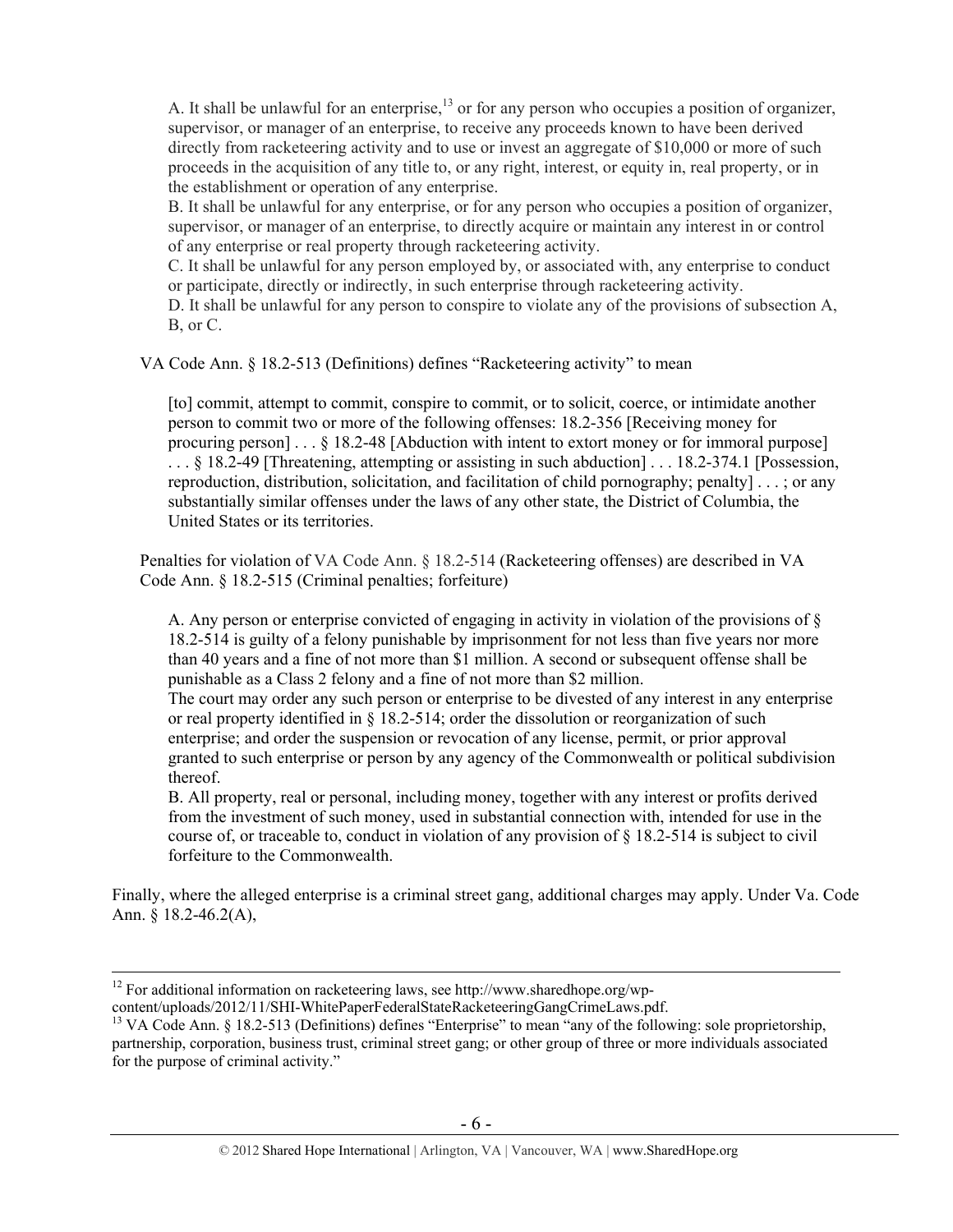Any person who actively participates in or is a member of a criminal street gang and who knowingly and willfully participates in any predicate criminal act<sup>14</sup> committed for the benefit of, at the direction of, or in association with any criminal street gang shall be guilty of a Class 5 felony. However, if such participant in or member of a criminal street gang is age eighteen years or older and knows or has reason to know that such criminal street gang also includes a juvenile member or participant, he shall be guilty of a Class 4 felony.

Va. Code Ann. § 18.2-46.1<sup>15</sup> defines "criminal street gang" as "any ongoing organization, association, or group of three or more persons, whether formal or informal, (i) which has as one of its primary objectives or activities the commission of one or more criminal activities; (ii) which has an identifiable name or identifying sign or symbol; and (iii) whose members individually or collectively have engaged in the commission of, attempt to commit, conspiracy to commit, or solicitation of two or more predicate criminal acts, at least one of which is an act of violence, provided such acts were not part of a common act or transaction."

Where CSEC and sex trafficking offenses involve gang recruitment or intimidation, gang members may face prosecution under Va. Code Ann. § 18.2-46.3 (Recruitment of persons for criminal street gang; penalty), which states,

A. Any person who solicits, invites, recruits, encourages or otherwise causes or attempts to cause another to actively participate in or become a member of what he knows to be a criminal street gang is guilty of a Class 1 misdemeanor. Any person age 18 years or older who solicits, invites, recruits, encourages or otherwise causes or attempts to cause a juvenile to actively participate in or become a member of what he knows to be a criminal street gang is guilty of a Class 6 felony. B. Any person who, in order to encourage an individual (a) to join a criminal street gang, (b) to remain as a participant in or a member of a criminal street gang, or (c) to submit to a demand made by a criminal street gang to commit a felony violation of this title, (i) uses force against the individual or a member of his family or household or (ii) threatens force against the individual or a member of his family or household, which threat would place any person in reasonable apprehension of death or bodily injury, is guilty of a Class 6 felony. The definition of "family or household member" "set forth in § 16.1-228 applies to this section.

Va. Code Ann. § 18.2-46.3:2 provides for civil forfeiture in the case of criminal street gang activities, stating in part,

All property, both personal and real, of any kind or character used in substantial connection with, intended for use in the course of, derived from, traceable to, or realized through, including any profit or

<sup>&</sup>lt;sup>14</sup> Va. Code Ann. § 18.2-46.1 defines "predicate criminal act" as including "(i) an act of violence; (ii) any violation of § 18.2-42, 18.2-46.3 [Recruitment of persons for criminal street gang; penalty], . . .18.2-355 [Taking, detaining, etc., person for prostitution, etc., or consenting thereto], 18.2-356 [Receiving money for procuring person], or 18.2-357 [Receiving money from earnings of male or female prostitute];  $\ldots$  or (v) any substantially similar offense under the laws of another state or territory of the United States, the District of Columbia, or the United States." "Act of violence" is defined as "those felony offenses described in subsection A of § 19.2-297.1." Va. Code Ann. § 18.2-46.1. Pursuant to Va. Code Ann. § 19.2-297.1(A)(i), the term includes "c. Any kidnapping or abduction felony under Article 3 (§ 18.2-47 et seq.)" and "f. Except as otherwise provided in § 18.2-67.5:2 or § 18.2-67.5:3, criminal sexual assault punishable as a felony under Article 7 (§ 18.2-61 et seq.)." It also includes "(ii) conspiracy to commit any of the violations enumerated in clause (i) of this section; and (iii) violations as a principal in the second degree or accessory before the fact of the provisions enumerated in clause (i) of this section."

<sup>&</sup>lt;sup>15</sup> The text of Va. Code Ann. § 18.2-46.1 included here and elsewhere in this report includes amendments made by the passage of House Bill 546, 2012 Leg. Reg. Sess. (Va. 2012) (effective July 1, 2012).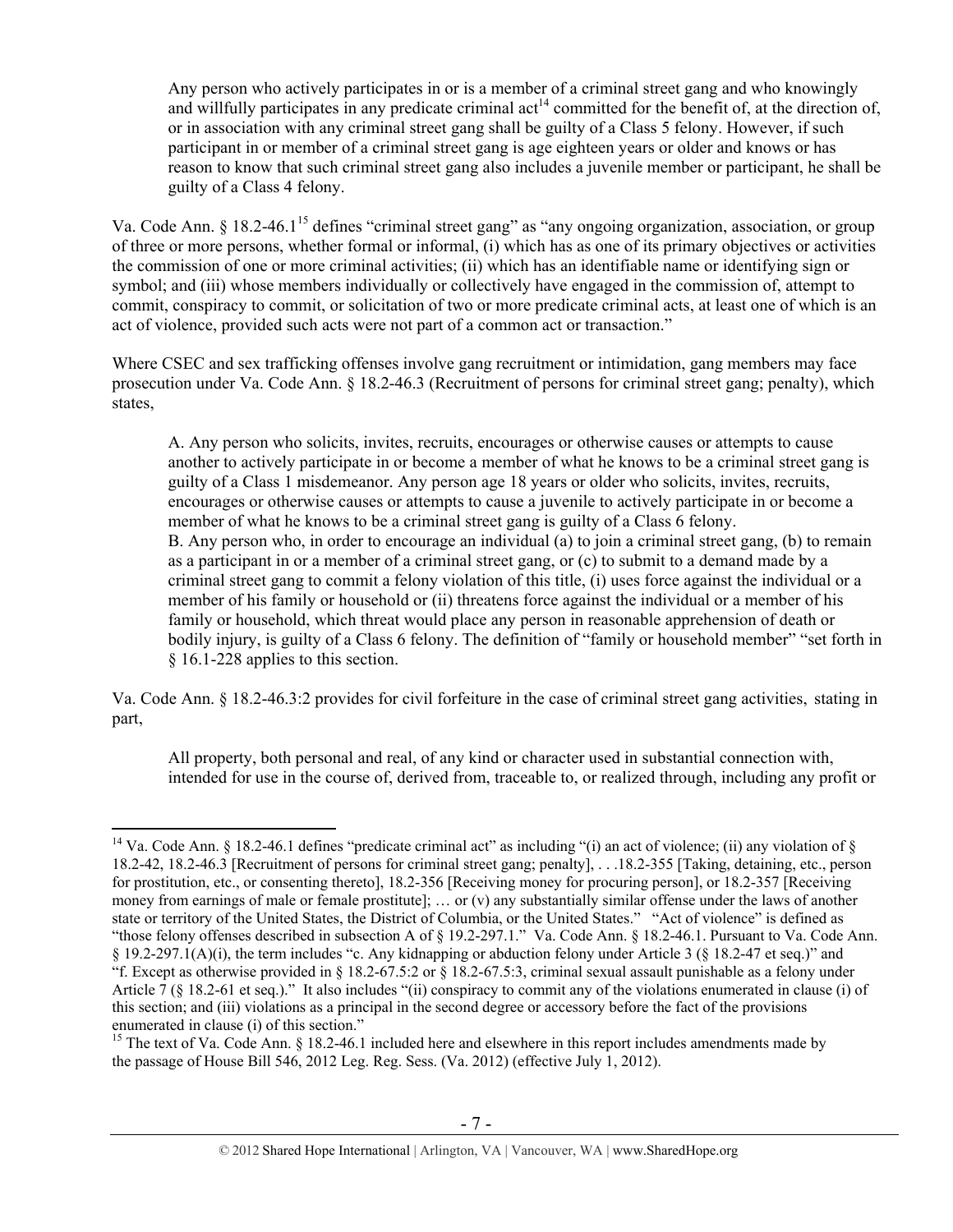interest derived from, any conduct in violation of any provision of this article<sup>16</sup> is subject to civil forfeiture to the Commonwealth. Further, all property, both personal and real, of any kind or character used or intended to be used in substantial connection with, during the course of, derived from, traceable to, or realized through, including any profit or interest derived from, criminal street gang member recruitment as prohibited under Va. Code § 18.2-46.3 is subject to civil forfeiture to the Commonwealth.

1.4.1 Recommendation: Amend VA Code Ann. § 18.2-513 (Definitions) to add Va. Code Ann. § 18.2- 370(B) (Taking indecent liberties with children) to the list of predicate offenses or enact a sex trafficking statute and making this crime a predicate offense for racketeering and criminal street gang crimes.

<sup>16</sup> Title 18.2, Chapter 4, Article 2.1 (Crimes by gangs), Va. Code Ann. § 18.2-46.1 *et seq.*, includes offenses under § 18.2-46.2 (Prohibited criminal street gang participation; penalty) and § 18.2-46.3 (Recruitment of persons for criminal street gang; penalty).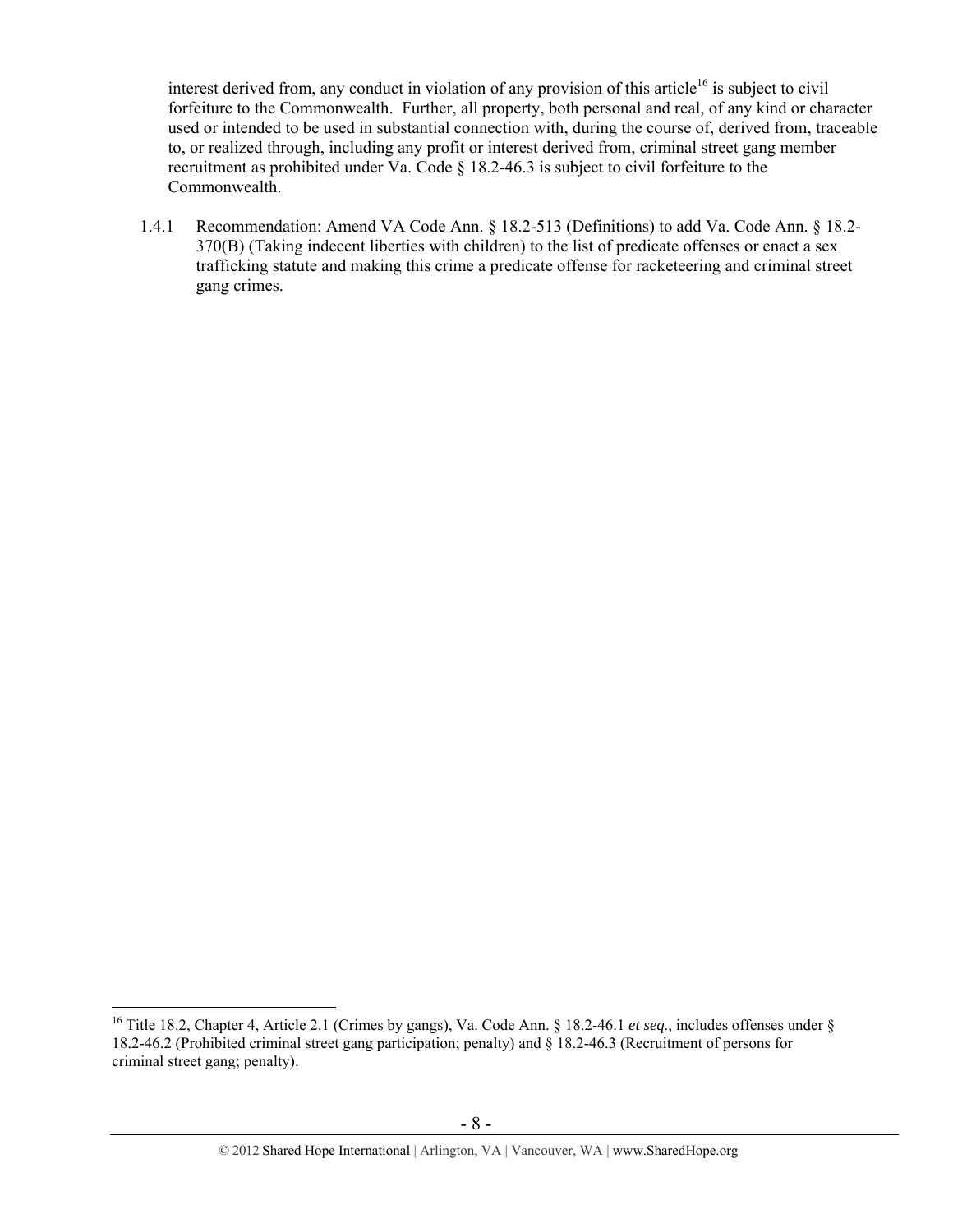#### **FRAMEWORK ISSUE 2: CRIMINAL PROVISIONS ADDRESSING DEMAND**

# *Legal Components:*

- *2.1 The state sex trafficking law can be applied to buyers of commercial sex acts with a victim of domestic minor sex trafficking.*
- *2.2 Buyers of commercial sex acts with a minor can be prosecuted under commercial sexual exploitation of children (CSEC) laws.*
- *2.3 Solicitation of prostitution laws differentiate between buying sex acts with an adult and buying sex acts with a minor under 18.*
- *2.4 Penalties for buyers of commercial sex acts with minors are as high as federal penalties.*
- *2.5 Using the Internet to lure, entice, or purchase, or attempt to lure, entice, or purchase commercial sex acts with a minor is a separate crime or results in an enhanced penalty for buyers.*
- *2.6 No age mistake defense is permitted for a buyer of commercial sex acts with any minor under 18.*
- *2.7 Base penalties for buying sex acts with a minor under 18 are sufficiently high and not reduced for older minors.*
- *2.8 Financial penalties for buyers of commercial sex acts with minors are sufficiently high to make it difficult for buyers to hide the crime.*
- *2.9 Buying and possessing child pornography carries penalties as high as similar federal offenses.*
- *2.10 Convicted buyers of commercial sex acts with minors and child pornography are required to register as sex offenders.*

 $\mathcal{L}_\mathcal{L} = \{ \mathcal{L}_\mathcal{L} = \{ \mathcal{L}_\mathcal{L} = \{ \mathcal{L}_\mathcal{L} = \{ \mathcal{L}_\mathcal{L} = \{ \mathcal{L}_\mathcal{L} = \{ \mathcal{L}_\mathcal{L} = \{ \mathcal{L}_\mathcal{L} = \{ \mathcal{L}_\mathcal{L} = \{ \mathcal{L}_\mathcal{L} = \{ \mathcal{L}_\mathcal{L} = \{ \mathcal{L}_\mathcal{L} = \{ \mathcal{L}_\mathcal{L} = \{ \mathcal{L}_\mathcal{L} = \{ \mathcal{L}_\mathcal{$ 

# *Legal Analysis:*

*2.1 The state sex trafficking law can be applied to buyers of commercial sex acts with a victim of domestic minor sex trafficking.*

The plain language of the definition of abduction in Va. Code Ann. § 18.2-47 does not appear to apply to buyers of commercial sex with minors. Abduction is defined as the following:

A. Any person who, by force, intimidation or deception, and without legal justification or excuse, seizes, takes, transports, detains or secretes another person with the intent to deprive such other person of his personal liberty or to withhold or conceal him from any person, authority or institution lawfully entitled to his charge, shall be deemed guilty of "abduction."

B. Any person who, by force, intimidation or deception, and without legal justification or excuse, seizes, takes, transports, detains or secretes another person with the intent to subject him to forced labor or services shall be deemed guilty of "abduction." For purposes of this subsection, the term "intimidation" shall include destroying, concealing, confiscating, withholding, or threatening to withhold a passport, immigration document, or other governmental identification or threatening to report another as being illegally present in the United States.

. . . .

- 2.1.1 Recommendation: Enact a human trafficking law that applies to buyers of commercial sex with minors. Alternatively, amend Va. Code Ann. § 18.2-47 (Abduction and kidnapping defined; punishment) to clarify that the law applies to the purchase of sex with minors and eliminate the requirement that buyers of commercial sex with minors must "know" of the force, fraud, or coercion occurring in the trafficking situation.
- *2.2 Buyers of commercial sex acts with a minor can be prosecuted under commercial sexual exploitation of children (CSEC) laws.*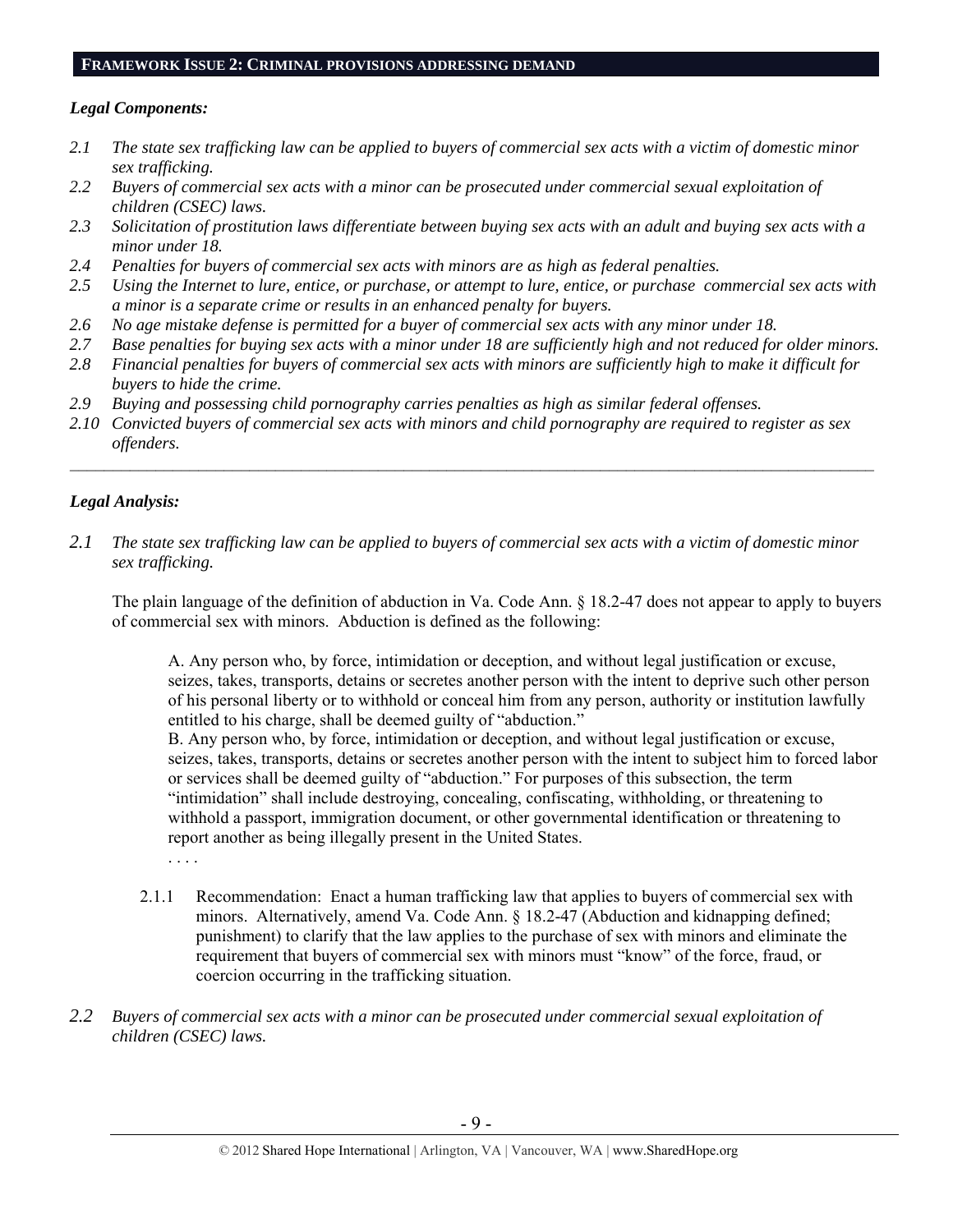Va. Code Ann. § 18.2-370(A) (Taking indecent liberties with children; penalties) does not include provisions making it a crime to buy sex with a minor, though it could apply to buyers who "[p]ropose to such child the performance of an act of sexual intercourse or any act constituting an offense under § 18.2-361 [Crimes against nature; penalties]; or . . . [e]ntice, allure, persuade, or invite any such child to enter any vehicle, room, house, or other place, for any of the purposes set forth" in the subsection. Va. Code Ann. § 18.2-370(A)(4), (5).

Also, although not specifically commercial in nature, Va. Code Ann. § 18.2-371 (Causing or encouraging acts rendering children delinquent, abused, etc.; penalty; abandoned infant) might apply to buyers of sex with a minor, stating, "Any person 18 years of age or older, including the parent of any child, who (i) willfully contributes to, encourages, or causes any act, omission, or condition which renders a child delinquent, in need of services, in need of supervision, or abused or neglected as defined in  $\S$  16.1-228, or (ii) engages in consensual sexual intercourse with a child 15 or older not his spouse, child, or grandchild, shall be guilty of a Class 1 misdemeanor." Va. Code Ann. § 18.2-63(A) and (B) (Carnal knowledge of child between thirteen and fifteen years of age) might also apply to a buyer of sex with a minor, by stating,

A. If any person carnally knows, without the use of force, a child thirteen years of age or older but under fifteen years of age, such person shall be guilty of a Class 4 felony. B. If any person carnally knows, without the use of force, a child thirteen years of age or older but under fifteen years of age who consents to sexual intercourse and the accused is a minor and such consenting child is three years or more the accused's junior, the accused shall be guilty of a Class 6 felony. If such consenting child is less than three years the accused's junior, the accused shall be guilty of a Class 4 misdemeanor.

- 2.2.1 Recommendation: Enact a law or amend Va. Code Ann. § 18.2-370 (Taking indecent liberties with children; penalties) to criminalize soliciting and purchasing commercial sex with a minor with an enhanced penalty to match the Class 2 felony of Va. Code Ann. § 18.2-48(iii), (iv), and (v) (Abduction with intent to extort money or for immoral purpose).
- *2.3 Solicitation of prostitution laws differentiate between buying sex acts with an adult and buying sex acts with a minor under 18.*

The offense of solicitation of prostitution does not differentiate between buying sex with an adult or a minor. Va. Code Ann. § 18.2-346(B) (Being a prostitute or prostitution) states, "Any person who offers money or its equivalent to another for the purpose of engaging in sexual acts as enumerated above and thereafter does any substantial act in furtherance thereof shall be guilty of solicitation of prostitution and shall be guilty of a Class 1 misdemeanor." Also Va. Code Ann. § 18.2-347 (Keeping, residing in or frequenting a bawdy place; "bawdy place" defined) states, "It shall be unlawful for any person to keep any bawdy place, or to reside in or at or visit, for immoral purposes, any such bawdy place." "Bawdy place" is defined as "any place within or without any building or structure which is used or is to be used for lewdness, assignation or prostitution." Va. Code Ann. § 18.2-347. This offense is a Class 1 misdemeanor. Va. Code Ann. § 18.2-350.

- 2.3.1 Recommendation: Amend Va. Code Ann. § 18.2-346 and § 18.2-347 to differentiate between buying sex with an adult and buying sex with a minor by enhancing the penalty for purchasing sex with a minor to be comparable to the Class 2 felony of Va. Code Ann. § 18.2-48(iii), (iv), and (v) (Abduction with intent to extort or for immoral purpose).
- *2.4 Penalties for buyers of commercial sex acts with minors are as high as federal penalties.*

Va. Code Ann. § 18.2-346 (Being a prostitute or prostitution) and Va. Code Ann. § 18.2-347 (Keeping, residing in or frequenting a bawdy place; "bawdy place" defined) are Class 1 misdemeanors. Va. Code Ann. §§ 18.2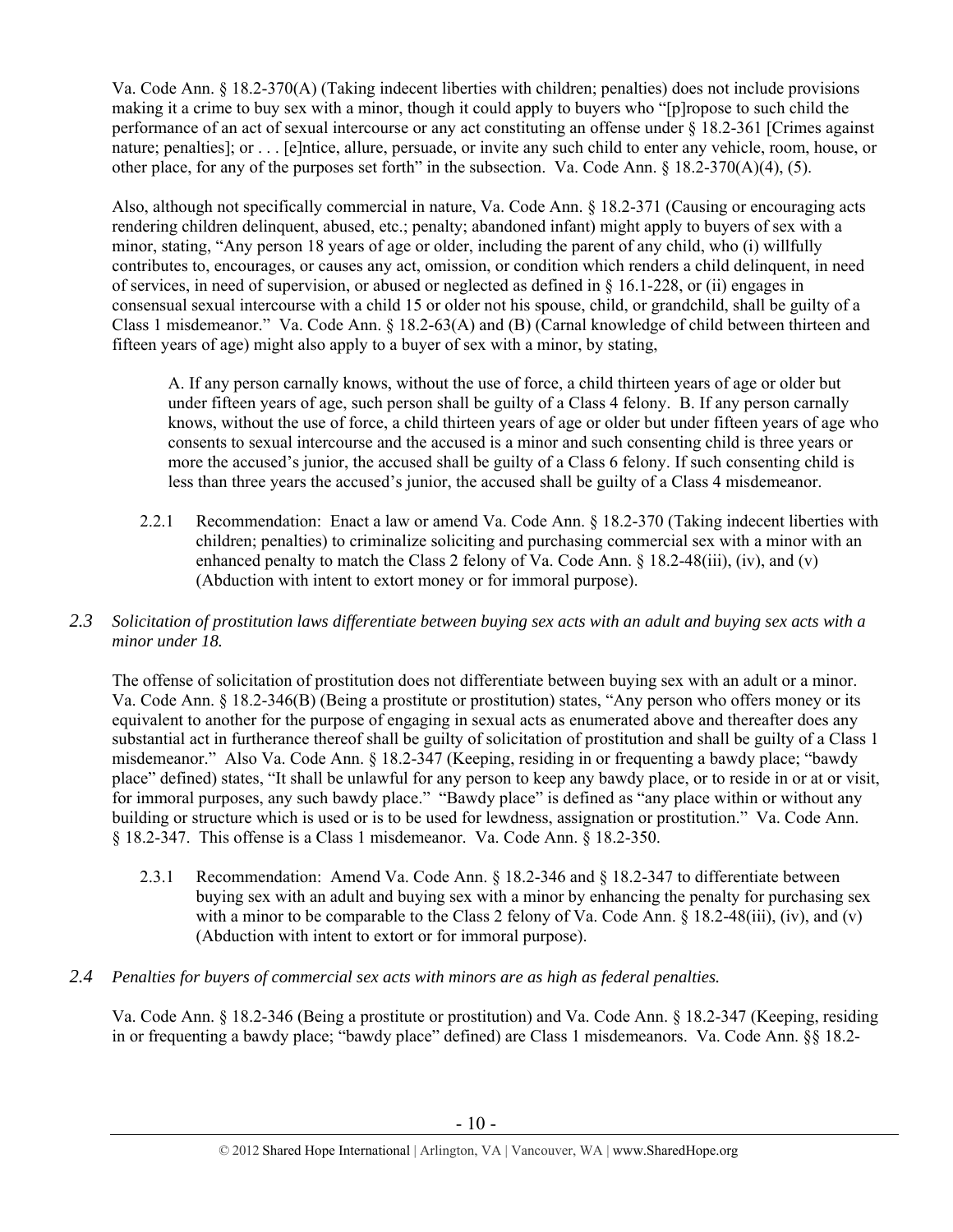346, 18.2-350. A Class 1 misdemeanor is punishable by imprisonment up to 12 months, a fine up to \$2,500, or both. Va. Code Ann. §  $18.2 - 11(a)$ .<sup>17</sup>

In comparison, if the victim is under the age of 14, a conviction under the Trafficking Victims Protection Act  $(TVPA)^{18}$  for child sex trafficking is punishable by 15 years to life imprisonment and a fine not to exceed \$250,000. 18 U.S.C. §§ 1591(b)(1),  $3559(a)(1)$ ,  $3571(b)(3)$ . If the victim is between the ages of 14–17 a conviction is punishable by 10 years to life imprisonment and a fine not to exceed \$250,000. 18 U.S.C. §§ 1591(b)(2), 3559(a)(1), 3571(b)(3). A conviction is punishable by mandatory life imprisonment, however, if the buyer has a prior conviction for a federal sex offense<sup>19</sup> against a minor. 18 U.S.C. § 3559(e)(1). To the extent buyers can be prosecuted under other federal CSEC laws,<sup>20</sup> a conviction is punishable by penalties ranging from a fine not to exceed \$250,000 to life imprisonment and a fine not to exceed \$250,000.<sup>21</sup>

*2.5 Using the Internet to lure, entice, or purchase, or attempt to lure, entice, or purchase commercial sex acts with a minor is a separate crime or results in an enhanced penalty for buyers.* 

Va. Code Ann. § 18.2-374.3 (Use of communications systems to facilitate certain offenses involving children) makes it a crime to use the Internet, or other communication systems, to engage in certain types of sexual interactions with a minor. It states in part,

B. It shall be unlawful for any person to use a communications system,  $22$  including but not limited to computers or computer networks or bulletin boards, or any other electronic means for the purposes of

Every person convicted of being a prostitute and every person convicted of violating any of the provisions of §§ 18.2-347 through 18.2-349 shall be guilty of a Class 1 misdemeanor; provided, however, that in any case in which a city or county farm or hospital is available for the confinement of persons so convicted, confinement may be in such farm or hospital, in the discretion of the court or judge.<br><sup>18</sup> Trafficking Victims Protection Act (TVPA) of 2000, Pub. L. No. 106-386, 114 Stat. 1464, 1466 (codified in

scattered sections of 18 and 22 U.S.C.).

an offense under section 1591 [18 USCS § 1591] (relating to sex trafficking of children), 2241 [18 USCS § 2241] (relating to aggravated sexual abuse), 2242 [18 USCS § 2242] (relating to sexual abuse), 2244(a)(1) [18 USCS § 2244(a)(1)] (relating to abusive sexual contact), 2245 [18 USCS § 2245] (relating to sexual abuse resulting in death), 2251 [18 USCS § 2251] (relating to sexual exploitation of children), 2251A [18 USCS § 2251A] (relating to selling or buying of children), 2422(b) [18 USCS

 $\S$  2422(b)] (relating to coercion and enticement of a minor into prostitution), or 2423(a) [18 USCS  $\S$  2423(a)]

(relating to transportation of minors). 20 18 U.S.C. §§ 2251A(b) (Selling or buying of children), 2251(a) (Sexual exploitation of children), 2423(a) (Transportation of a minor with intent for minor to engage in criminal sexual activity), 2422(a) (Coercion and enticement),

2252(a)(2), (a)(4) (Certain activities relating to material involving the sexual exploitation of minors). <sup>21</sup> 18 U.S.C. §§ 2251A(b) (conviction punishable by imprisonment for 30 years to life and a fine), 2251(e) (convic punishable by imprisonment for 15–30 years and a fine), 2423(a) (conviction punishable by imprisonment for 10 years to life and a fine),  $2422(a)$  (conviction punishable by a fine, imprisonment up to 20 years, or both),  $2252(a)(2)$ , (4) (stating that a conviction under subsection (a)(2) is punishable by imprisonment for  $5-20$  years and a fine, while a conviction under subsection (a)(4) is punishable by imprisonment up to 10 years, a fine, or both); *see also* 18 U.S.C. §§ 3559(a)(1) (classifying all of the above listed offenses as felonies),  $3571(b)(3)$  (providing a fine up to \$250,000 for any felony conviction).

<sup>22</sup> Va. Code Ann. § 18.2-374.3(A) defines "use a communications system" as "making personal contact or direct contact through any agent or agency, any print medium, the United States mail, any common carrier or communication common

 $\overline{a}$ <sup>17</sup> Va. Code Ann. § 18.2-350 (Confinement of convicted prostitutes and persons violating  $\S$ § 18.2-347 through 18.2-349) states,

<sup>&</sup>lt;sup>19</sup> Pursuant to 18 U.S.C. § 3559(e)(2), "federal sex offense" is defined as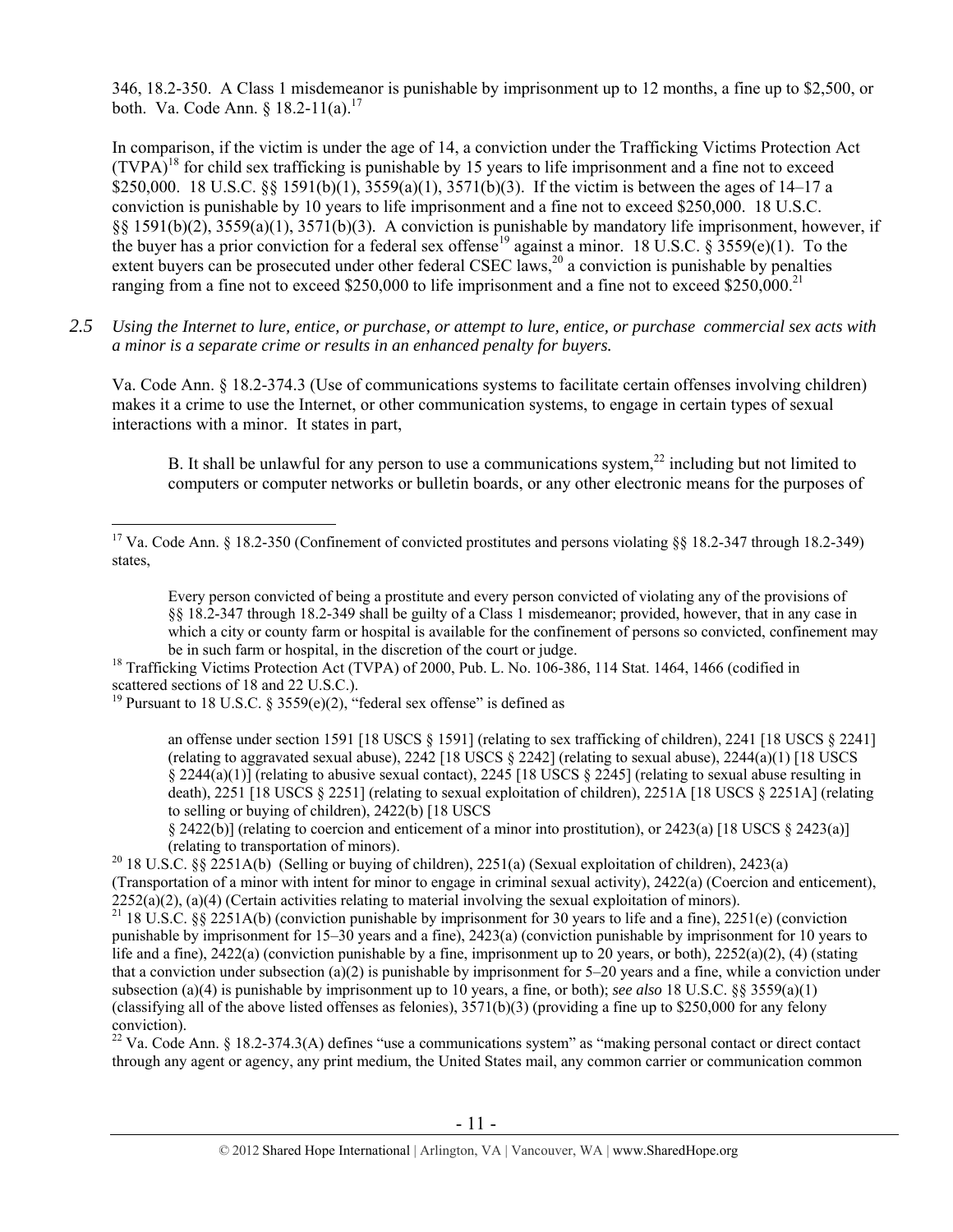procuring or promoting the use of a minor for any activity in violation of § 18.2-370 [Taking indecent liberties with children; penalties] or § 18.2-374.1 [Production, publication, sale, financing, etc., of child pornography; presumption as to age; severability]. A violation of this subsection is a Class 6 felony. C. It shall be unlawful for any person 18 years of age or older to use a communications system, including but not limited to computers or computer networks or bulletin boards, or any other electronic means, for the purposes of soliciting, with lascivious intent, any person he knows or has reason to believe is a child less than 15 years of age to knowingly and intentionally:

1. Expose his sexual or genital parts to any child to whom he is not legally married or propose that any such child expose his sexual or genital parts to such person;

2. Propose that any such child feel or fondle the sexual or genital parts of such person or propose that such person feel or fondle the sexual or genital parts of any such child;

3. Propose to such child the performance of an act of sexual intercourse or any act constituting an offense under § 18.2-361 [Crimes against nature; penalty]; or

4. Entice, allure, persuade, or invite any such child to enter any vehicle, room, house, or other place, for any purposes set forth in the preceding subdivisions.

Any person who violates this subsection is guilty of a Class 5 felony. However, if the person is at least seven years older than the child he knows or has reason to believe is less than 15 years of age, the person shall be punished by a term of imprisonment of not less than five years nor more than 30 years in a state correctional facility, five years of which shall be mandatory minimum term of imprisonment. Any person who commits a second or subsequent violation of this subsection when the person is at least seven years older than the child he knows or has reason to believe is less than 15 years of age shall be punished by a term of imprisonment of not less than 10 years nor more than 40 years, 10 years of which shall be a mandatory minimum term of imprisonment.

D. Any person who uses a communications system, including but not limited to computers or computer networks or bulletin boards, or any other electronic means, for the purposes of soliciting, with lascivious intent, any child he knows or has reason to believe is at least 15 years of age but less than 18 years of age to knowingly and intentionally commit any of the activities listed in subsection C if the person is at least seven years older than the child is guilty of a Class 5 felony. Any person who commits a second or subsequent violation of this subsection shall be punished by a term of imprisonment of not less than one nor more than 20 years, one year of which shall be a mandatory minimum term of imprisonment.

E. Any person 18 years of age or older who uses a communications system, including but not limited to computers or computer networks or bulletin boards, or any other electronic means, for the purposes of soliciting any person he knows or has reason to believe is a child less than 18 years of age for (i) any activity in violation of § 18.2-355 [Taking, detaining, etc., person for prostitution, etc., or consenting thereto] or 18.2-361 [Crimes against nature; penalty], (ii) any activity in violation of § 18.2-374.1 [Production, publication, sale, financing, etc., of child pornography; presumption as to age; severability], or (iii) a violation of § 18.2-374.1:1 [Possession, reproduction, distribution, and facilitation of child pornography; penalty] is guilty of a Class 5 felony.

Va. Code Ann. § 18.2-376.1 (Enhanced penalties for using a computer in certain violations) states, "Any person who uses a computer in connection with a violation of  $\S$ § 18.2-374 [Production, publication, sale, possession, etc., of obscene items], 18.2-375 [Obscene exhibitions and performances], or § 18.2-376 [Advertising, etc., obscene items, exhibitions or performances] is guilty of a separate and distinct Class 1 misdemeanor, and for a second or subsequent such offense within 10 years of a prior such offense is guilty of a Class 6 felony, the

carrier, any electronic communications system, the Internet, or any telecommunications, wire, computer network, or radio communications system."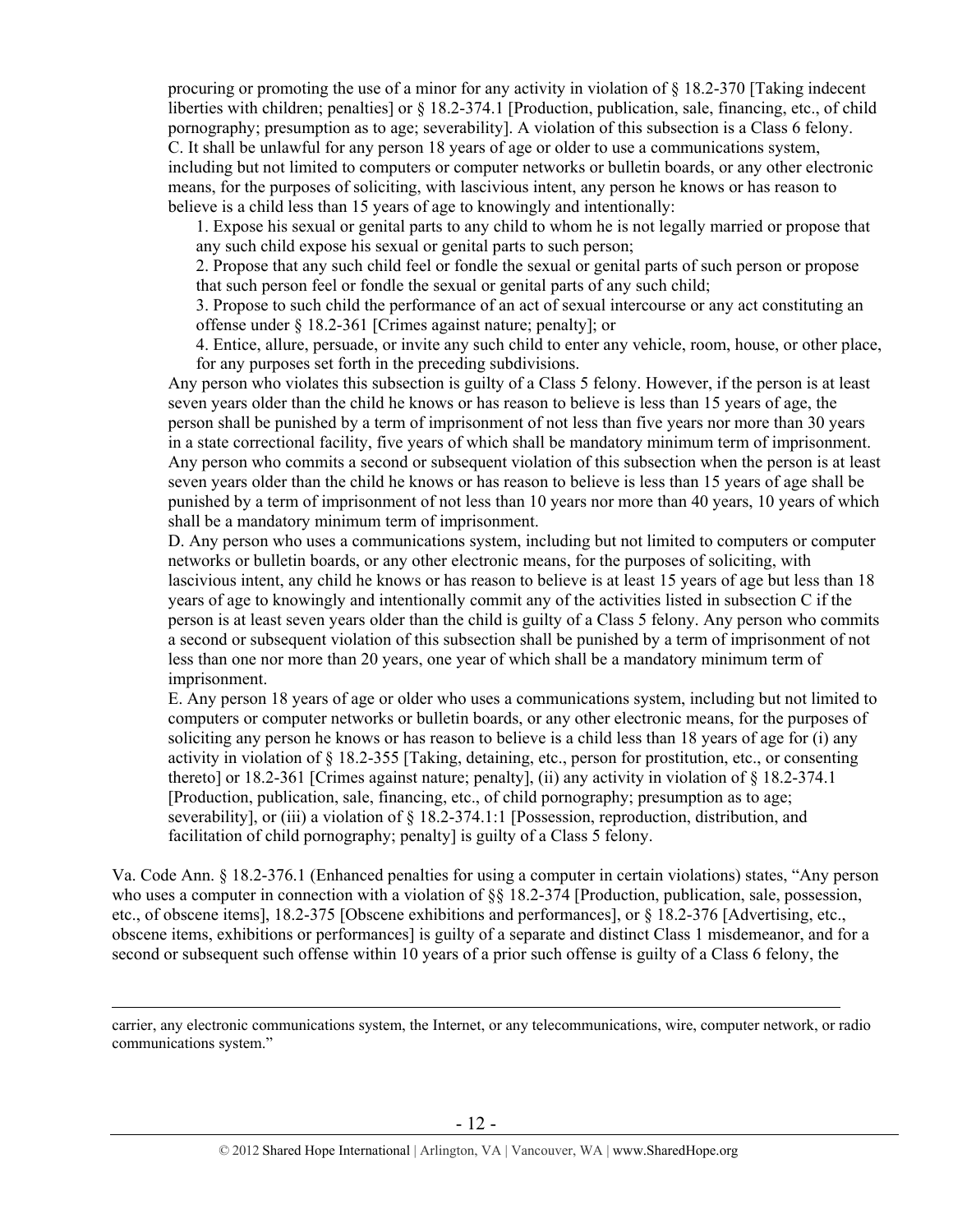penalties to be imposed in addition to any other punishment otherwise prescribed for a violation of any of those sections."

*2.6 No age mistake defense is permitted for a buyer of commercial sex acts with any minor under 18.* 

No specific mistake of age defense is contained in the Virginia Code; however, there is no prohibition on the same.

- 2.6.1 Recommendation: Amend Va. Code Ann. § 18.2-48 (iii) and (iv) and § 18.2-370(B) (Taking indecent liberties with children; penalties) to prohibit a mistake of age defense.
- *2.7 Base penalties for buying sex acts with a minor under 18 are sufficiently high and not reduced for older minors.*

No CSEC laws apply to buyers and Va. Code Ann. § 18.2-346(B) (Being a prostitute or prostitution), which could apply to buyers who purchase sex acts with minors, does not differentiate between buying sex with an adult or buying sex with a minor in the statute, providing a penalty of just a Class 1 misdemeanor, punishable by imprisonment up to 12 months, a fine up to \$2,500, or both. Va. Code Ann.  $\S$  18.2-11(a).

- 2.7.1 Recommendation: Enact a law, or amend Va. Code Ann. § 18.2-370 (Taking indecent liberties with children; penalties), to criminalize soliciting and purchasing commercial sex with a minor and provide substantial penalties for commercial sexual exploitation offenses against any minor under 18.
- *2.8 Financial penalties for buyers of commercial sex acts with minors are sufficiently high to make it difficult for buyers to hide the crime.*

Sexual offenses may be used to prosecute a buyer of sex with a minor in the absence of a sex trafficking or commercial sexual exploitation of a child law. Va. Code Ann. § 18.2-63(A) (Carnal knowledge of child between thirteen and fifteen years of age) carries a fine of not more than \$100,000. Va. Code Ann. §§, 18.2-63(A), 18.2-10(d). Va. Code Ann. § 18.2-370(A) (Taking indecent liberties with children; penalties), § 18.2-371 (Causing or encouraging acts rendering children delinquent, abused, etc.; penalty; abandoned infant), and § 18.2-67.4:2 (Sexual abuse of a child under 15 years of age; penalty) can include a fine of not more than \$2,500. Va. Code Ann. §§ 18.2-10(e), 18.2-11(a), 18.2-370(A), 18.2-371, 18.2-67.4:2.

A buyer convicted for possession of child pornography may be subject to a fine of not more than \$2,500. Va. Code Ann. §§ 18,2-10(f), 18.2-374.1:1. A person possessing child pornography may also face asset forfeiture pursuant to Va. Code Ann. § 19.2-386.31<sup>23</sup> (Seizure and forfeiture of property used in connection with the exploitation and solicitation of children), which states in part,

All audio and visual equipment, electronic equipment, devices and other personal property used in connection with the possession, production, distribution, publication, sale, possession with intent to distribute or making of child pornography that constitutes a violation of § 18.2-374.1 [Production, publication, sale, financing, etc., of child pornography; presumption as to age; severability] or 18.2-374.1:1 [Possession, reproduction, distribution, and facilitation of child pornography; penalty], or in connection with the solicitation of a person less than 18 years of age that constitutes a violation of

 $^{23}$  The text of Va. Code Ann. § 19.2-386.31 included here and elsewhere in this report includes amendments made by the passage of House Bill 348, 2012 Leg. Reg. Sess. (Va. 2012) (effective July 1, 2012).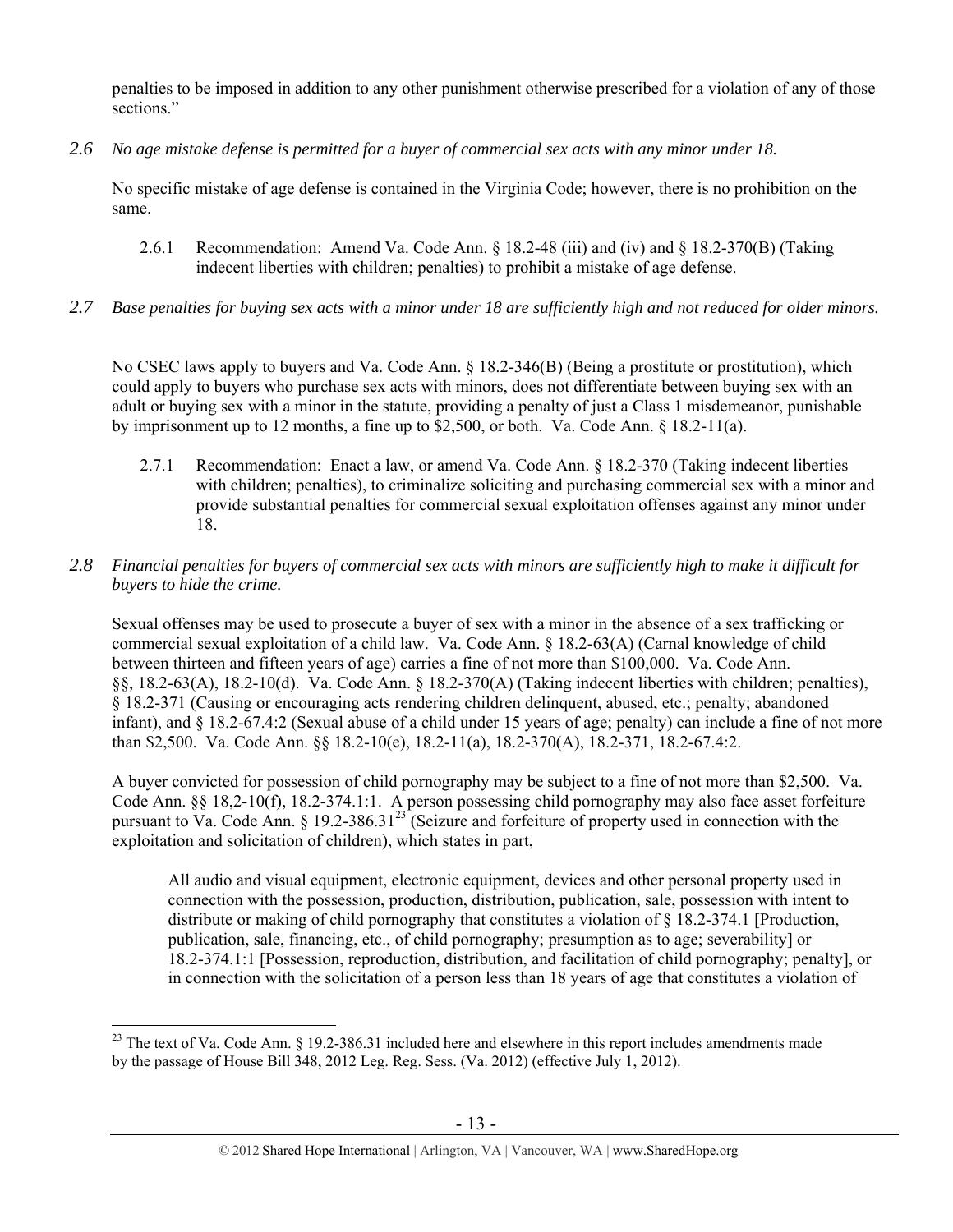§ 18.2-374.3 [Use of communications systems to facilitate certain offenses involving children] shall be subject to lawful seizure by a law-enforcement officer and shall be subject to forfeiture to the Commonwealth pursuant to Chapter 22.1 (Section 19.2-386.1 et seq.). The Commonwealth shall file an information and notice of seizure in accordance with the procedures in Chapter 22.1 (Section 19.2- 386.1 et seq.); however, any forfeiture action shall be stayed until conviction of the person whose property is subject to forfeiture. Upon his conviction, the court may dispose of the issue of forfeiture or may continue the civil case allowing the defendant time to answer, at the court's discretion.

Should a buyer be convicted under 18.2-374.1:1 (Possession, reproduction, distribution, and facilitation of child pornography; penalty) or 18.2-374.3 (Use of communications systems to facilitate certain offenses involving children) will also be required to pay mandatory restitution to the victim. Under Va. Code Ann. § 19.2- 305.1(E1)

A defendant convicted of an offense under . . . 18.2-374.1:1 [Possession, reproduction, distribution, and facilitation of child pornography; penalty], or 18.2-374.3 [Use of communications systems to facilitate certain offenses involving children] shall be ordered to pay mandatory restitution to the victim of the offense in an amount as determined by the court. For purposes of this subsection, 'victim' means a person who is depicted in a still or videographic image involved in an offense under § 18.2-374.1 [Production, publication, sale, financing, etc., of child pornography; presumption as to age; severability], 18.2-374.1:1 [Possession, reproduction, distribution, and facilitation of child pornography; penalty], or 18.2-374.3 [Use of communications systems to facilitate certain offenses involving children]. The Commonwealth shall make reasonable efforts to notify victims of offenses under § 18.2-374.1, 18.2-374.1:1, or 18.2-374.3.

Finally, buyers convicted under Va. Code Ann. § 18.2-374.1:1 (Possession, reproduction, distribution, and facilitation of child pornography; penalty) or Va. Code Ann. § 18.2-374.3 (Use of communications systems to facilitate certain offenses involving children) are subject to mandatory asset forfeiture.<sup>24</sup> Under Va. Code Ann. § 19.2-386.31<sup>25</sup> (Seizure and forfeiture of property used in connection with the exploitation and solicitation of children),

All audio and visual equipment, electronic equipment, devices and other personal property used in connection with the possession, production, distribution, publication, sale, possession with intent to distribute or making of child pornography that constitutes a violation of  $\S 18.2-374.1$  [Production, publication, sale, financing, etc., of child pornography; presumption as to age; severability] or 18.2- 374.1:1 [Possession, reproduction, distribution, solicitation, and facilitation of child pornography; penalty], or in connection with the solicitation of a person less than 18 years of age that constitutes a violation of § 18.2-374.3 [Use of communications systems to facilitate certain offenses involving children] shall be subject to lawful seizure by a law-enforcement officer and shall be subject to forfeiture to the Commonwealth pursuant to Chapter 22.1 (§ 19.2-386.1 et seq.). The Commonwealth shall file an information and notice of seizure in accordance with the procedures in Chapter 22.1 (§ 19.2-386.1 et seq.); however, any forfeiture action shall be stayed until conviction of the person whose property is subject to forfeiture.

Asset forfeiture under Va. Code Ann. § 19.2-386.31 may be pursued through criminal or civil procedures. "Upon [the defendant's] conviction, the court may dispose of the issue of forfeiture or may continue the civil case allowing the defendant time to answer, at the court's discretion." Va. Code Ann. § 19.2-386.31.

 $\overline{a}$ <sup>24</sup> For additional information on asset forfeiture laws, see http://www.sharedhope.org/wp-

content/uploads/2012/11/SHIStateAssetForfeitureLawsChart.pdf <sup>25</sup> See supra note 23.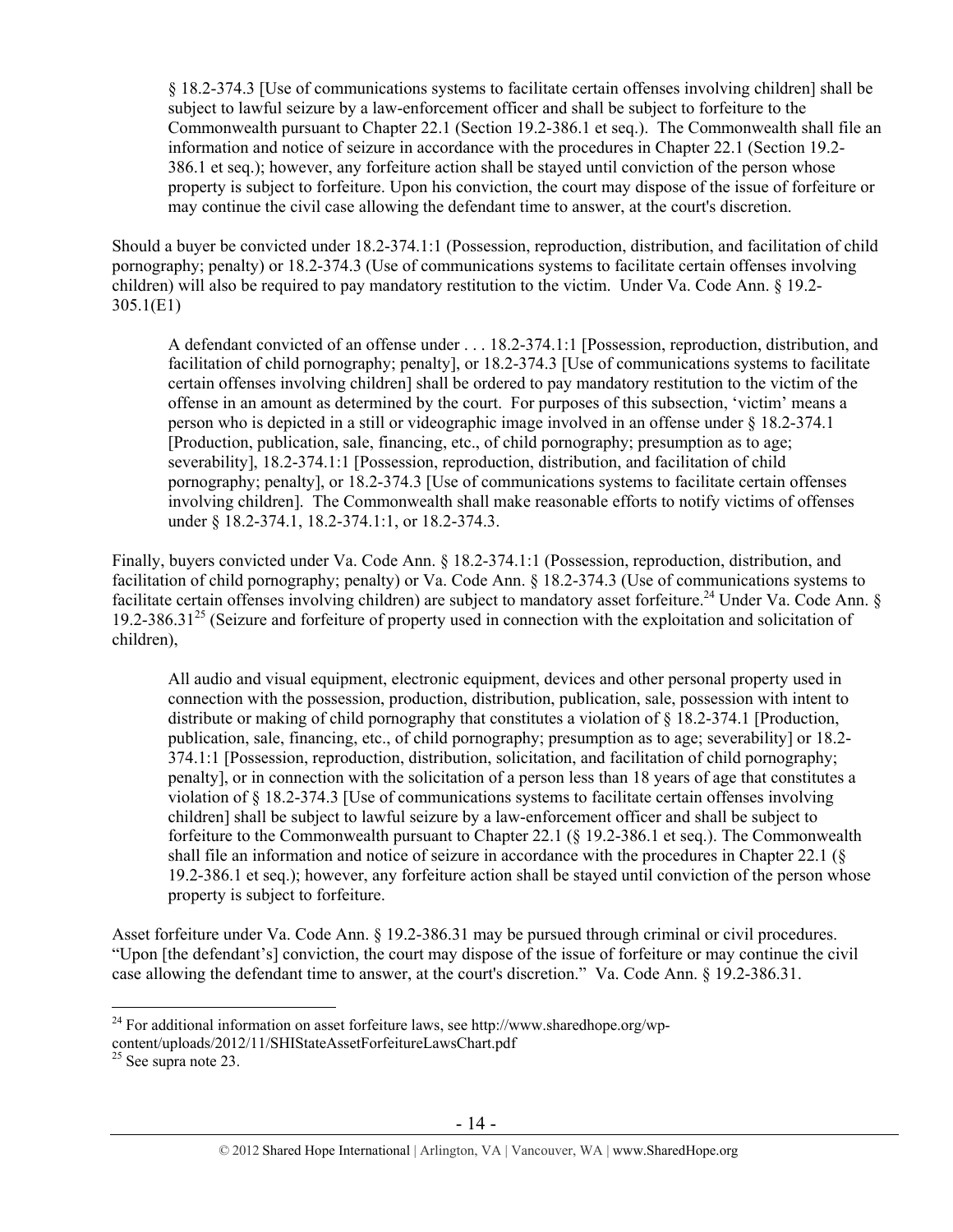Under Va. Code Ann. § 19.2-386.12 (Sale of forfeited property), forfeited property is sold and the money obtained from the sale is "paid over to the state treasury into a special fund of the Department of Criminal Justice Services. . ." The Department of Criminal Justice Services then distributes the money to "federal, state and local agencies to promote law enforcement . . . ." VA Code Ann. § 19.2-386.14(A1) (Sharing of forfeited assets).

# *2.9 Buying and possessing child pornography carries penalties as high as similar federal offenses.*

Va. Code Ann. § 18.2-374.1:1(A) (Possession, reproduction, distribution, and facilitation of child pornography; penalty)<sup>26</sup> makes it a Class 6 felony to "knowingly possess<sup>[]</sup> child pornography,"<sup>27</sup> which is punishable by a possible term of imprisonment of 1–5 years, "or in the discretion of the jury or the court trying the case without a jury, confinement in jail for not more than 12 months and a fine of not more than \$2,500, either or both." Va. Code Ann. § 18.2-10(f). Subsequent offenses are Class 5 felonies, punishable by a possible imprisonment of 1– 10 years, "or in the discretion of the jury or the court trying the case without a jury, confinement in jail for not more than 12 months and a fine of not more than \$2,500, either or both." Va. Code Ann. §§ 18.2-10(e), 18.2- 374.1:1(B). In addition, Va. Code Ann. § 18.2-374.1:1(C) provides,

Any person who (i) reproduces by any means, including by computer, sells, gives away, distributes, electronically transmits, displays with lascivious intent, purchases, or possesses with intent to sell, give away, distribute, transmit, or display child pornography with lascivious intent or (ii) commands, entreats, or otherwise attempts to persuade another person to send, submit, transfer or provide to him any child pornography in order to gain entry into a group, association, or assembly of persons engaged in trading or sharing child pornography shall be punished by not less than five years nor more than 20 years in a state correctional facility.

A subsequent violation of subsection C is punishable by imprisonment for 5–20 years with a mandatory minimum of 5 years. Va. Code Ann. § 18.2-374.1:1(C).

In comparison, a federal conviction for possession of child pornography<sup>28</sup> is generally punishable by imprisonment for 5–20 years and a fine not to exceed \$250,000.<sup>29</sup> Subsequent convictions, however, are punishable by imprisonment up to 40 years and a fine not to exceed  $$250,000.<sup>30</sup>$ 

 $30\,18$  U.S.C. §§ 2252(b) (stating if a person has a prior conviction under subsection (b)(1), or a list of other statutes, a conviction is punishable by a fine and imprisonment for 15–40 years, but if a person has a prior conviction under subsection (b)(1), or a list of other statutes, a conviction is punishable by a fine and imprisonment for 10–20 years),

 $\overline{a}$ <sup>26</sup> The text of Va. Code Ann. § 18.2-374.1:1 included here and elsewhere in this report includes amendments made<br>by the passage of House Bill 963, 2012 Leg. Reg. Sess. (Va. 2012) (effective July 1, 2012).

<sup>&</sup>lt;sup>27</sup> Va. Code Ann. § 18.2-374.1:1(F) states, "For purposes of this section it may be inferred by text, title or appearance that a person who is depicted as or presents the appearance of being less than 18 years of age in sexually explicit visual material is less than 18 years of age."

<sup>&</sup>lt;sup>28</sup> 18 U.S.C. §§ 2252(a)(2), (a)(4)(A) (Certain activities relating to material involving the sexual exploitation of minors),  $2252A(a)(2)$ –(3) (Certain activities relating to material constituting or containing child pornography), 1466A(a), (b) (Obscene visual representations of the sexual abuse of children).

<sup>&</sup>lt;sup>29</sup> 18 U.S.C. §§ 2252(b) (stating that a conviction under subsection (a)(2) is punishable by imprisonment for 5–20 years and a fine, while a conviction under subsection (a)(4) is punishable by imprisonment up to 10 years, a fine, or both),  $2252A(b)(1)$  (a conviction is punishable by imprisonment for 5–20 years and a fine), 1466A(a), (b) (stating that a conviction under subsection (a) is "subject to the penalties provided in section  $2252A(b)(1)$ ," imprisonment for 5–20 years and a fine, while a conviction under subsection (b) is "subject to the penalties provided in section  $2252A(b)(2)$ ," imprisonment up to 10 years, a fine, or both); *see also* 18 U.S.C. §§ 3559(a)(1) (classifying all of the above listed offenses as felonies), 3571(b)(3) (providing a fine up to \$250,000 for any felony conviction).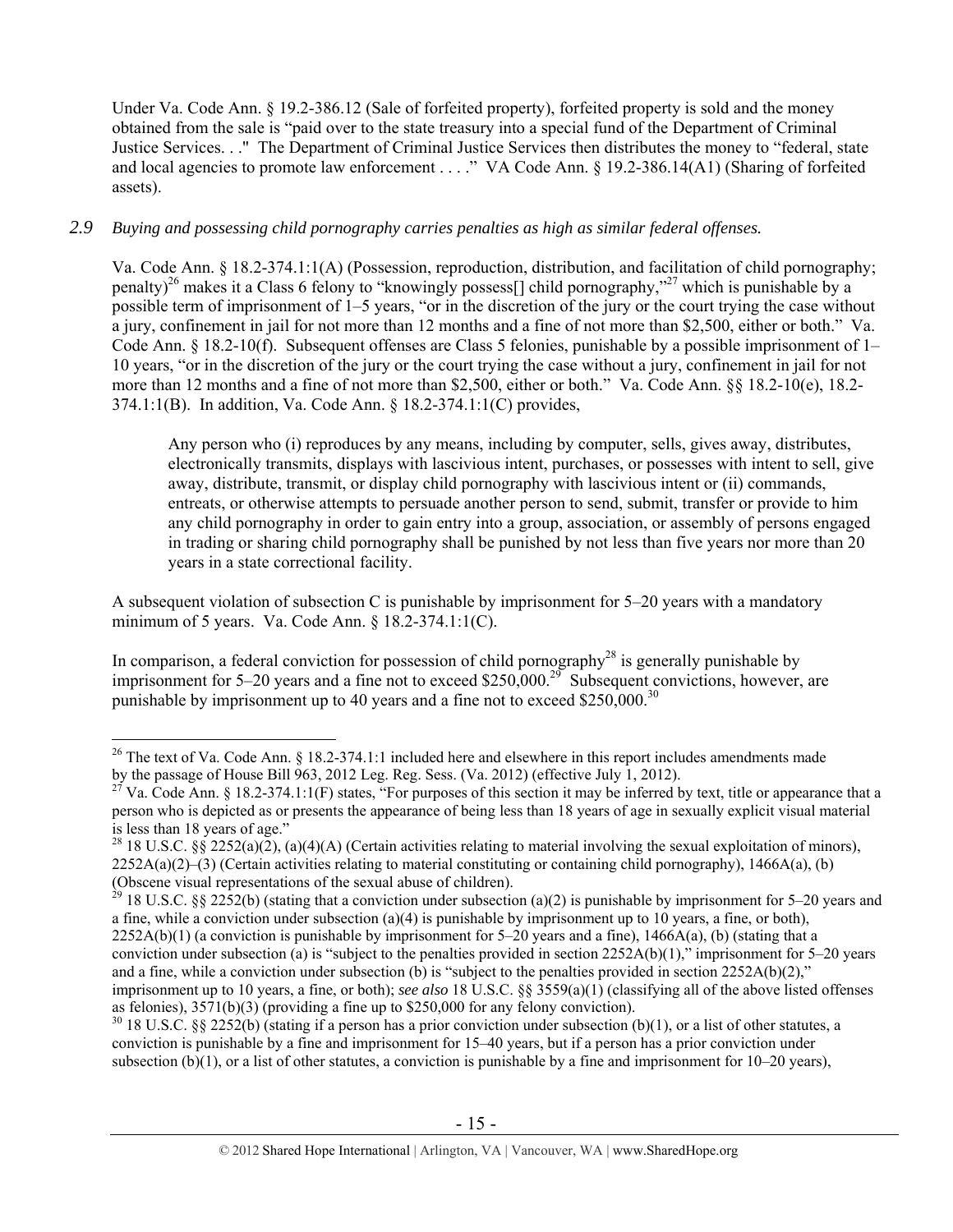#### *2.10 Convicted buyers of commercial sex acts with minors and child pornography are required to register as sex offenders*.

Under Va. Code Ann.  $\S 9.1-902(A)^{31}$  (Offenses requiring registration), "offense for which registration is required" is defined to include, "1. Any offense listed in subsection B; . . . ; 4. A sexually violent offense; 5. Any offense similar to those listed in subdivisions 1 through 4 under the laws of any foreign country or any political subdivision thereof, the United States or any political subdivision thereof; and 6. Any offense for which registration in a sex offender and crimes against minors registry is required under the laws of the jurisdiction where the offender was convicted."

Under subsection (B),

The offenses included under this subsection include any violation of, attempted violation of, or conspiracy to violate:

1. § 18.2-63 [Carnal knowledge of child between thirteen and fifteen years of age]; unless registration is required pursuant to subdivision E 1;  $\S$  18.2-64.1 [Carnal knowledge of certain minors]; . . . subsection B or C of § 18.2-374.1:1 [Possession, reproduction, distribution, and facilitation of child pornography; penalty]; . . . or subsection B, C, or D of § 18.2-374.3; or a third or subsequent conviction of (i) § 18.2-67.4 [Sexual battery], (ii) § 18.2-67.4:2 [Sexual abuse of a child under 15 years of age; penalty], (iii) subsection C of § 18.2-67.5 [Attempted rape, forcible sodomy, object sexual penetration, aggravated sexual battery, and sexual battery] or (iv) § 18.2-386.1 [Unlawful filming, videotaping or photographing of another; penalty]. If the offense was committed on or after July 1, 2006, § 18.2-91 with the intent to commit any felony offense listed in this section; subsection A of  $\S$  18.2-374.1:1; or a felony under § 18.2-67.5:1.

2. Where the victim is a minor or is physically helpless or mentally incapacitated as defined in § 18.2-67.10, subsection A of § 18.2-47 [Abduction and kidnapping defined; punishment], clause (i) of § 18.2-48 [Abduction with intent to extort money or for immoral purpose], § 18.2-67.4, subsection C of  $\S$  18.2-67.5,  $\S$  18.2-361 [Crimes against nature; penalty], or 18.2-366. 3. § 18.2-370.6 [Penetration of mouth of child with lascivious intent; penalty].

A "sexually violent offense" is defined in subsection (E) as the following:

[A] violation of, attempted violation of, or conspiracy to violate:

1. Clause (ii) and (iii) of § 18.2-48 [Abduction with intent to extort money or for immoral purpose], § 18.2-61 [Rape], subsection A of § 18.2-63 [Carnal knowledge of child between thirteen and fifteen years of age] where the perpetrator is more than five years older than the victim, § 18.2-67.1, § 18.2-67.2, § 18.2-67.3, § 18.2-67.4 where the perpetrator is 18 years of age or older and the victim is under the age of six, subsections A and B of  $\S$  18.2-67.5,  $\S$  18.2-370 [Taking indecent] liberties with children; penalties], or § 18.2-370.1 or § 18.2-374.1 [Production, publication, sale, financing, etc., of child pornography; presumption as to age; severability]; or

 $2252A(b)(1)$  (stating if a person has a prior conviction under subsection (a)(2), (a)(3), or a list of other statutes, a conviction is punishable by a fine and imprisonment for  $15-40$  years),  $1466A(a)$ , (b) (stating that the penalty scheme for section 2252A(b) applies); *see also* 18 U.S.C. §§ 3559(a)(1) (classifying all of the above listed offenses as felonies), 3571(b)(3) (providing a fine up to \$250,000 for any felony conviction).

<sup>&</sup>lt;sup>31</sup> The text of Va. Code Ann. § 9.1-902 included here and elsewhere in this report includes amendments made by the passage of House Bill 753, 2012 Leg. Reg. Sess. (Va. 2012) (effective July 1, 2012).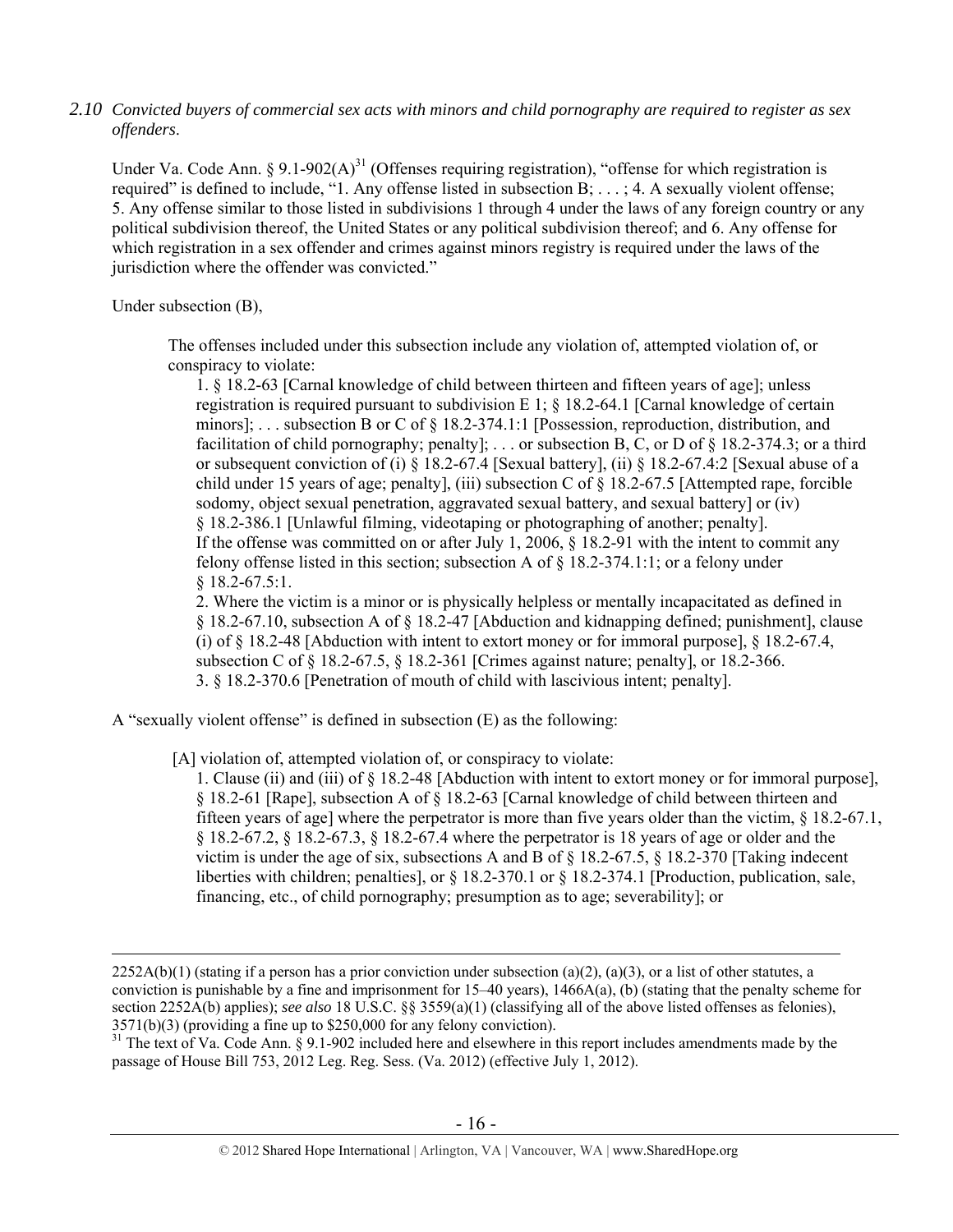2. § 18.2-63, § 18.2-64.1 [Carnal knowledge of certain minors], former § 18.2-67.2:1, § 18.2-90 with the intent to commit rape or, where the victim is a minor or is physically helpless or mentally incapacitated as defined in § 18.2-67.10, subsection A of § 18.2-47 [Abduction and kidnapping defined; punishment], § 18.2-67.4, subsection C of § 18.2-67.5, clause (i) of § 18.2-48, § 18.2-361 [Crimes against nature; penalty], § 18.2-366 or subsection C of § 18.2-374.1:1 [Possession, reproduction, distribution, and facilitation of child pornography; penalty]. An offense listed under this subdivision shall be deemed a sexually violent offense only if the person has been convicted or adjudicated delinquent of any two or more such offenses, provided that person had been at liberty between such convictions or adjudications; . . .

4. Chapter 117 (18 U.S.C. § 2421 et seq.) of Title 18 of the United States Code or sex trafficking (as described in § 1591 of Title 18, U.S.C.).

2.10.1 Recommendation: Amend the definition of "sexually violent offense" in Va. Code Ann. § 9.1-902(E) to include violations of Va. Code Ann. § 18.2-48(iv) (Abduction with intent to extort money or for immoral purposes).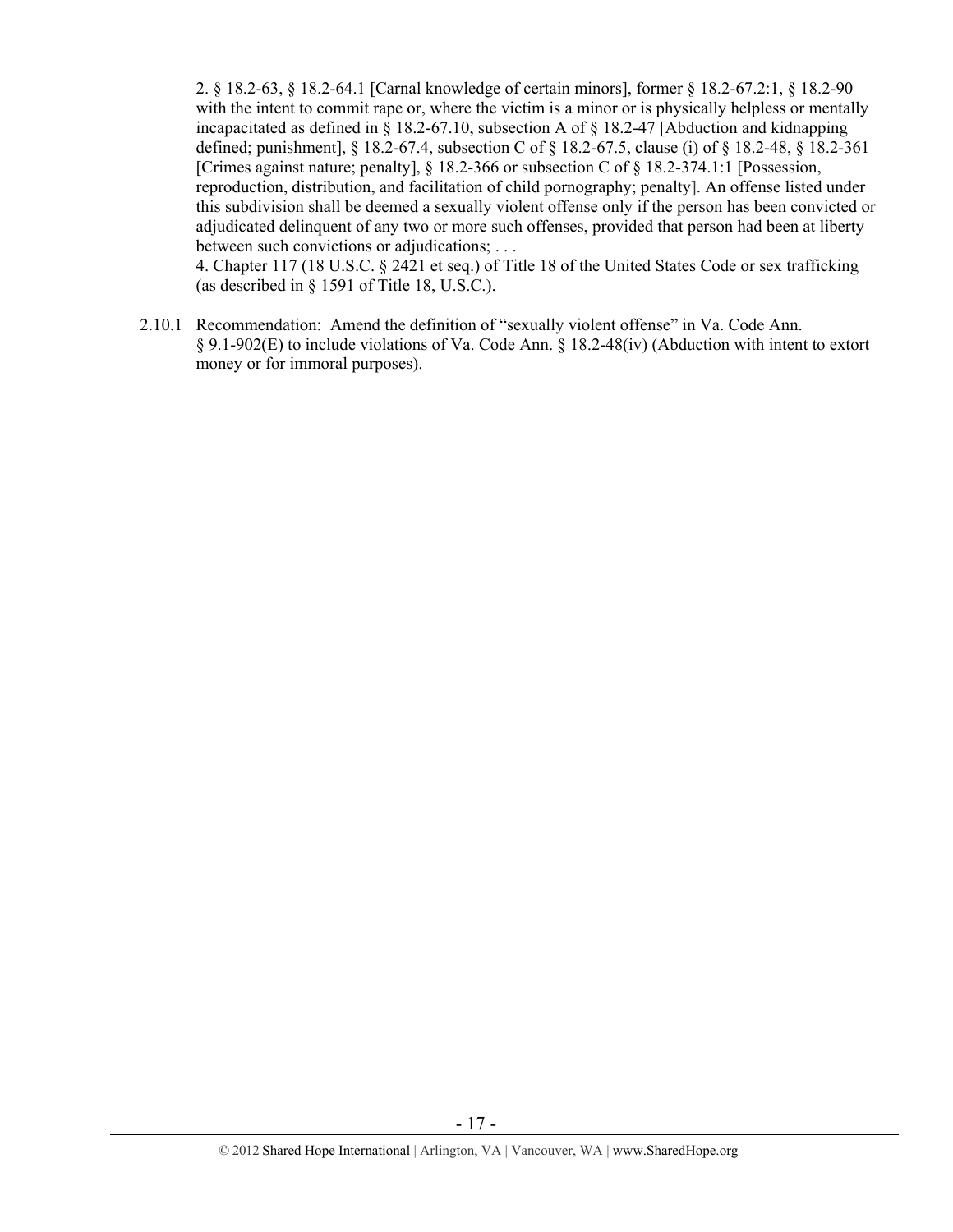#### **FRAMEWORK ISSUE 3: CRIMINAL PROVISIONS FOR TRAFFICKERS**

#### *Legal Components:*

- *3.1 Penalties for trafficking a child for sexual exploitation are as high as federal penalties.*
- *3.2 Creating and distributing child pornography carries penalties as high as similar federal offenses.*
- *3.3 Using the Internet to lure, entice, recruit, or sell commercial sex acts with a minor is a separate crime or results in an enhanced penalty for traffickers.*
- *3.4 Financial penalties for traffickers, including asset forfeiture, are sufficiently high*.
- *3.5 Convicted traffickers are required to register as sex offenders.*
- *3.6 Laws relating to termination of parental rights for certain offenses include sex trafficking or commercial sexual exploitation of children (CSEC) offenses in order to remove the children of traffickers from their control and potential exploitation.*

*\_\_\_\_\_\_\_\_\_\_\_\_\_\_\_\_\_\_\_\_\_\_\_\_\_\_\_\_\_\_\_\_\_\_\_\_\_\_\_\_\_\_\_\_\_\_\_\_\_\_\_\_\_\_\_\_\_\_\_\_\_\_\_\_\_\_\_\_\_\_\_\_\_\_\_\_\_\_\_\_\_\_\_\_\_\_\_\_\_\_\_\_\_\_* 

## *Legal Analysis:*

 $\overline{a}$ 

*3.1 Penalties for trafficking a child for sexual exploitation are as high as federal penalties.* 

A violation of Va. Code Ann. § 18.2-48 (Abduction with intent to extort money or for immoral purpose) is punishable as a Class 2 felony, which carries a minimum sentence of 20 years and a maximum sentence of life imprisonment. Va. Code Ann. § 18.2-10(b). Va. Code Ann. § 18.2-48 also specially directs that "[i]f the sentence imposed for a violation of (ii), (iii), (iv), or (v) includes a term of confinement less than life imprisonment, the judge shall impose, in addition to any active sentence, a suspended sentence of no less than 40 years. This suspended sentence shall be suspended for the remainder of the defendant's life subject to revocation by the court." Va. Code Ann. § 18.2-48.

However, other crimes which might apply to the act of trafficking a minor for sexual exploitation do not carry as severe penalties. Va. Code Ann. § 18.2-371 (Causing or encouraging acts rendering children delinquent, abused, etc.) is a Class 1 misdemeanor punished by "confinement in jail for not more than twelve months and a fine of not more than \$2,500, either or both." Va. Code Ann. §§ 18.2-11(a), 18.2-371. Also, Va. Code Ann. § 18.2-375 (Obscene<sup>32</sup> exhibitions and performances) is a Class 1 misdemeanor, stating in part, "It shall be unlawful for any person knowingly to: (1) Produce, promote, prepare, present, manage, direct, carry on or participate in, any obscene exhibitions or performances, including the exhibition or performance of any obscene motion picture, play, drama, show, entertainment, exposition, tableau or scene; . . . ." Va. Code Ann. §§ 18.2- 375, 18.2-380. An offender is subject to a sentence of up to 12 months in jail, a fine of up to \$2,500, or both. Va. Code Ann. § 18.2-11(a). A second or subsequent violation is punishable as a Class 6 felony by imprisonment for 1–5 years "or in the discretion of the jury or the court trying the case without a jury, confinement in jail for not more than 12 months," a fine not to exceed \$2,500, or both imprisonment and a fine. Va. Code Ann. §§ 18.2-10(f), 18.2-381.33

<sup>&</sup>lt;sup>32</sup> Va. Code Ann. § 18.2-372 defines "obscene" as "that which, considered as a whole, has as its dominant theme or purpose an appeal to the prurient interest in sex, that is, a shameful or morbid interest in nudity, sexual conduct, sexual excitement, excretory functions or products thereof or sadomasochistic abuse, and which goes substantially beyond customary limits of candor in description or representation of such matters and which, taken as a whole, does not have serious literary, artistic, political or scientific value."

<sup>&</sup>lt;sup>33</sup> Va. Code Ann. § 18.2-381 states in full, "Any person, firm, association or corporation convicted of a second or other subsequent offense under §§ 18.2-374 through 18.2-379 shall be guilty of a Class 6 felony. However, if the person, firm, association or corporation convicted of such subsequent offense is the owner of the business establishment where each of the offenses occurred, a fine of not more than \$10,000 shall be imposed in addition to the penalties otherwise prescribed by this section."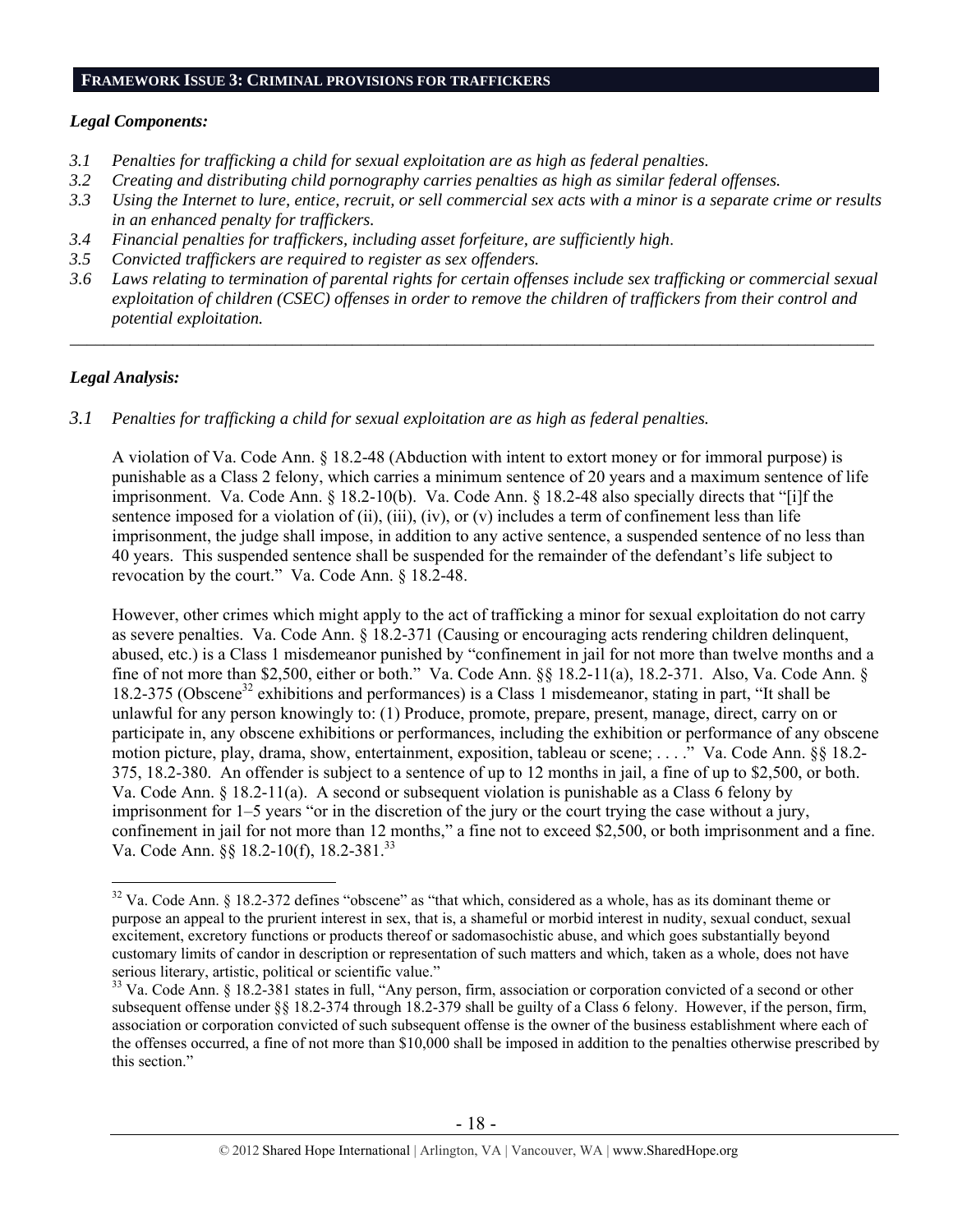Va. Code Ann. § 18.2-374.4<sup>34</sup> (Display of child pornography or grooming video or materials to a child unlawful) states,

Any person 18 years of age or older who displays child pornography or a grooming video or materials<sup>35</sup> to a child under 13 years of age with the intent to entice, solicit, or encourage the child to engage in the fondling of the sexual or genital parts of another or the fondling of his sexual or genital parts by another, sexual intercourse, cunnilingus, fellatio, anilingus, anal intercourse, or object sexual penetration is guilty of a Class 6 felony.

A Class 6 felony is punishable by "a term of imprisonment of not less than one year nor more than five years, or in the discretion of the jury or the court trying the case without a jury, confinement in jail for not more than 12 months and a fine of not more than \$ 2,500, either or both." Va. Code Ann. § 18.2-10(f).

Though not specific to trafficking a minor, several statutes related to prostitution may be used to prosecute the sex trafficker of a minor. Violations of these statutes are classified as Class 4 felonies, which carry a sentence of imprisonment for 2–10 years and a possible fine up to \$100,000. Va. Code Ann. § 18.2-10(d), (g).

1. Va. Code Ann. § 18.2-355 (Taking, detaining, etc., person for prostitution, etc., or consenting thereto) states,

## Any person who:

. . .

(1) For purposes of prostitution or unlawful sexual intercourse, takes any person into, or persuades, encourages or causes any person to enter, a bawdy place, or takes or causes such person to be taken to any place against his or her will for such purposes; or,

(3) Being parent, guardian, legal custodian or one standing in loco parentis of a person, consents to such person being taken or detained by any person for the purpose of prostitution or unlawful sexual intercourse; is guilty of pandering, and shall be guilty of a Class 4 felony.

- 2. Va. Code § 18.2-356 (Receiving money for procuring person) states, "Any person who receives any money or other valuable thing for or on account of (i) procuring for or placing in a house of prostitution or elsewhere any person for the purpose of causing such person to engage in unlawful sexual intercourse or any act in violation of  $\S 18.2$ -361 or (ii) causing any person to engage in forced labor or services, concubinage, prostitution, or the manufacture of any obscene material or child pornography shall be guilty of a Class 4 felony."
- 3. Va. Code Ann. § 18.2-357 (Receiving money from earnings of male or female prostitute) states, "Any person who shall knowingly receive any money or other valuable thing from the earnings of any male or female engaged in prostitution, except for a consideration deemed good and valuable in law, shall be guilty of pandering, punishable as a Class 4 felony."

#### © 2012 Shared Hope International | Arlington, VA | Vancouver, WA | www.SharedHope.org

 $34$  See supra note 11.

<sup>&</sup>lt;sup>35</sup> Va. Code Ann. § 18.2-374.4(B) defines "Grooming video or materials" as "a cartoon, animation, image, or series of images depicting a child engaged in the fondling of the sexual or genital parts of another or the fondling of his sexual or genital parts by another, masturbation, sexual intercourse, cunnilingus, fellatio, anilingus, anal intercourse, or object sexual penetration."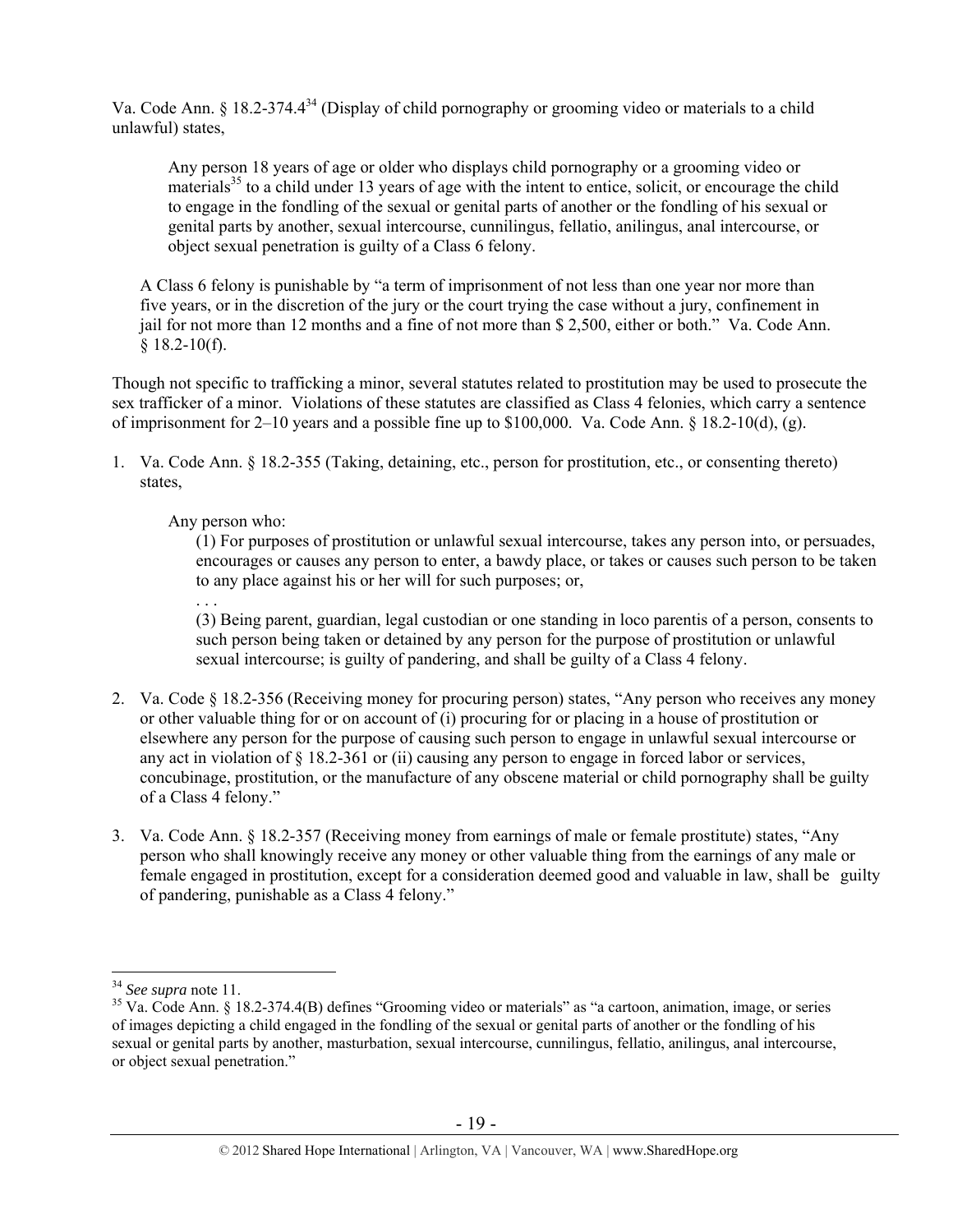4. Va. Code Ann. § 18.2-347 (Keeping, residing in or frequenting a bawdy place; "bawdy place" defined) provides, "It shall be unlawful for any person to keep any bawdy place, or to reside in or at or visit, for immoral purposes, any such bawdy place. . . . As used in this Code, '*bawdy place*' shall mean any place within or without any building or structure which is used or is to be used for lewdness, assignation or prostitution."

In comparison, if the victim is under the age of 14, a conviction under the Trafficking Victims Protection Act  $3<sup>6</sup>$ for child sex trafficking is punishable by 15 years to life imprisonment and a fine not to exceed \$250,000. 18 U.S.C. §§ 1591(b)(1),  $3559(a)(1)$ ,  $3571(b)(3)$ . If the victim is between the ages of 14–17, a conviction is punishable by 10 years to life imprisonment and a fine not to exceed \$250,000. 18 U.S.C. §§ 1591(b)(2), 3559(a)(1), 3571(b)(3). A conviction is punishable by mandatory life imprisonment, however, if the trafficker has a prior conviction for a federal sex offense<sup>37</sup> against a minor.

- 3.1.1 Recommendation: Amend the prostitution laws, including Va. Code Ann. § 18.2-347 (Keeping, residing in or frequenting a bawdy place; "bawdy place" defined), § 18.2-355 (Taking, detaining, etc., person for prostitution, etc., or consenting thereto), § 18.2-356 (Receiving money for procuring person), and § 18.2-357 (Receiving money from earnings of male or female prostitute), to provide heightened penalties when the prostituted person is a minor under 18.
- *3.2 Creating and distributing child pornography carries penalties as high as similar federal offenses*.

Va. Code Ann. § 18.2-374.1(B) (Production, publication, sale, financing, etc., of child pornography; presumption as to age; severability)<sup>38</sup> states,

A person shall be guilty of production of child pornography who:

1. Accosts, entices or solicits a person less than 18 years of age with intent to induce or force such person to perform in or be a subject of child pornography; or

- 2. Produces or makes or attempts or prepares to produce or make child pornography; or
- 3. Who knowingly takes part in or participates in the filming, photographing, or other production of child pornography by any means; or
- 4. Knowingly finances or attempts or prepares to finance child pornography.

Va. Code Ann. § 18.2-374.1(D) makes clear that "[f]or the purposes of this section it may be inferred by text, title or appearance that a person who is depicted as or presents the appearance of being less than 18 years of age in sexually explicit visual material is less than 18 years of age.

 $\overline{a}$ 

<sup>&</sup>lt;sup>36</sup> See supra note 18.<br><sup>37</sup> See supra note 19 for the definition of "federal sex offense."<br><sup>37</sup> Va. Code Ann. § 18.2-374.1(A) defines "child pornography" for "this article and Article 4 (§ 18.2-362 et seq.)... [as] sexually explicit visual material which utilizes or has as a subject an identifiable minor. An identifiable minor is a person who was a minor at the time the visual depiction was created, adapted, or modified; or whose image as a minor was used in creating, adapting or modifying the visual depiction; and who is recognizable as an actual person by the person's face, likeness, or other distinguishing characteristic, such as a unique birthmark or other recognizable feature; and shall not be construed to require proof of the actual identity of the identifiable minor." Also, the term "sexually explicit visual material" is defined in the same provision as "a picture, photograph, drawing, sculpture, motion picture film, digital image, including such material stored in a computer's temporary Internet cache when three or more images or streaming videos are present, or similar visual representation which depicts sexual bestiality, a lewd exhibition of nudity, as nudity is defined in § 18.2-390, or sexual excitement, sexual conduct or sadomasochistic abuse, as also defined in § 18.2-390, or a book, magazine or pamphlet which contains such a visual representation. An undeveloped photograph or similar visual material may be sexually explicit material notwithstanding that processing or other acts may be required to make its sexually explicit content apparent."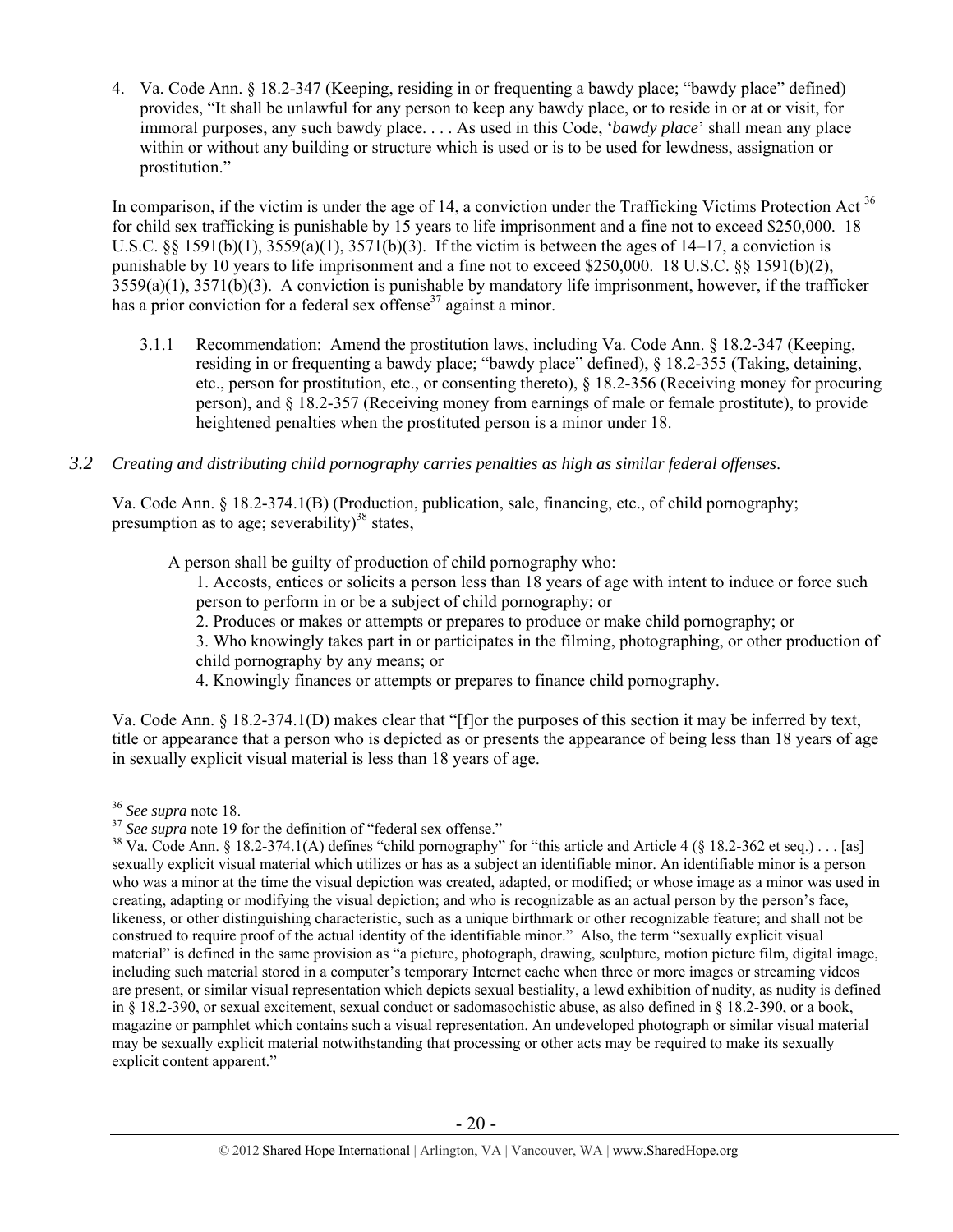A violation of Va. Code Ann. § 18.2-374.1(B) is punishable by imprisonment for 5–30 years when the subject of the child pornography is a child under 15, with a mandatory minimum of 5 years if the offender is at least 7 years older than the subject of the child pornography. A subsequent violation, where the offender is at least 7 years older than the child, is punishable by imprisonment for 15–40 years, "15 years of which shall be a mandatory minimum term of imprisonment." Va. Code Ann. § 18.2-374.1(C1). When the subject of the child pornography is at least 15 but less than 18, the sentence is 1–20 years, except if the offender is at least 7 years older than the child then the sentence is 3–30 years, with a 3-year "mandatory minimum term of imprisonment." Va. Code Ann. § 18.2-374.1(C2). A subsequent violation by an offender at least 7 years older than the subject is punishable by imprisonment for 10–30 years, "10 years of which shall be a mandatory minimum term of imprisonment." Va. Code Ann. § 18.2-374.1(C2).

In comparison, if the victim is under the age of 14, a conviction under the TVPA for child sex trafficking is punishable by 15 years to life imprisonment and a fine not to exceed \$250,000. 18 U.S.C. §§ 1591(b)(1),  $3559(a)(1)$ ,  $3571(b)(3)$ . If the victim is between the ages of  $14-17$ , a conviction is punishable by 10 years to life imprisonment and a fine not to exceed \$250,000. 18 U.S.C. §§ 1591(b)(2), 3559(a)(1), 3571(b)(3). A conviction is punishable by mandatory life imprisonment, however, if the trafficker has a prior conviction for a federal sex offense<sup>39</sup> against a minor. Additionally, a federal conviction for distribution of child pornography<sup>40</sup> is generally punishable by imprisonment for  $5-20$  years and a fine not to exceed \$250,000.<sup>41</sup> Subsequent convictions, however, are punishable by imprisonment up to 40 years and a fine not to exceed \$250,000.<sup>42</sup>

*3.3 Using the Internet to lure, entice, recruit, or sell commercial sex acts with a minor is a separate crime or results in an enhanced penalty for traffickers.* 

Va. Code Ann. § 18.2-374.3 (Use of communications systems to facilitate certain offenses involving children) makes it a crime to use the Internet, or other communication systems, to engage in certain types of sexual interactions with a minor.<sup>43</sup> It states in part,

 $\overline{a}$ 

<sup>&</sup>lt;sup>39</sup> *See supra* note 19 for the definition of "federal sex offense."<br><sup>40</sup> 18 U.S.C. §§ 2252(a)(1), (a)(2), (a)(3) (Certain activities relating to material involving the sexual exploitation of minors),  $2252A(a)(2)$ ,  $(a)(3)$  (Certain activities relating to material constituting or containing child pornography),

<sup>1466</sup>A(a) (Obscene visual representations of the sexual abuse of children).<br><sup>41</sup> 18 U.S.C. §§ 2252(b) (stating that a conviction under subsection (a)(1), (a)(2), or (a)(3) is punishable by imprisonment for 5–20 years and a fine), 2252A(b)(1) (a conviction is punishable by imprisonment for 5–20 years and a fine), 1466A(a), (b) (stating that a conviction under subsection (a) is "subject to the penalties provided in section 2252A(b)(1)," imprisonment for 5–20 years and a fine, while a conviction under subsection (b) is "subject to the penalties provided in section 2252A(b)(2)," imprisonment up to 10 years, a fine, or both); *see also* 18 U.S.C. §§ 3559(a)(1) (classifying all of the above listed offenses as felonies), 3571(b)(3) (providing a fine up to \$250,000 for any felony conviction).

<sup>&</sup>lt;sup>42</sup> 18 U.S.C. §§ 2252(b) (stating if a person has a prior conviction under subsection (a)(1), (a)(2), or (a)(3) or a list of other statutes, a conviction is punishable by a fine and imprisonment for  $15-40$  years),  $2252A(b)(1)$  (stating if a person has a prior conviction under subsection (a)(2), (a)(3), or a list of other statutes, a conviction is punishable by a fine and imprisonment for 15–40 years),  $1466A(a)$ , (b) (stating that the penalty scheme for section 2252A(b) applies); *see also* 18 U.S.C. §§ 3559(a)(1) (classifying all of the above listed offenses as felonies), 3571(b)(3) (providing a fine up to \$250,000 for any felony conviction).

<sup>43</sup> *Podracky v. Commonwealth*, 662 S.E.2d 81, 87 (Va. Ct. App. 2008) (stating that language of § 18.2-374.3(B) "does not require the solicitation of an actual minor, only the use of a communications system 'for the purposes of soliciting any person he knows or has reason to believe is a minor' for specified criminal offenses."); *see also Grafmuller v. Commonwealth*, 698 S.E.2d 276, 279 (Va. Ct. App. 2010) (citing *Podracky*, explaining "the defendant's solicitation of sexual behavior from a person that he believes is a child constitutes the behavior that the legislature intended to prohibit.")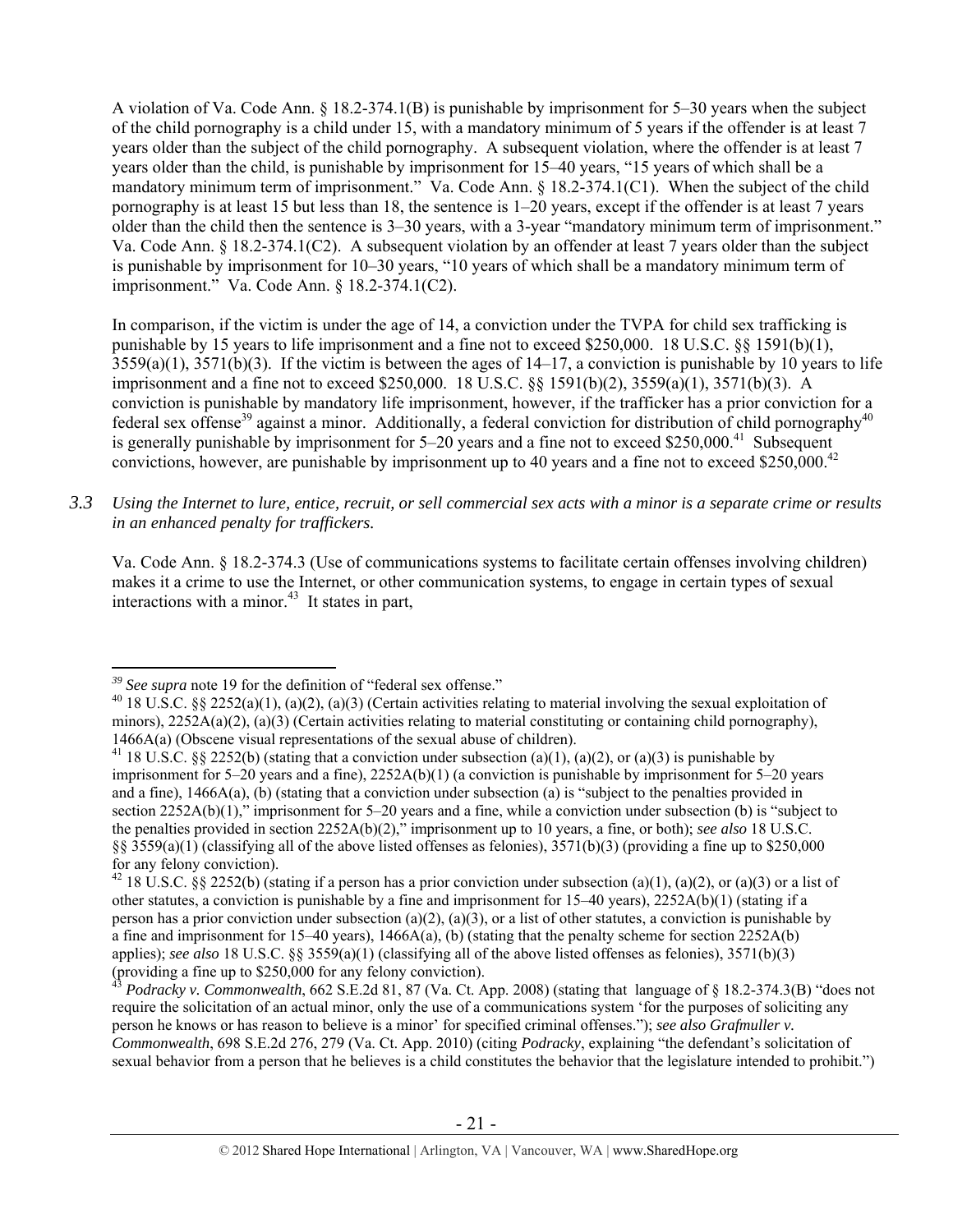B. It shall be unlawful for any person to use a communications system,<sup>44</sup> including but not limited to computers or computer networks or bulletin boards, or any other electronic means for the purposes of procuring or promoting the use of a minor for any activity in violation of § 18.2-370 [Taking indecent liberties with children; penalties] or § 18.2-374.1 [Production, publication, sale, financing, etc., of child pornography; presumption as to age; severability]. A violation of this subsection is a Class 6 felony. C. It shall be unlawful for any person 18 years of age or older to use a communications system, including but not limited to computers or computer networks or bulletin boards, or any other electronic means, for the purposes of soliciting, with lascivious intent, any person he knows or has reason to believe is a child less than 15 years of age to knowingly and intentionally:

1. Expose his sexual or genital parts to any child to whom he is not legally married or propose that any such child expose his sexual or genital parts to such person;

2. Propose that any such child feel or fondle the sexual or genital parts of such person or propose that such person feel or fondle the sexual or genital parts of any such child;

3. Propose to such child the performance of an act of sexual intercourse or any act constituting an offense under § 18.2-361 [Crimes against nature; penalty]; or

4. Entice, allure, persuade, or invite any such child to enter any vehicle, room, house, or other place, for any purposes set forth in the preceding subdivisions.

Any person who violates this subsection is guilty of a Class 5 felony. However, if the person is at least seven years older than the child he knows or has reason to believe is less than 15 years of age, the person shall be punished by a term of imprisonment of not less than five years nor more than 30 years in a state correctional facility, five years of which shall be mandatory minimum term of imprisonment. Any person who commits a second or subsequent violation of this subsection when the person is at least seven years older than the child he knows or has reason to believe is less than 15 years of age shall be punished by a term of imprisonment of not less than 10 years nor more than 40 years, 10 years of which shall be a mandatory minimum term of imprisonment.

D. Any person who uses a communications system, including but not limited to computers or computer networks or bulletin boards, or any other electronic means, for the purposes of soliciting, with lascivious intent, any child he knows or has reason to believe is at least 15 years of age but less than 18 years of age to knowingly and intentionally commit any of the activities listed in subsection C if the person is at least seven years older than the child is guilty of a Class 5 felony. Any person who commits a second or subsequent violation of this subsection shall be punished by a term of imprisonment of not less than one nor more than 20 years, one year of which shall be a mandatory minimum term of imprisonment.

E. Any person 18 years of age or older who uses a communications system, including but not limited to computers or computer networks or bulletin boards, or any other electronic means, for the purposes of soliciting any person he knows or has reason to believe is a child less than 18 years of age for (i) any activity in violation of § 18.2-355 [Taking, detaining, etc., person for prostitution, etc., or consenting thereto] or 18.2-361 [Crimes against nature; penalty], (ii) any activity in violation of § 18.2-374.1 [Production, publication, sale, financing, etc., of child pornography; presumption as to age; severability], or (iii) a violation of § 18.2-374.1:1 [Possession, reproduction, distribution, and facilitation of child pornography; penalty] is guilty of a Class 5 felony.

Va. Code Ann. § 18.2-376.1 (Enhanced penalties for using a computer in certain violations) states, "Any person who uses a computer in connection with a violation of  $\S$ § 18.2-374 [Production, publication, sale, possession, etc., of obscene items], 18.2-375 [Obscene exhibitions and performances], or § 18.2-376 [Advertising, etc., obscene items, exhibitions or performances] is guilty of a separate and distinct Class 1 misdemeanor, and for a second or subsequent such offense within 10 years of a prior such offense is guilty of a Class 6 felony, the

<sup>&</sup>lt;sup>44</sup> See supra note 22 for the definition of "use a communication system."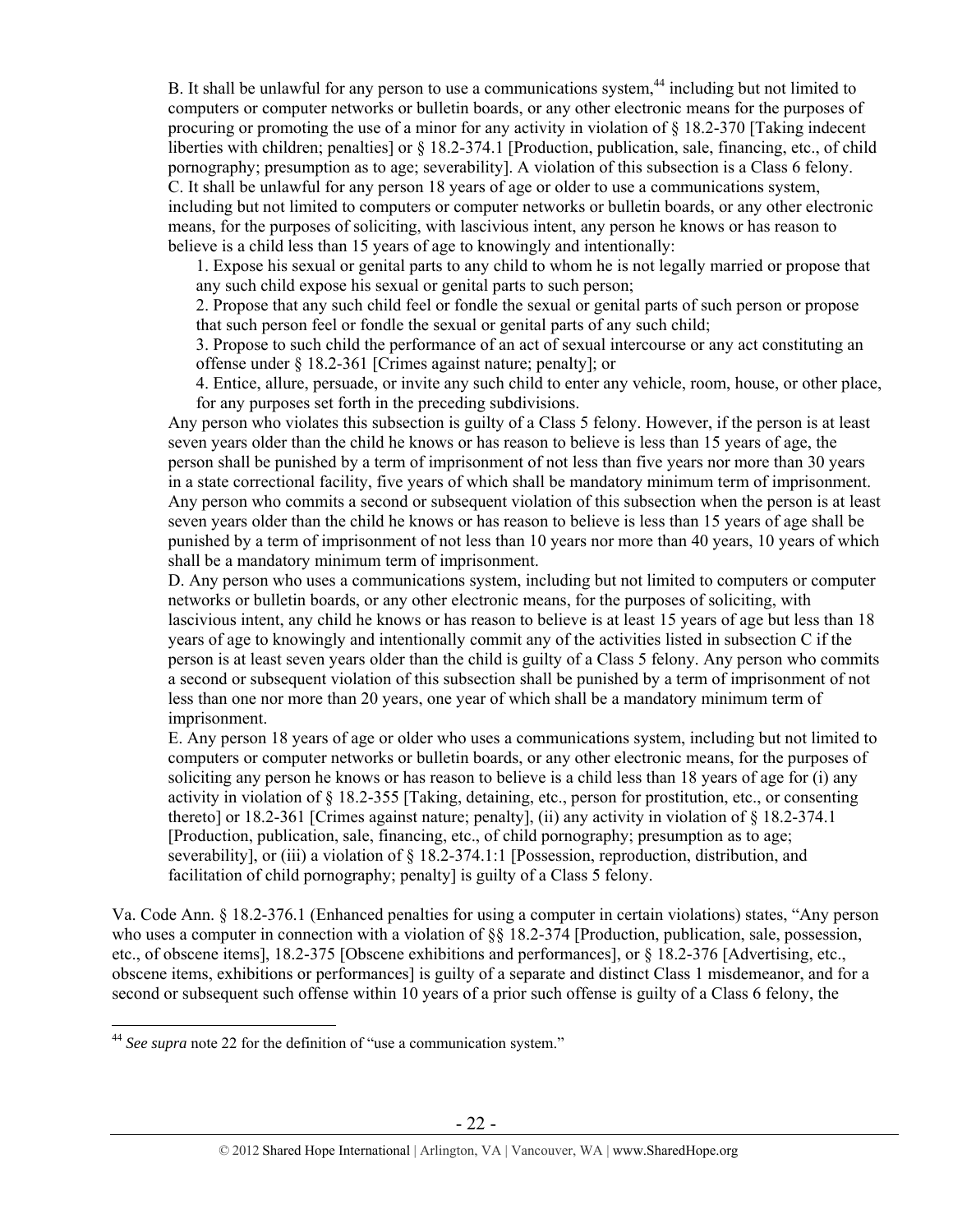penalties to be imposed in addition to any other punishment otherwise prescribed for a violation of any of those sections."

*3.4 Financial penalties for traffickers, including asset forfeiture, are sufficiently high*.

A convicted trafficker under Va. Code Ann. § 18.2-48 (Abduction with intent to extort money or for immoral purpose) is potentially subject to a fine of up to \$100,000. Va. Code Ann. § 18.2-10(b), (g).

Pursuant to Va. Code Ann. § 19.2-386.32<sup>45</sup> (Seizure and forfeiture of property used in connection with the abduction of children), a trafficker could be subject to non-mandatory asset forfeiture in the course of their criminal proceedings. $46$  Va. Code Ann. § 19.2-386.32 states,

All moneys and other property, real and personal, owned by a person and used to further the abduction of a child in violation of § 18.2-47, 18.2-48, or 18.2-48.1 are subject to lawful seizure by a lawenforcement officer and are subject to forfeiture to the Commonwealth pursuant to Chapter 22.1 (§ 19.2-386.1 et seq.) by order of the court in which a conviction under § 18.2-47, 18.2-48, or 18.2-48.1 is obtained.

A trafficker arrested under Va. Code Ann. § 18.2-48 (Abduction with intent to extort money or for immoral purpose) or § 18.2-357 (Receiving money from earnings of male or female prostitute) may be subject to vehicle seizure and forfeiture. Va. Code Ann.  $\S 19.2-386.16(A)$ ,  $(B)^{47}$  (Forfeiture of motor vehicles used in commission of certain crimes) states in part,

A. Any vehicle knowingly used by the owner thereof or used by another with his knowledge of and during the commission of, or in an attempt to commit, a second or subsequent offense of Section 18.2- 346 [Being a prostitute or prostitution], 18.2-347 [Keeping, residing in or frequenting a bawdy place; "bawdy place" defined], 18.2-348 [Aiding prostitution or illicit sexual intercourse], 18.2-349 [Using vehicles to promote prostitution or unlawful sexual intercourse], 18.2-355 [Taking, detaining, etc., person for prostitution, etc., or consenting thereto], 18.2-356 [Receiving money for procuring person] or § 18.2-357 [Receiving money from earnings of male or female prostitute] or of a similar ordinance of any county, city or town or knowingly used for the transportation of any stolen goods, chattels or other property, when the value of such stolen goods, chattels or other property is \$ 200 or more, or any stolen property obtained as a result of a robbery, without regard to the value of the property, shall be forfeited to the Commonwealth. The vehicle shall be seized by any law-enforcement officer arresting the operator of such vehicle for the criminal offense, and delivered to the sheriff of the county or city in which the offense occurred. . . .

B. Any vehicle knowingly used by the owner thereof or used by another with his knowledge of and during the commission of, or in an attempt to commit, a misdemeanor violation of subsection D of Section 18.2-47 [Abduction and kidnapping defined; punishment] or a felony violation of (i) Article 3 (§ 18.2-47 et seq.) of Chapter 4 of Title 18.2 or (ii) § 18.2-357 [Receiving money from earnings of male or female prostitute] where the prostitute is a minor, shall be forfeited to the Commonwealth.

 $45$  The text of Va. Code Ann. § 19.2-386.32 included here and elsewhere in this report includes amendments made by the passage of House Bill 348, 2012 Leg. Reg. Sess. (Va. 2012) (effective July 1, 2012).<br>
<sup>46</sup> See supra note 24.<br>
<sup>47</sup> The text of Va. Code Ann. § 19.2-386.16 included here and elsewhere in this report includes amendme

by the passage of House Bill 348, 2012 Leg. Reg. Sess. (Va. 2012) (effective July 1, 2012).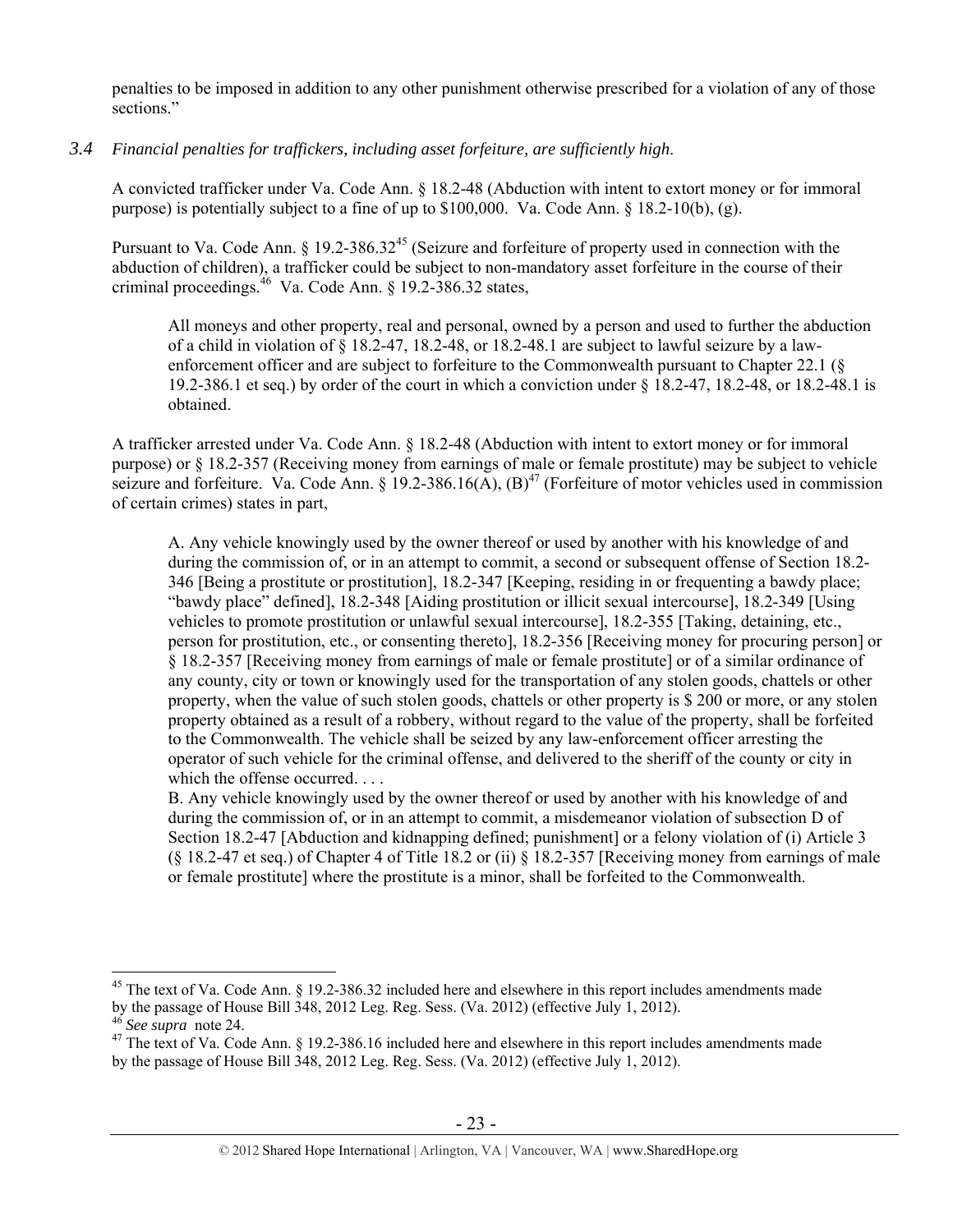A trafficker convicted for child pornography is subject to mandatory asset forfeiture. Va. Code Ann. § 19.2- 386.3148 (Seizure and forfeiture of property used in connection with the exploitation and solicitation of children) states,

All audio and visual equipment, electronic equipment, devices and other personal property used in connection with the possession, production, distribution, publication, sale, possession with intent to distribute or making of child pornography that constitutes a violation of  $\S 18.2-374.1$  [Production, publication, sale, financing, etc., of child pornography; presumption as to age; severability] or 18.2- 374.1:1 [Possession, reproduction, distribution, and facilitation of child pornography; penalty], or in connection with the solicitation of a person less than 18 years of age that constitutes a violation of § 18.2-374.3 [Use of communications systems to facilitate certain offenses involving children] shall be subject to lawful seizure by a law-enforcement officer and shall be subject to forfeiture to the Commonwealth pursuant to Chapter 22.1 (Section 19.2-386.1 et seq.). The Commonwealth shall file an information and notice of seizure in accordance with the procedures in Chapter 22.1 (Section 19.2- 386.1 et seq.); however, any forfeiture action shall be stayed until conviction of the person whose property is subject to forfeiture. Upon his conviction, the court may dispose of the issue of forfeiture or may continue the civil case allowing the defendant time to answer, at the court's discretion.

Under Va. Code Ann. § 19.2-386.12 (Sale of forfeited property), forfeited property is sold and the money obtained from the sale is "paid over to the state treasury into a special fund of the Department of Criminal Justice Services. . ." The Department of Criminal Justice Services then distributes the money to "federal, state and local agencies to promote law enforcement . . . ." VA Code Ann. § 19.2-386.14(A1) (Sharing of forfeited assets).

Traffickers convicted of certain offenses also have to pay mandatory restitution under Va. Code Ann. § 19.2- 305.1(E1) (Restitution for property damage or loss; community service), which states,

A defendant convicted of an offense under § 18.2-374.11 [Production, publication, sale, financing, etc., of child pornography; presumption as to age; severability], 18.2-374.1:1 [Possession, reproduction, distribution, and facilitation of child pornography; penalty], or 18.2-374.3 [Use of communications systems to facilitate certain offenses involving children] shall be ordered to pay mandatory restitution to the victim of the offense in an amount as determined by the court. For purposes of this subsection, 'victim' means a person who is depicted in a still or videographic image involved in an offense under § 18.2-374.1 [Production, publication, sale, financing, etc., of child pornography; presumption as to age; severability], 18.2-374.1:1 [Possession, reproduction, distribution, and facilitation of child pornography; penalty], or 18.2-374.3 [Use of communications systems to facilitate certain offenses involving children].

## *3.5 Convicted traffickers are required to register as sex offenders.*

Under Va. Code Ann. § 9.1-902(A)<sup>49</sup> (Offenses requiring registration), "offense for which registration is required" is defined to include, "1. Any offense listed in subsection B; . . . ; 4. A sexually violent offense; 5. Any offense similar to those listed in subdivisions 1 through 4 under the laws of any foreign country or any political subdivision thereof, the United States or any political subdivision thereof; and 6. Any offense for which registration in a sex offender and crimes against minors registry is required under the laws of the jurisdiction where the offender was convicted."

<sup>48</sup> *See supra* note 23. 49 *See supra* note 31.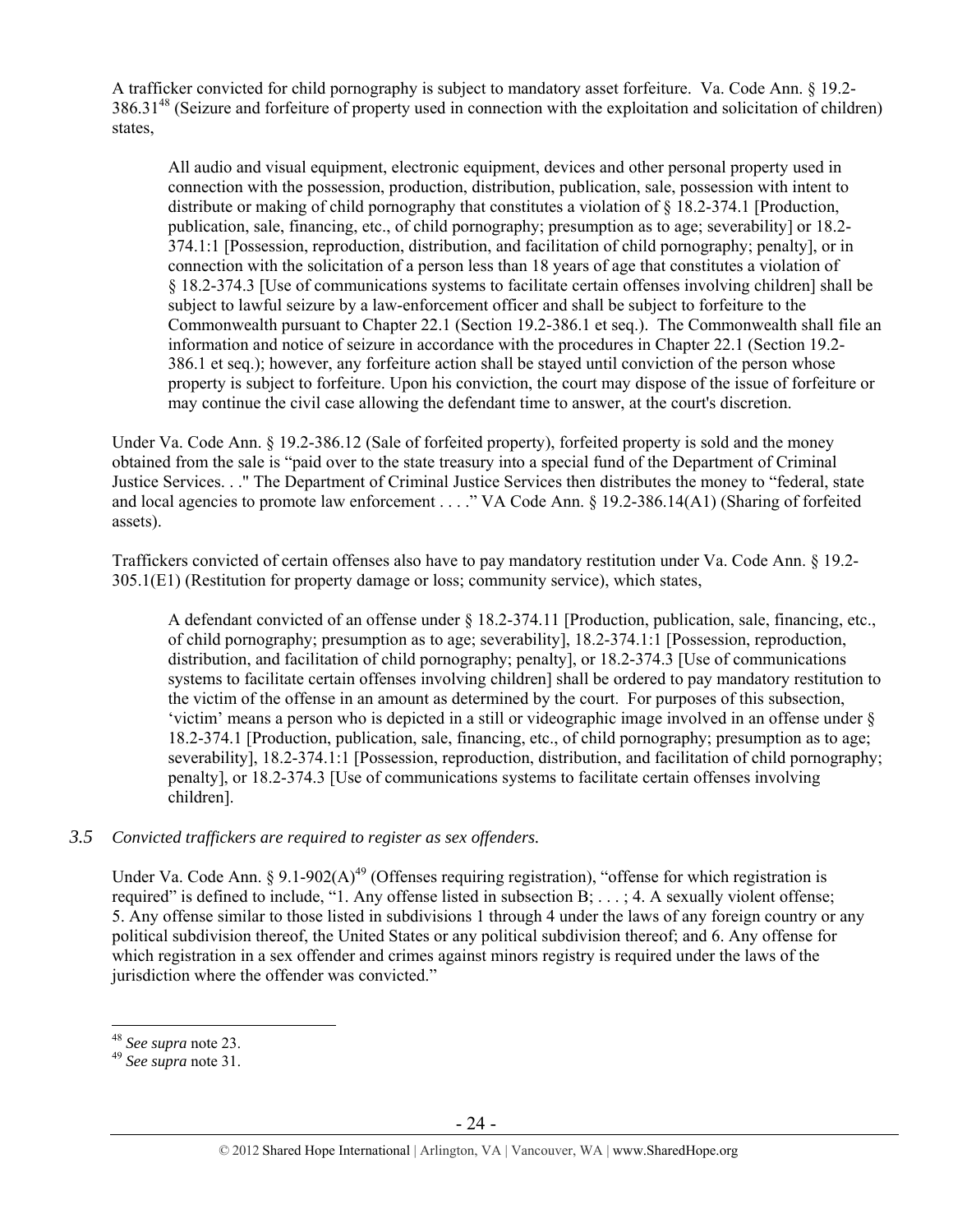Under subsection (B),

The offenses included under this subsection include any violation of, attempted violation of, or conspiracy to violate:

- 1. § 18.2-63 [Carnal knowledge of child between thirteen and fifteen years of age]; unless registration is required pursuant to subdivision E 1; § 18.2-64.1 [Carnal knowledge of certain minors]; . . . subsection B or C of § 18.2-374.1:1 [Possession, reproduction, distribution, and facilitation of child pornography; penalty]; ... or subsection B, C, or D of  $\S$  18.2-374.3; or a third or subsequent conviction of (i) § 18.2-67.4 [Sexual battery], (ii) § 18.2-67.4:2 [Sexual abuse of a child under 15 years of age; penalty], (iii) subsection C of § 18.2-67.5 [Attempted rape, forcible sodomy, object sexual penetration, aggravated sexual battery, and sexual battery] or (iv) § 18.2-386.1 [Unlawful filming, videotaping or photographing of another; penalty]. If the offense was committed on or after July 1, 2006, § 18.2-91 with the intent to commit any felony offense listed in this section; subsection A of  $\frac{8}{18.2}$ -374.1:1; or a felony under § 18.2-67.5:1.
- 2. Where the victim is a minor or is physically helpless or mentally incapacitated as defined in § 18.2-67.10, subsection A of § 18.2-47 [Abduction and kidnapping defined; punishment], clause (i) of § 18.2-48 [Abduction with intent to extort money or for immoral purpose], § 18.2- 67.4, subsection C of § 18.2-67.5, § 18.2-361 [Crimes against nature; penalty], or 18.2-366. § 18.2-370.6 [Penetration of mouth of child with lascivious intent; penalty].

A "sexually violent offense" is defined in subsection (E) as the following:

[A] violation of, attempted violation of, or conspiracy to violate:

1. Clause (ii) and (iii) of § 18.2-48 [Abduction with intent to extort money or for immoral purpose], § 18.2-61 [Rape], subsection A of § 18.2-63 [Carnal knowledge of child between thirteen and fifteen years of age] where the perpetrator is more than five years older than the victim, § 18.2-67.1, § 18.2-67.2, § 18.2-67.3, § 18.2-67.4 where the perpetrator is 18 years of age or older and the victim is under the age of six, subsections A and B of  $\S$  18.2-67.5,  $\S$  18.2-370 [Taking indecent] liberties with children; penalties], or § 18.2-370.1 or § 18.2-374.1 [Production, publication, sale, financing, etc., of child pornography; presumption as to age; severability]; or 2. § 18.2-63, § 18.2-64.1 [Carnal knowledge of certain minors], former § 18.2-67.2:1, § 18.2-90 with the intent to commit rape or, where the victim is a minor or is physically helpless or mentally incapacitated as defined in  $\S 18.2-67.10$ , subsection A of  $\S 18.2-47$  [Abduction and kidnapping defined; punishment], § 18.2-67.4, subsection C of § 18.2-67.5, clause (i) of § 18.2-48, § 18.2-361 [Crimes against nature; penalty], § 18.2-366 or subsection C of § 18.2-374.1:1 [Possession, reproduction, distribution, and facilitation of child pornography; penalty]. An offense listed under this subdivision shall be deemed a sexually violent offense only if the person has been convicted or adjudicated delinquent of any two or more such offenses, provided that person had been at liberty between such convictions or adjudications; . . .

4. Chapter 117 (18 U.S.C. § 2421 et seq.) of Title 18 of the United States Code or sex trafficking (as described in § 1591 of Title 18, U.S.C.).

*3.6 Laws relating to termination of parental rights for certain offenses include sex trafficking or commercial sexual exploitation of children (CSEC) offenses in order to remove the children of traffickers from their control and potential exploitation.* 

Va. Code Ann. § 16.1-283 (Termination of residual parental rights) does not specifically include violations of Va. Code Ann. § 18.2-48 (Abduction with intent to extort money or for immoral purpose) as grounds for termination of parental rights.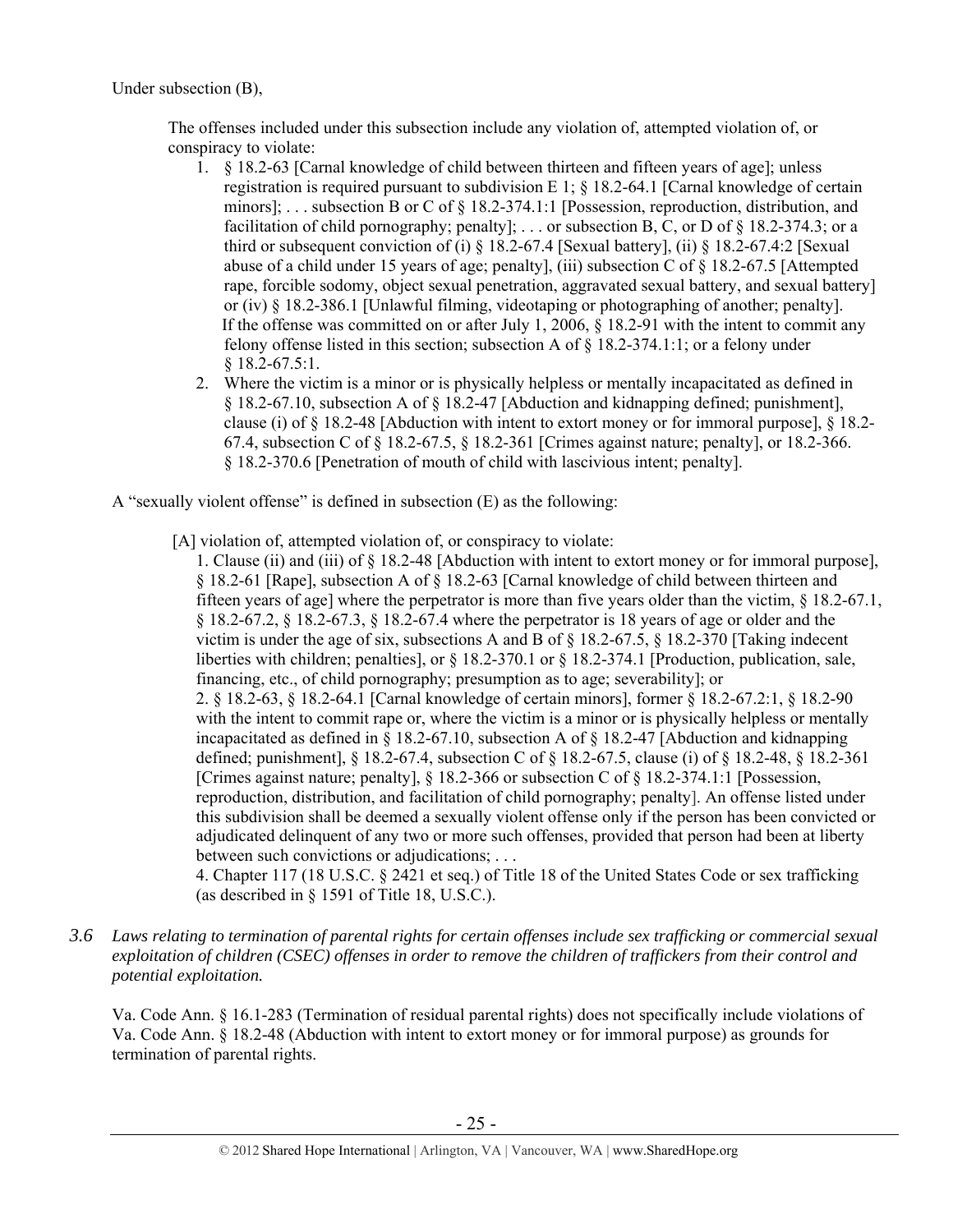Under Va. Code Ann. § 16.1-283,<sup>50</sup> "residual parental rights" can be terminated for a number of reasons. Under subsection (B), residual parental rights of a parent of a neglected or abused child placed in foster care "as a result of (i) court commitment; (ii) an entrustment agreement entered into by the parent or parents; or (iii) other voluntary relinquishment by the parent or parents may be terminated if the court finds, based upon clear and convincing evidence, that it is in the best interests of the child" and the court also finds that

1. The neglect or abuse<sup>51</sup> suffered by such child presented a serious and substantial threat to his life, health or development; and

2. It is not reasonably likely that the conditions which resulted in such neglect or abuse can be substantially corrected or eliminated so as to allow the child's safe return to his parent or parents within a reasonable period of time. . . .

Proof of severe mental or emotional illness or intellectual disability, debilitating habitual abuse or addiction to drugs or alcohol without attempts to complete treatment to improve parenting ability, or failure "without good cause, [to] respond[] to or follow[] through with appropriate, available and reasonable rehabilitative efforts on the part of social, medical, mental health or other rehabilitative agencies designed to reduce, eliminate or prevent the neglect or abuse of the child" is prima facie evidence of the conditions in Va. Code Ann.  $$16.1-283(B)(2).$ 

Under subsection (E), the residual parental rights of a parent whose child "is in the custody of a local board or licensed child-placing agency" may be terminated if, by clear and convincing evidence, the court finds it is in the best interests of the child and that, among other things, "(iii) the parent has been convicted of an offense under the laws of the Commonwealth or a substantially similar law of any other state, the United States or any foreign jurisdiction that constitutes . . . felony sexual assault, if the victim of the offense was a child of the parent or a child with whom the parent resided at the time of such offense; or (iv) the parent has subjected any child to aggravated circumstances." Va. Code Ann. § 16.1-283(E) defines "aggravated circumstances" for this section as "torture, chronic or severe abuse, or chronic or severe sexual abuse, if the victim of such conduct was a child of the parent or a child with whom the parent resided at the time such conduct occurred, including the failure to protect such a child from such conduct, which conduct or failure to protect: (i) evinces a wanton or depraved indifference to human life, or (ii) has resulted in the death of such a child or in serious bodily injury to such a child." Furthermore, "chronic sexual abuse" is defined as "recurring acts of physical abuse which place the child's health, safety and well-being at risk" whereas "'severe sexual abuse' may include an act or omission that occurred only once, but otherwise meets the definition of 'aggravated circumstances.'"

 $50$  The text of Va. Code Ann. § 16.1-283 included here and elsewhere in this report includes amendments made by the passage of House Bill 552, 2012 Leg. Reg. Sess. (Va. 2012) (effective July 1, 2012). 51 *See infra* section 5.5 for a full discussion of the definition of "abuse."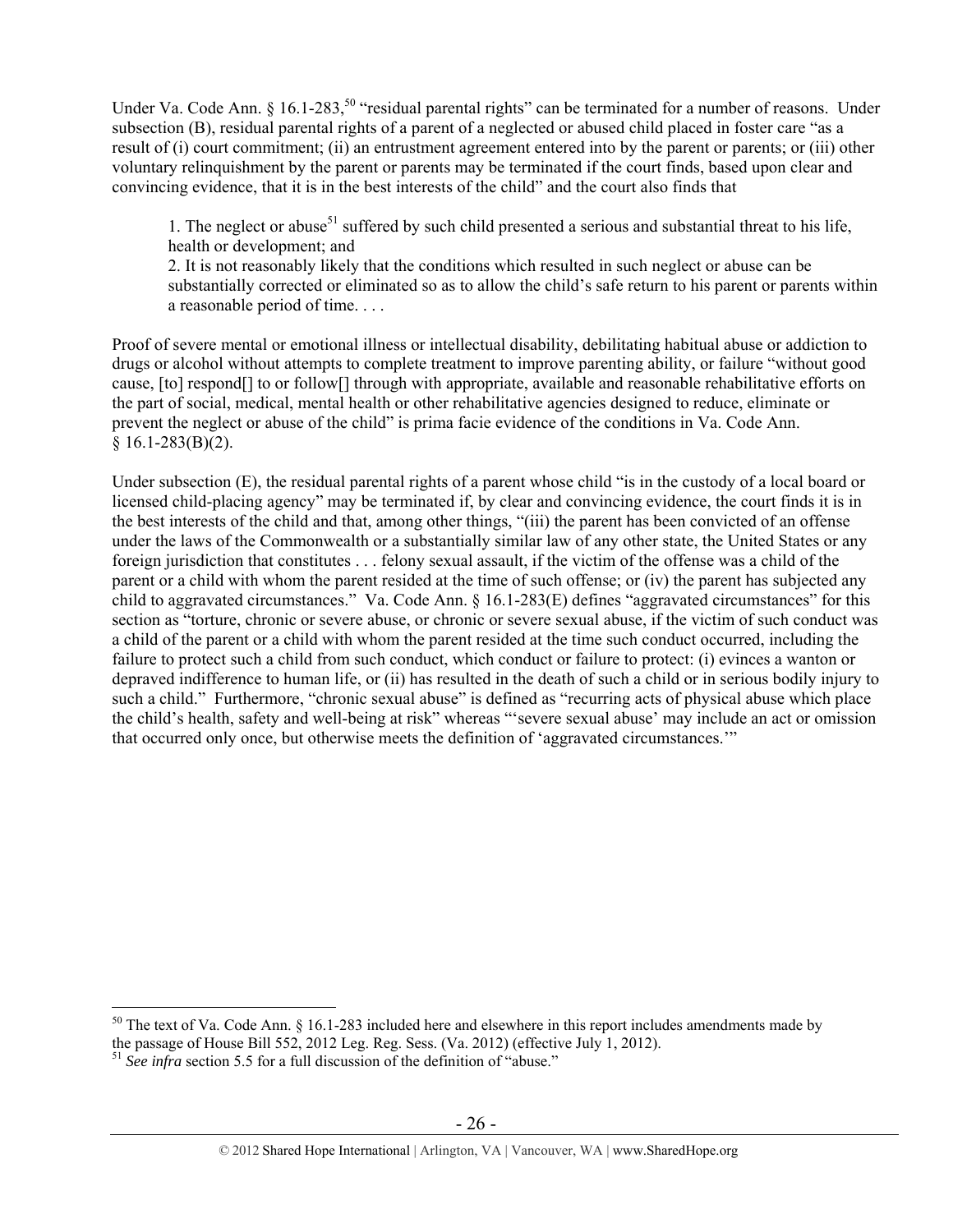#### **FRAMEWORK ISSUE 4: CRIMINAL PROVISIONS FOR FACILITATORS**

#### *Legal Components:*

- *4.1 The acts of assisting, enabling, or financially benefitting from child sex trafficking are included as criminal offenses in the state sex trafficking statute.*
- *4.2 Financial penalties, including asset forfeiture laws, are in place for those who benefit financially from or aid and assist in committing domestic minor sex trafficking.*
- *4.3 Promoting and selling child sex tourism is illegal.*
- *4.4 Promoting and selling child pornography is illegal. \_\_\_\_\_\_\_\_\_\_\_\_\_\_\_\_\_\_\_\_\_\_\_\_\_\_\_\_\_\_\_\_\_\_\_\_\_\_\_\_\_\_\_\_\_\_\_\_\_\_\_\_\_\_\_\_\_\_\_\_\_\_\_\_\_\_\_\_\_\_\_\_\_\_\_\_\_\_\_\_\_\_\_\_\_\_\_\_\_\_\_\_\_\_*

# *Legal Analysis:*

*4.1 The acts of assisting, enabling, or financially benefitting from child sex trafficking are included as criminal offenses in the state sex trafficking statute*.

Va. Code Ann. § 18.2-49 (Threatening, attempting or assisting in such abduction) states, "Any person who (1) threatens, or attempts, to abduct any other person with intent to extort money, or pecuniary benefit, or (2) assists or aids in the abduction of, or threatens to abduct, any person with the intent to defile such person, or (3) assists or aids in the abduction of, or threatens to abduct, any female under sixteen years of age for the purpose of concubinage or prostitution, shall be guilty of a Class 5 felony." This crime is punishable by imprisonment for 1–10 years "or in the discretion of the jury or the court trying the case without a jury, confinement in jail for not more than 12 months and a fine of not more than \$ 2,500, either or both." Va. Code Ann. § 18.2-10(e).

Facilitators of prostitution with minors or adults may also be found guilty of Va. Code Ann. § 18.2-348 (Aiding prostitution or illicit sexual intercourse), which states, "It shall be unlawful for any person or any officer, employee or agent of any firm, association or corporation, with knowledge of, or good reason to believe, the immoral purpose of such visit, to take or transport or assist in taking or transporting, or offer to take or transport on foot or in any way, any person to a place, whether within or without any building or structure, used or to be used for the purpose of lewdness, assignation or prostitution within this Commonwealth; or procure or assist in procuring for the purpose of illicit sexual intercourse, or any act violative of § 18.2-361 [Crimes against nature; penalty], or to give any information or direction to any person with intent to enable such person to commit an act of prostitution." Any person convicted under Va. Code Ann. 18.2-348 is guilty of a Class 1 misdemeanor, punishable by up to 12 months in jail, a fine up to \$2,500, or both. Va. Code Ann. §§ 18.2-11(a), 18.2-350.

Also, Va. Code Ann. § 18.2-347 (Keeping, residing in or frequenting a bawdy place; "bawdy place" defined) prohibits the maintenance of a place, indoors or outdoors, in which prostitution occurs and states, "It shall be unlawful for any person to keep any bawdy place, or to reside in or at or visit, for immoral purposes, any such bawdy place. Each and every day such bawdy place shall be kept, resided in or visited, shall constitute a separate offense. In a prosecution under this section the general reputation of the place may be proved. As used in this Code, '*bawdy place'* shall mean any place within or without any building or structure which is used or is to be used for lewdness, assignation or prostitution." A conviction under Va. Code Ann. § 18.2-347 is punishable by up to 12 months in jail, a fine up to \$2,500, or both. Va. Code Ann. §§ 18.2-11(a), 18.2-350.

Va. Code Ann. § 18.2-349 (Using vehicles to promote prostitution or unlawful sexual intercourse) states, "It shall be unlawful for any owner or chauffeur of any vehicle, with knowledge or reason to believe the same is to be used for such purpose, to use the same or to allow the same to be used for the purpose of prostitution or unlawful sexual intercourse, or to aid or promote such prostitution or unlawful sexual intercourse by the use of any such vehicle." Va. Code Ann. § 18.2-349 is a Class 1 misdemeanor punishable by up to 12 months in jail, a fine up to \$2,500, or both. Va. Code Ann. §§ 18.2-11(a), 18.2-350. Facilitators are prosecuted for transporting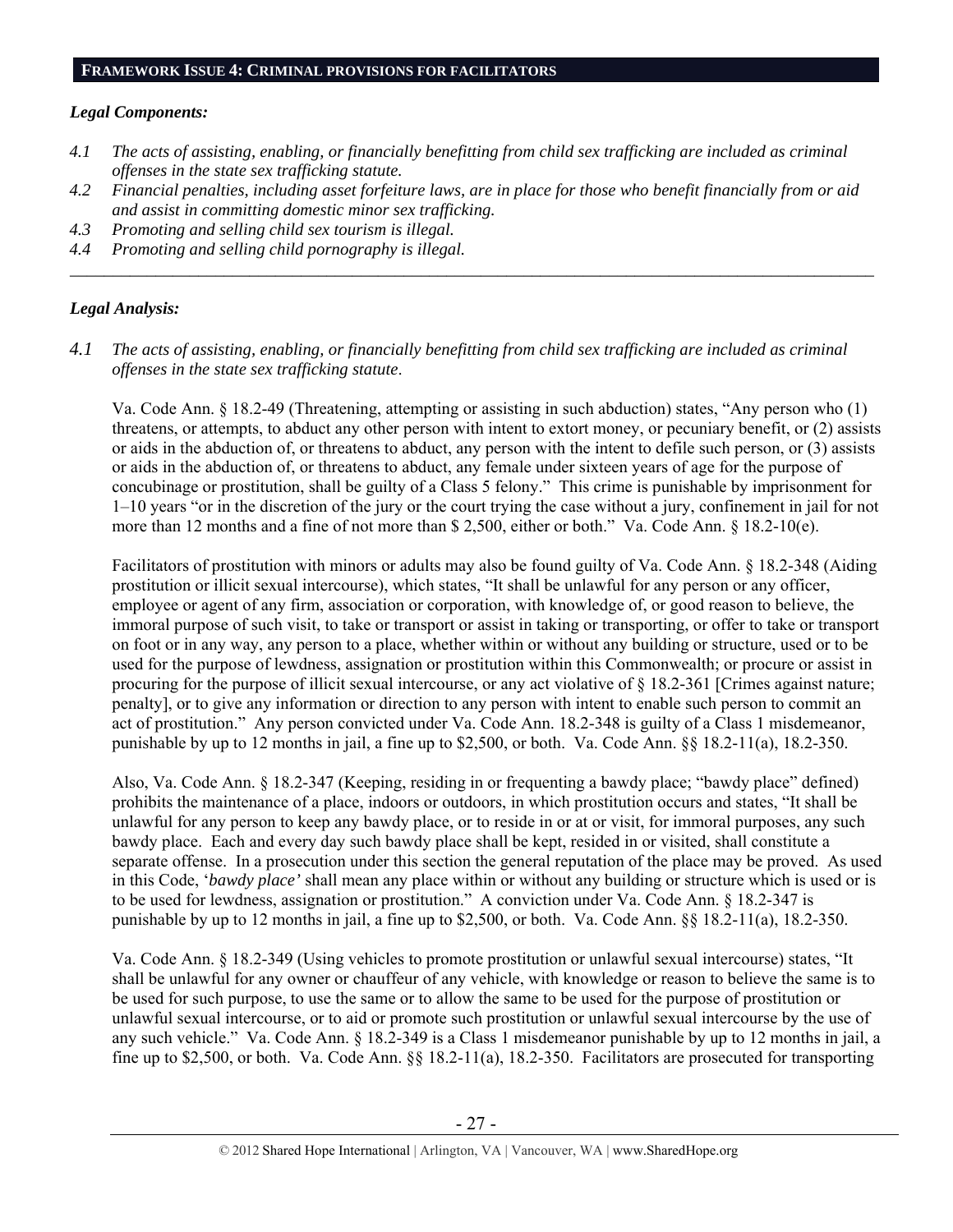minors for the purpose of sex trafficking according to the procedures in Va. Code Ann. § 18.2-359. Va. Code Ann. § 18.2-359(A) states, "Any person transporting or attempting to transport through or across this Commonwealth, any person for the purposes of unlawful sexual intercourse or prostitution, or for the purpose of committing any crime specified in § 18.2-361[Crimes against nature; penalty] or 18.2-370 [Taking indecent liberties with children; penalties], or for the purposes of committing or attempting to commit criminal sexual assault under Article 7 (§ 18.2-61 et seq.) of Chapter 4, may be presented, indicted, tried, and convicted in any county or city in which any part of such transportation occurred."

Va. Code Ann. § 18.2-374.1 (Production, publication, sale, financing, etc., of child pornography; presumption as to age; severability) could apply to facilitators since it makes a person guilty of production of child pornography who, among other things, "knowingly takes part in or participates in the filming, photographing, or other production of child pornography by any means" or "[k]nowingly finances or attempts or prepares to finance child pornography." Va. Code Ann.  $\S$  18.2-374.1(B)(3), (4). A violation of this statute, when the child is under 15, is punishable by imprisonment for 5–30 years with a 5-year mandatory sentence if the offender is 7 years older than the child victim. Va. Code Ann. § 18.2-374.1(C1). A second or subsequent violation by a person seven years older than the child and involving a child under 15 is punishable by imprisonment for 15–40 years with a 15-year mandatory sentence. Va. Code Ann. § 18.2-374.1(C1). The punishment is reduced to 1– 20 years, however, if the child is between 15 and less than 18. Va. Code Ann. § 18.2-374.1(C2). However, if the offender is seven years older than the child, a violation is punishable by imprisonment for 3–30 years with a 3-year mandatory sentence. Va. Code Ann. § 18.2-374.1(C2). A second or subsequent violation from a person at least seven years older than the child and involving a child between 15 and less than 18 is punishable by imprisonment for 10–30 years with a 10-year mandatory sentence. Va. Code Ann. § 18.2-374.1(C2).

Facilitators of sexual performance or pornography involving a minor may be found guilty under Va. Code Ann. § 18.2-375 (Obscene exhibitions and performances). The first conviction under Va. Code Ann. § 18.2-375 is punishable as a Class 1 misdemeanor by imprisonment in jail up to 12 months, a fine up to \$2,500, or both. Va. Code Ann. §§ 18.2-11(a), 18.2-380. A second or subsequent conviction under Va. Code Ann. § 18.2-375 is punishable as a Class 6 felony by imprisonment for 1–5 years "or in the discretion of the jury or the court trying the case without a jury, confinement in jail for not more than 12 months and a fine of not more than \$ 2,500, either or both." Va. Code Ann. §§ 18.2-10(f), 18.2-381. Va. Code Ann. § 18.2-375 states,

It shall be unlawful for any person knowingly to:

(1) Produce, promote, prepare, present, manage, direct, carry on or participate in, any obscene exhibitions or performances, including the exhibition or performance of any obscene motion picture, play, drama, show, entertainment, exposition, tableau or scene; provided, that no employee of any person or legal entity operating a theatre, garden, building, structure, room or place which presents such obscene exhibition or performance shall be subject to prosecution under this section if the employee is not the manager of the theatre or an officer of such entity, and has no financial interest in such theatre other than receiving salary and wages; or

(2) Own, lease or manage any theatre, garden, building, structure, room or place and lease, let, lend or permit such theatre, garden, building, structure, room or place to be used for the purpose of presenting such obscene exhibition or performance or to fail to post prominently therein the name and address of a person resident in the locality who is the manager of such theatre, garden, building, structure, room or place.

4.1.1 Recommendation: Enact a stand-alone law criminalizing domestic minor sex trafficking that includes the crime of assisting, enabling, or financially benefitting from domestic minor sex trafficking.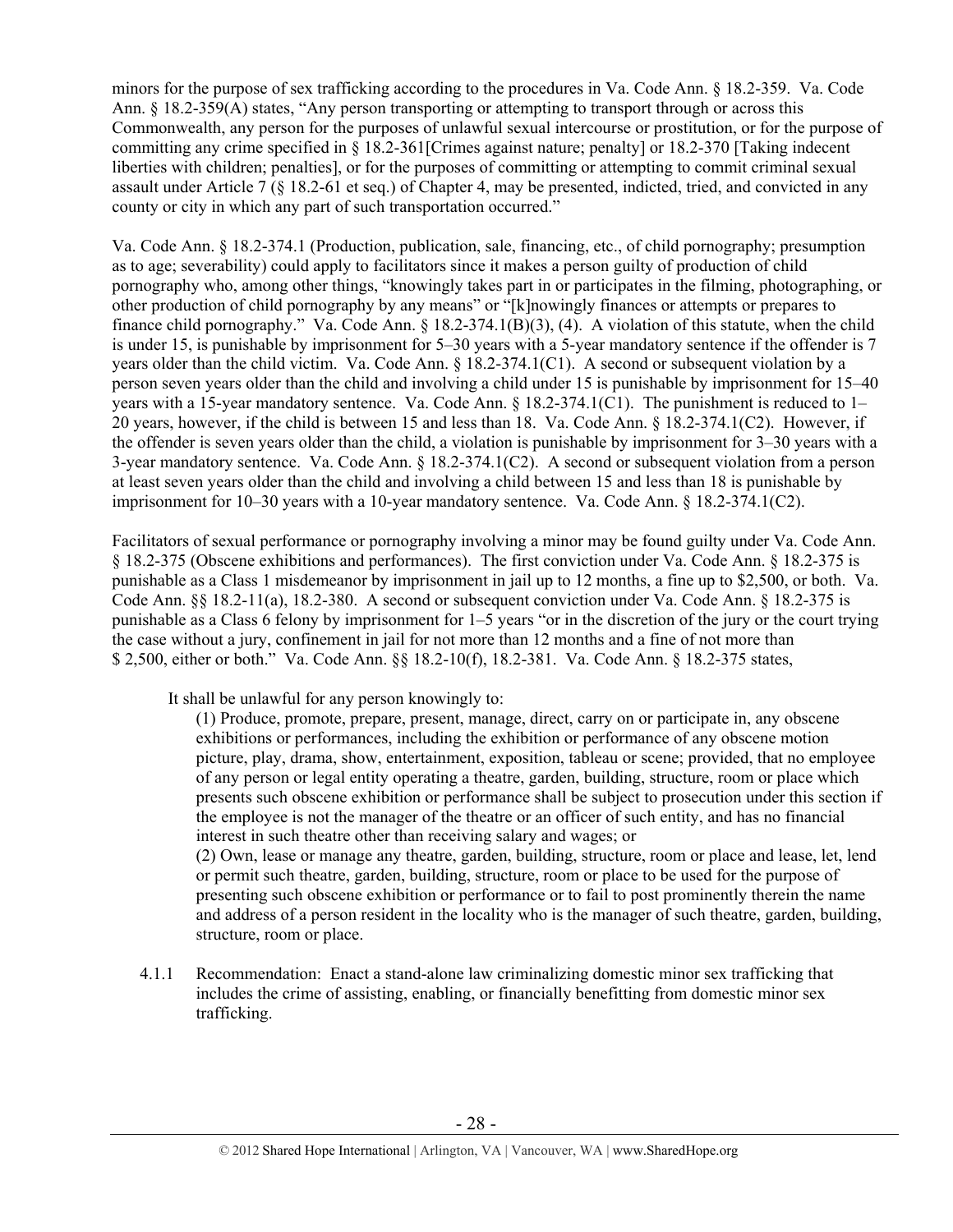*4.2 Financial penalties, including asset forfeiture laws, are in place for those who benefit financially from or aid and assist in committing domestic minor sex trafficking.* 

Convicted facilitators face a fine of not more than  $$ 2,500$ . Va. Code Ann.  $§$   $$ 18.2-10(e)$ ,  $18.2-11(a)$ , 18.2-350, 18.2-11(a), 18.2-11(a), 18.2-380, 18.2-10(f), 18.2-381. A facilitator of domestic minor sex trafficking arrested under Va. Code Ann. § 18.2-49 (Threatening, attempting or assisting in such abduction) may be subject to vehicle seizure and, upon conviction, forfeiture and mandatory restitution. Va. Code Ann. § 19.2-386.16(A),  $(B)^{52}$  (Forfeiture of motor vehicles used in commission of certain crimes) states in part,

A. Any vehicle knowingly used by the owner thereof or used by another with his knowledge of and during the commission of, or in an attempt to commit, a second or subsequent offense of Section 18.2- 346 [Being a prostitute or prostitution], 18.2-347 [Keeping, residing in or frequenting a bawdy place; "bawdy place" defined], 18.2-348 [Aiding prostitution or illicit sexual intercourse], 18.2-349 [Using vehicles to promote prostitution or unlawful sexual intercourse], 18.2-355 [Taking, detaining, etc., person for prostitution, etc., or consenting thereto], 18.2-356 [Receiving money for procuring person] or § 18.2-357 [Receiving money from earnings of male or female prostitute] or of a similar ordinance of any county, city or town or knowingly used for the transportation of any stolen goods, chattels or other property, when the value of such stolen goods, chattels or other property is \$ 200 or more, or any stolen property obtained as a result of a robbery, without regard to the value of the property, shall be forfeited to the Commonwealth. The vehicle shall be seized by any law-enforcement officer arresting the operator of such vehicle for the criminal offense, and delivered to the sheriff of the county or city in which the offense occurred. The officer shall take a receipt therefor. B. Any vehicle knowingly used by the owner thereof or used by another with his knowledge of and during the commission of, or in an attempt to commit, a misdemeanor violation of subsection D of

18.2-47 [Abduction and kidnapping defined; punishment] or a felony violation of (i) Article 3 (§ 18.2-47 et seq.) of Chapter 4 of Title 18.2 or (ii) § 18.2-357 [Receiving money from earnings of male or female prostitute] where the prostitute is a minor, shall be forfeited to the Commonwealth.

A facilitator convicted for publicizing or selling child pornography is also subject to mandatory asset forfeiture.<sup>53</sup> Va. Code Ann. § 19.2-386.31<sup>54</sup> (Seizure and forfeiture of property used in connection with the exploitation and solicitation of children) states,

All audio and visual equipment, electronic equipment, devices and other personal property used in connection with the possession, production, distribution, publication, sale, possession with intent to distribute or making of child pornography that constitutes a violation of § 18.2-374.1 [Production, publication, sale, financing, etc., of child pornography; presumption as to age; severability] or 18.2-374.1:1 [Possession, reproduction, distribution, and facilitation of child pornography; penalty], or in connection with the solicitation of a person less than 18 years of age that constitutes a violation of § 18.2-374.3 [Use of communications systems to facilitate certain offenses involving children] shall be subject to lawful seizure by a law-enforcement officer and shall be subject to forfeiture to the Commonwealth pursuant to Chapter 22.1 (Section 19.2-386.1 et seq.). The Commonwealth shall file an information and notice of seizure in accordance with the procedures in Chapter 22.1 (Section 19.2- 386.1 et seq.); however, any forfeiture action shall be stayed until conviction of the person whose property is subject to forfeiture. Upon his conviction, the court may dispose of the issue of forfeiture or may continue the civil case allowing the defendant time to answer, at the court's discretion.

<sup>52</sup> *See supra* note 47. 53 *See supra* note 24. 54 *See supra* note 23.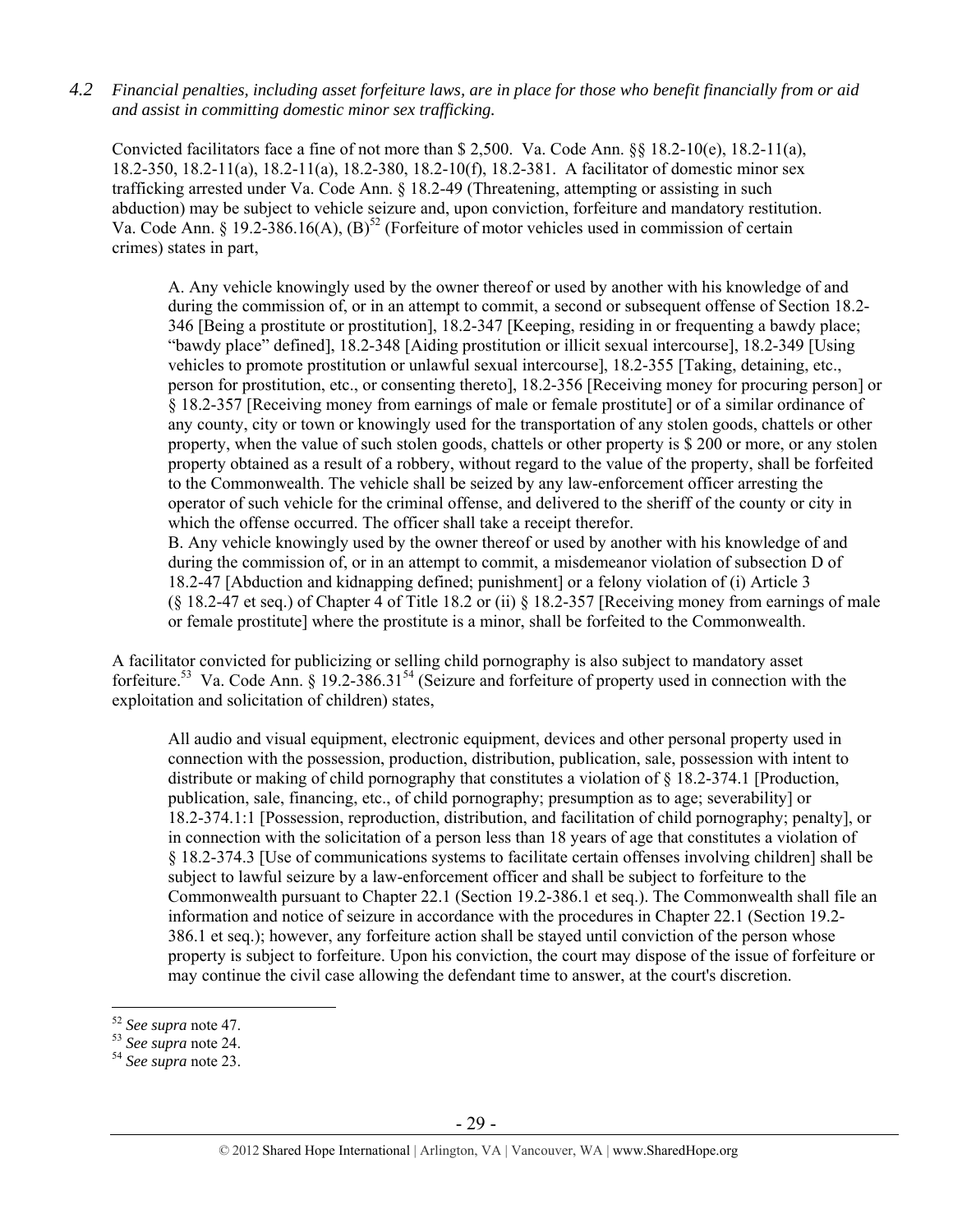Asset forfeiture under Va. Code Ann. § 19.2-386.31 may be pursued through criminal or civil procedures. "Upon [the defendant's] conviction, the court may dispose of the issue of forfeiture or may continue the civil case allowing the defendant time to answer, at the court's discretion." Va. Code Ann. § 19.2-386.31.

Under Va. Code Ann. § 19.2-386.12 (Sale of forfeited property), forfeited property is sold and the money obtained from the sale is "paid over to the state treasury into a special fund of the Department of Criminal Justice Services. . ." The Department of Criminal Justice Services then distributes the money to "federal, state and local agencies to promote law enforcement . . . ." VA Code Ann. § 19.2-386.14(A1) (Sharing of forfeited assets).

Facilitators convicted of certain offenses also have to pay mandatory restitution under Va. Code Ann. § 19.2- 305.1(E1) (Restitution for property damage or loss; community service), which states,

A defendant convicted of an offense under § 18.2-374.11 [Production, publication, sale, financing, etc., of child pornography; presumption as to age; severability], 18.2-374.1:1 [Possession, reproduction, distribution, and facilitation of child pornography; penalty], or 18.2-374.3 [Use of communications systems to facilitate certain offenses involving children] shall be ordered to pay mandatory restitution to the victim of the offense in an amount as determined by the court. For purposes of this subsection, 'victim' means a person who is depicted in a still or videographic image involved in an offense under § 18.2-374.1 [Production, publication, sale, financing, etc., of child pornography; presumption as to age; severability], 18.2-374.1:1 [Possession, reproduction, distribution, and facilitation of child pornography; penalty], or 18.2-374.3 [Use of communications systems to facilitate certain offenses involving children].

- 4.2.1 Recommendation: Amend Va. Code Ann. § 18.2-49 (Threatening, attempting or assisting in such abduction), § 18.2-348 (Aiding prostitution or illicit sexual intercourse), § 18.2-347 (Keeping, residing in or frequenting a bawdy place; "bawdy place" defined), § 18.2-349 (Using vehicles to promote prostitution or unlawful sexual intercourse), § 18.2-375 (Obscene exhibitions and performances) to raise the fines for these offenses to a deterrent level.
- *4.3 Promoting and selling child sex tourism is illegal*.

There is no law in Virginia making child sex tourism a crime.

- 4.3.1 Recommendation: Enact a law prohibiting selling or offering to sell travel services that include or facilitate travel for the purpose of engaging in commercial sexual exploitation of a minor or prostitution of a minor, if occurring in Virginia.
- *4.4 Promoting and selling child pornography is illegal*.

Va. Code Ann. § 18.2-374.1 (Production, publication, sale, financing, etc., of child pornography; presumption as to age; severability)<sup>55</sup> states in subsection B,

A person shall be guilty of production of child pornography who: . . . ; or 2. Produces or makes or attempts or prepares to produce or make child pornography; or 3. Who knowingly takes part in or participates in the filming, photographing, or other production of child pornography by any means; or 4. Knowingly finances or attempts or prepares to finance child pornography." Va. Code Ann. § 18.2-

 $\overline{a}$ <sup>55</sup> *See supra* note 38 for definition of "child pornography."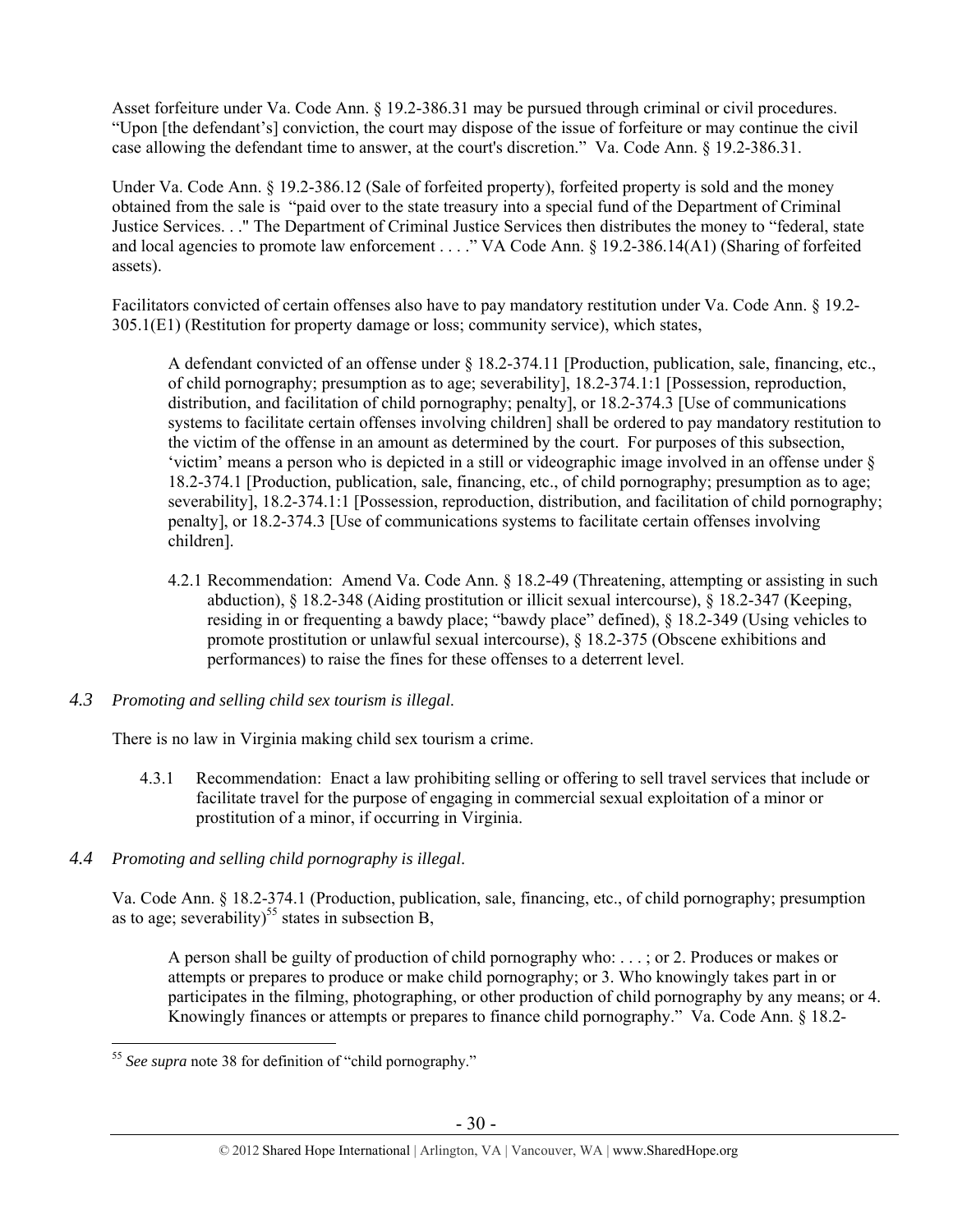374.1(D) makes clear that "[f]or the purposes of this section it may be inferred by text, title or appearance that a person who is depicted as or presents the appearance of being less than 18 years of age in sexually explicit visual material is less than 18 years of age.

A violation of Va. Code Ann. § 18.2-374.1(B) is punishable by imprisonment for 5–30 years when the subject of the child pornography is a child under 15, with a mandatory minimum of 5 years if the person is at least seven years older than the subject of the child pornography. Va. Code Ann. § 18.2-374.1(C1). A subsequent violation where the offender is at least 7 years older than the child is punishable by imprisonment for 15–40 years, "15 years of which shall be a mandatory minimum term of imprisonment." Va. Code Ann. § 18.2- 374.1(C1). When the subject of the child pornography is at least 15 but less than 18, the sentence is 1–20 years, except if the offender is at least 7 years older than the child then the sentence is 3–30 years, with a 3 year mandatory minimum term of imprisonment. Va. Code Ann. § 18.2-374.1(C2). Subsequent violations by an offender at least 7 years older than the subject carry a sentence of 10-30 years, "10 years of which shall be a mandatory minimum term of imprisonment." Va. Code Ann. § 18.2-374.1(C2).

Also, importantly for facilitator liability, Va. Code Ann. § 18.2-374.1:1(D) (Possession, reproduction, distribution, and facilitation of child pornography; penalty) states, "Any person who intentionally operates an Internet website for the purpose of facilitating the payment for access to child pornography is guilty of a Class 4 felony." This offense is punishable by imprisonment for 2–10 years and a potential fine of up to \$100,000. Va. Code Ann. § 18.2-10(d), (g). If the offender is a not a natural person, only a fine will be assessed for this felony. Va. Code Ann. § 18.2-10(g). Under Va. Code Ann. § 18.2-374.1:1(C), "Any person who (i) reproduces by any means, including by computer, sells, gives away, distributes, electronically transmits, displays with lascivious intent, purchases, or possesses with intent to sell, give away, distribute, transmit, or display child pornography with lascivious intent or (ii) commands, entreats, or otherwise attempts to persuade another person to send, submit, transfer or provide to him any child pornography in order to gain entry into a group, association, or assembly of persons engaged in trading or sharing child pornography shall be punished by not less than five years nor more than 20 years in a state correctional facility." Subsequent violations are punishable by imprisonment for 5–20 years with a mandatory 5 year minimum.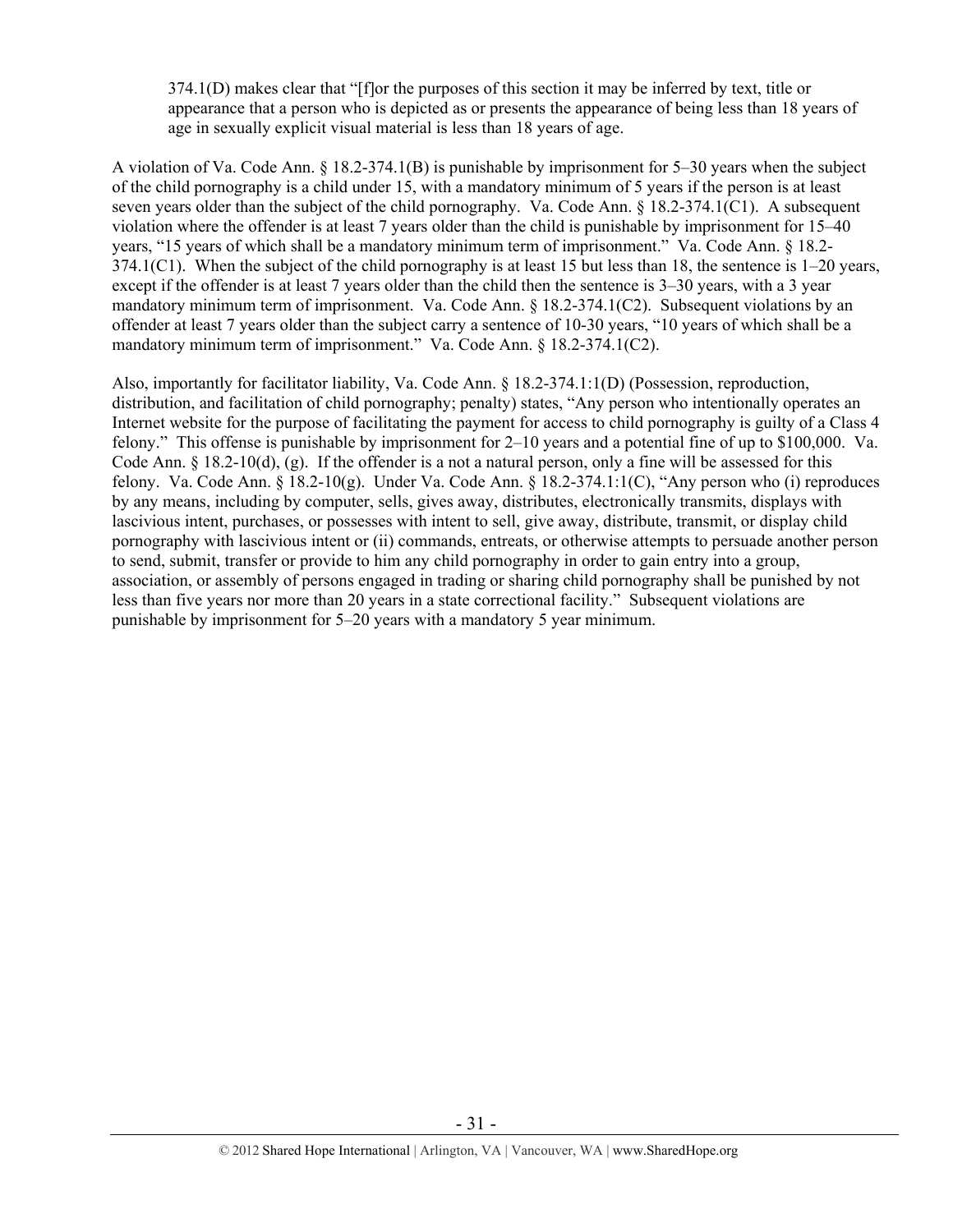#### **FRAMEWORK ISSUE 5: PROTECTIVE PROVISIONS FOR THE CHILD VICTIMS**

#### *Legal Components:*

- *5.1 A victim of domestic minor sex trafficking or CSEC is defined as a victim for purposes of qualifying for crime victims' compensation and other victim benefits.*
- *5.2 The state sex trafficking statute expressly prohibits a defendant from raising consent of the minor to the commercial sex acts as a defense.*
- *5.3 Prostitution laws apply only to adults, making minors under 18 specifically immune from this offense.*
- *5.4 Child victims of sex trafficking or commercial sexual exploitation are provided with a child protection response, including specialized shelter and services, and are not detained in juvenile detention facilities.*
- *5.5 Commercial sexual exploitation or sex trafficking is identified as a type of abuse and neglect within child protection statutes.*
- *5.6 The definition of "caregiver" (or similar term) in the child welfare statutes is broad enough to include a trafficker who has custody or control of a child in order to bring a trafficked child into the protection of child protective services.*
- *5.7 Crime victims' compensation is specifically available to a child victim of sex trafficking or commercial sexual exploitation of children (CSEC) without regard to ineligibility factors.*
- *5.8 Victim-friendly procedures and protections are provided in the trial process for minors under 18.*
- *5.9 Expungement or sealing of juvenile delinquency records resulting from arrests or adjudications for prostitutionrelated offenses committed as a result of, or in the course of, the commercial sexual exploitation of a minor is available within a reasonable time after turning 18.*
- *5.10 Victim restitution and civil remedies for victims of domestic minor sex trafficking or commercial sexual exploitation of children (CSEC) are authorized by law.*
- *5.11 Statutes of limitations for civil and criminal actions for child sex trafficking or commercial sexual exploitation of children (CSEC) offenses are eliminated or lengthened sufficiently to allow prosecutors and victims a realistic opportunity to pursue criminal action and legal remedies.*

*\_\_\_\_\_\_\_\_\_\_\_\_\_\_\_\_\_\_\_\_\_\_\_\_\_\_\_\_\_\_\_\_\_\_\_\_\_\_\_\_\_\_\_\_\_\_\_\_\_\_\_\_\_\_\_\_\_\_\_\_\_\_\_\_\_\_\_\_\_\_\_\_\_\_\_\_\_\_\_\_\_\_\_\_\_\_\_\_\_\_\_\_\_\_* 

# *Legal Analysis:*

 $\overline{a}$ 

*5.1 A victim of domestic minor sex trafficking or CSEC is defined as a victim for purposes of qualifying for crime victims' compensation and other victim benefits.* 

The Virginia Victims' Compensation provisions define a "victim" in Va. Code Ann. § 19.2-368.2<sup>56</sup> as "a person who suffers personal physical injury or death as a direct result of a crime including a person who is injured or killed as a result of foreign terrorism or who suffers personal emotional injury as a direct result of being the subject of a violent felony offense as defined in subsection C of  $\S$  17.1-805,<sup>57</sup> or stalking as described in

<sup>&</sup>lt;sup>56</sup> The text of Va. Code Ann. § 19.2-368.2 included here and elsewhere in this report includes amendments made by the passage of House Bill 948, 2012 Leg., Reg. Sess. (Va. 2012) (effective July 1, 2012).

 $57$  Va. Code Ann. § 17.1-805(C) list of "violent felony offenses" includes the following trafficking-related provisions: "any Class 5 felony violation of § 18.2-47 [Abduction and kidnapping defined; punishment]; any felony violation of § 18.2-48 [Abduction with intent to extort money or for immoral purpose], 18.2-48.1[Abduction by prisoners; penalty] or 18.2-49 [Threatening, attempting or assisting in such abduction]; . . . any violation of subdivision (2) or (3) of  $\S 18.2-355$  [Taking, detaining, etc., person for prostitution, etc., or consenting thereto]; ... any violation of § 18.2-368 [Placing or leaving wife for prostitution], 18.2-370 [Taking indecent liberties with children; penalties] or 18.2-370.1 [Taking indecent liberties with child by person in custodial or supervisory relationship; penalties]; any violation of subsection A of § 18.2-371.1 [Abuse and neglect of children; penalty; abandoned infant]; . . . any violation of § 18.2-374.1 [Production, publication, sale, financing, etc., of child pornography; presumption as to age; severability]; any felony violation of § 18.2-374.1:1 [Possession, reproduction, distribution, and facilitation of child pornography; penalty]; any violation of § 18.2-374.3 [Use of communications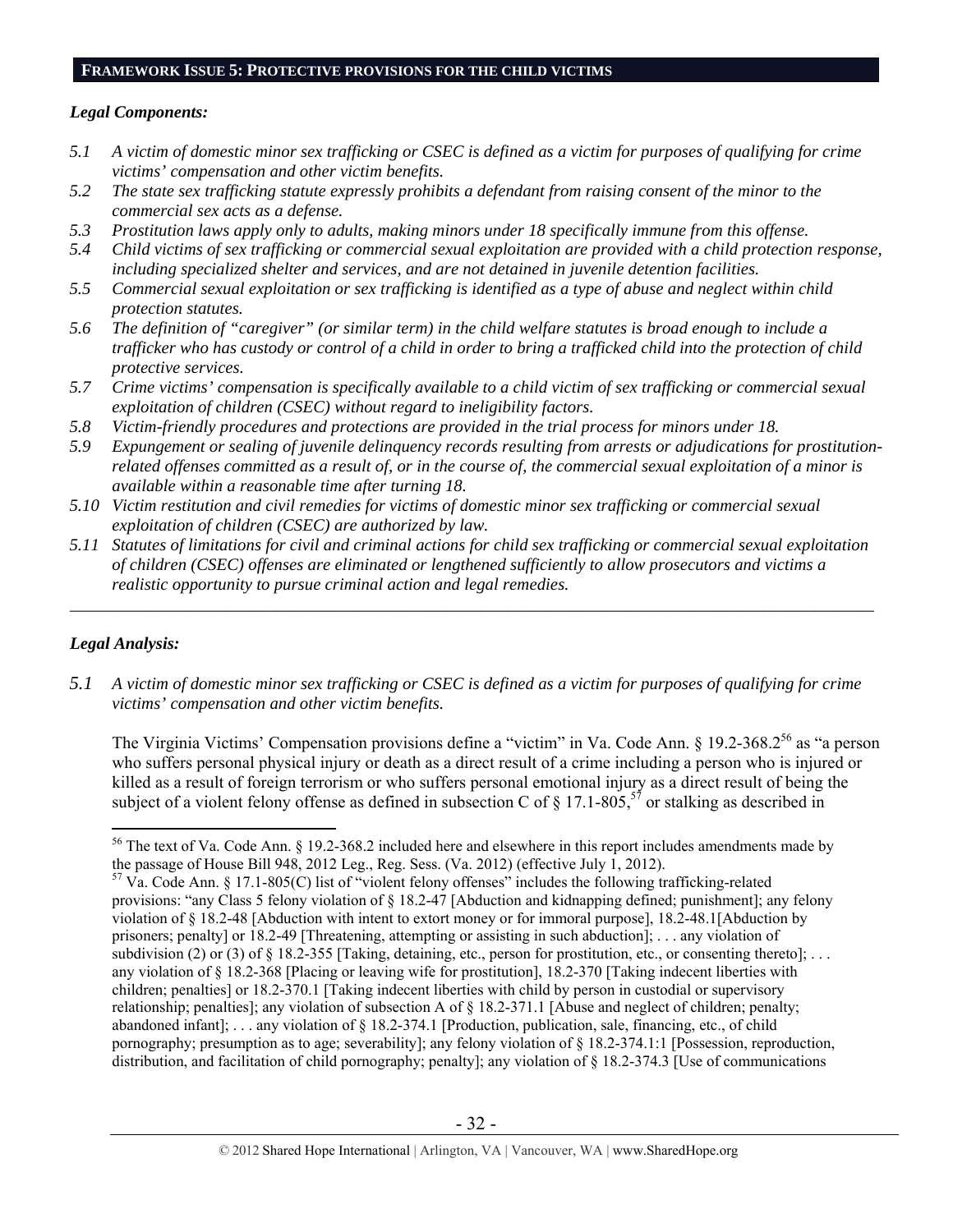§ 18.2-60.3, or attempted robbery or abduction." "Crime" is defined in Va. Code Ann. § 19.2-368.2 as "an act committed by any person in the Commonwealth of Virginia which would constitute a crime as defined by the Code of Virginia or at common law."

#### *5.2 The state sex trafficking statute expressly prohibits a defendant from raising consent of the minor to the commercial sex acts as a defense.*

The Virginia Code does not specifically prohibit a defendant from raising a defense that the subject minor consented to the commercial sex act. However, in the case of a minor accused of committing the sexual offense of carnal knowledge of a child 13–15 years of age pursuant to Va. Code Ann. § 18.2-63(B) proof of victim's consent in a case where the victim is 3 or more years younger than the accused offender reduces the crime classification to a Class 6 felony. If the consenting victim is less than 3 years younger than the accused offender the crime is classified as a Class 4 misdemeanor. Va. Code Ann. § 18.2-63(B).

5.2.1 Recommendation: Enact a provision specifically prohibiting a defense to any commercial sexual offense against a minor under 18 based on consent of the child to the sex act.

## *5.3 Prostitution laws apply only to adults, making minors under 18 specifically immune from this offense.*

Va. Code Ann. § 18.2-346 (Being a prostitute or prostitution) is not limited in application to adult prostitution. It states in subsection (A), "Any person who, for money or its equivalent, commits adultery, fornication or any act in violation of § 18.2-361, or offers to commit adultery, fornication or any act in violation of § 18.2-361 and thereafter does any substantial act in furtherance thereof, shall be guilty of being a prostitute, or prostitution, which shall be punishable as a Class 1 misdemeanor."

5.3.1 Recommendation: Amend Va. Code Ann. § 18.2-346 to make the law inapplicable to minors under 18.

## *5.4 Child victims of sex trafficking or commercial sexual exploitation are provided with a child protection response, including specialized shelter and services, and are not detained in juvenile detention facilities.*

There is no complete or specific mechanism for directing a commercially sexually exploited child to a child protection response process. Certain procedures permit immediate intervention through either child protective services (CPS) or the juvenile courts. Under Va. Code Ann.  $\S 63.2{\text -}1517(A)$  (Authority to take child into custody), in Chapter 15 (Child abuse and neglect) of Title 63.2,

A. A physician or child-protective services worker of a local department or law-enforcement official investigating a report or complaint of abuse and neglect may take a child into custody for up to 72 hours without prior approval of parents or guardians provided:

1. The circumstances of the child are such that continuing in his place of residence or in the care or custody of the parent, guardian, custodian or other person responsible for the child's care, presents an imminent danger to the child's life or health to the extent that severe or irremediable injury would be likely to result or if evidence of abuse is perishable or subject to deterioration before a hearing can be held;

2. A court order is not immediately obtainable;

3. The court has set up procedures for placing such children;

systems to facilitate certain offenses involving children]; ... or any conspiracy or attempt to commit any offense specified in this subsection, and any substantially similar offense under the laws of any state, the District of Columbia, the United States or its territories."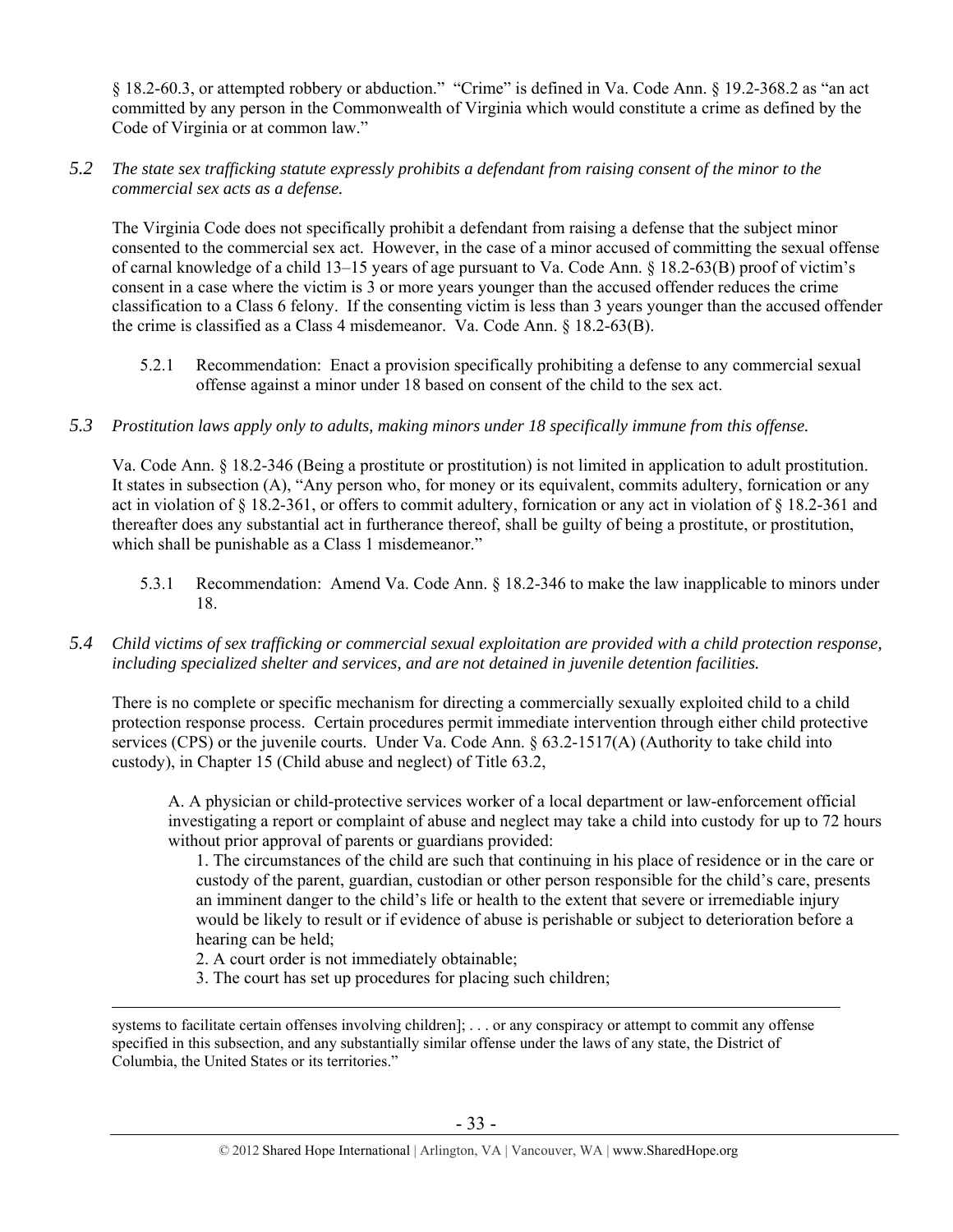4. Following taking the child into custody, the parents or guardians are notified as soon as practicable. Every effort shall be made to provide such notice in person;

5. A report is made to the local department; and

6. The court is notified and the person or agency taking custody of such child obtains, as soon as possible, but in no event later than 72 hours, an emergency removal order pursuant to § 16.1-251; however, if a preliminary removal order is issued after a hearing held in accordance with § 16.1-252 within 72 hours of the removal of the child, an emergency removal order shall not be necessary. Any person or agency petitioning for an emergency removal order after four hours have elapsed following taking custody of the child shall state the reasons therefor pursuant to  $\S$  16.1-251.

Va. Code Ann. § 16.1-251 (Emergency removal order) permits a child to be brought into "immediate custody and placed in shelter care pursuant to an emergency removal order in cases in which the child is alleged to have been abused or neglected." The evidence required to support such an order must establish that "an imminent threat to life or health to the extent that severe or irremediable injury would be likely to result if the child were returned to or left in the custody of his parents, guardian, legal custodian or other person standing in loco parentis pending a final hearing on the petition." Va. Code Ann. § 16.1-251(A)(1). Also, evidence that "[r]easonable efforts have been made to prevent removal of the child from his home and there are no alternatives less drastic than removal of the child from his home which could reasonably protect the child's life or health pending a final hearing on the petition" is required to support an order.<sup>58</sup> Va. Code Ann. § 16.1-251(A)(2). Once an order is granted for emergency removal and a child is taken into custody, "a hearing shall be held in accordance with  $\S$  16.1-252 as soon as practicable, but in no event later than five business days after the removal of the child." Va. Code Ann. § 16.1-251(B). The evidence required for a "preliminary order to issue or for an existing order to be continued" is nearly identical to the requirements for an emergency removal order. Va. Code Ann. §§ 16.1-252(E), 16.1-251(A). "If the preliminary removal order includes a finding of abuse or neglect and the child is removed from his home or a preliminary protective order is issued," a dispositional hearing is to be held within 75 days. Va. Code Ann. § 16.1-252(H). At the dispositional hearing, "[i]f a child is found to be (a) abused or neglected; (b) at risk of being abused or neglected by a parent or custodian who has been adjudicated as having abused or neglected another child in his care; or (c) abandoned by his parent or other custodian, or without parental care and guardianship because of his parent's absence or physical or mental incapacity," the court may order, among other things, that the child "remain with his parent, subject to such conditions and limitations as the court may order with respect to such child and his parent or other adult occupant of the same dwelling," or, if there is "no less drastic alternative," that legal custody be transferred to, among others, a relative or a child welfare agency. Va. Code Ann. § 16.1-278.2(A)(2), (5).

Under the juvenile justice procedures, Va. Code Ann. § 16.1-246 (When and how child may be taken into immediate custody) outlines the conditions for taking a child into immediate custody. Subsection (B) permits a child to be taken into immediate custody "[w]hen a child is alleged to be in need of services or supervision and (i) there is a clear and substantial danger to the child's life or health or (ii) the assumption of custody is necessary to ensure the child's appearance before the court." Subsection (C) allows a child to be taken into immediate custody "[w]hen, in the presence of the officer who makes the arrest, a child has committed an act designated a crime under the law of this Commonwealth, or an ordinance of any city, county, town or service district, or under federal law and the officer believes that such is necessary for the protection of the public interest." After a child is taken into custody under either of these provisions, Va. Code Ann. § 16.1-247 provides,

<sup>&</sup>lt;sup>58</sup> "The alternatives less drastic than removal may include but not be limited to the provision of medical, educational, psychiatric, psychological, homemaking or other similar services to the child or family or the issuance of a preliminary protective order pursuant to § 16.1-253." Va. Code Ann. § 16.1-251(A)(2).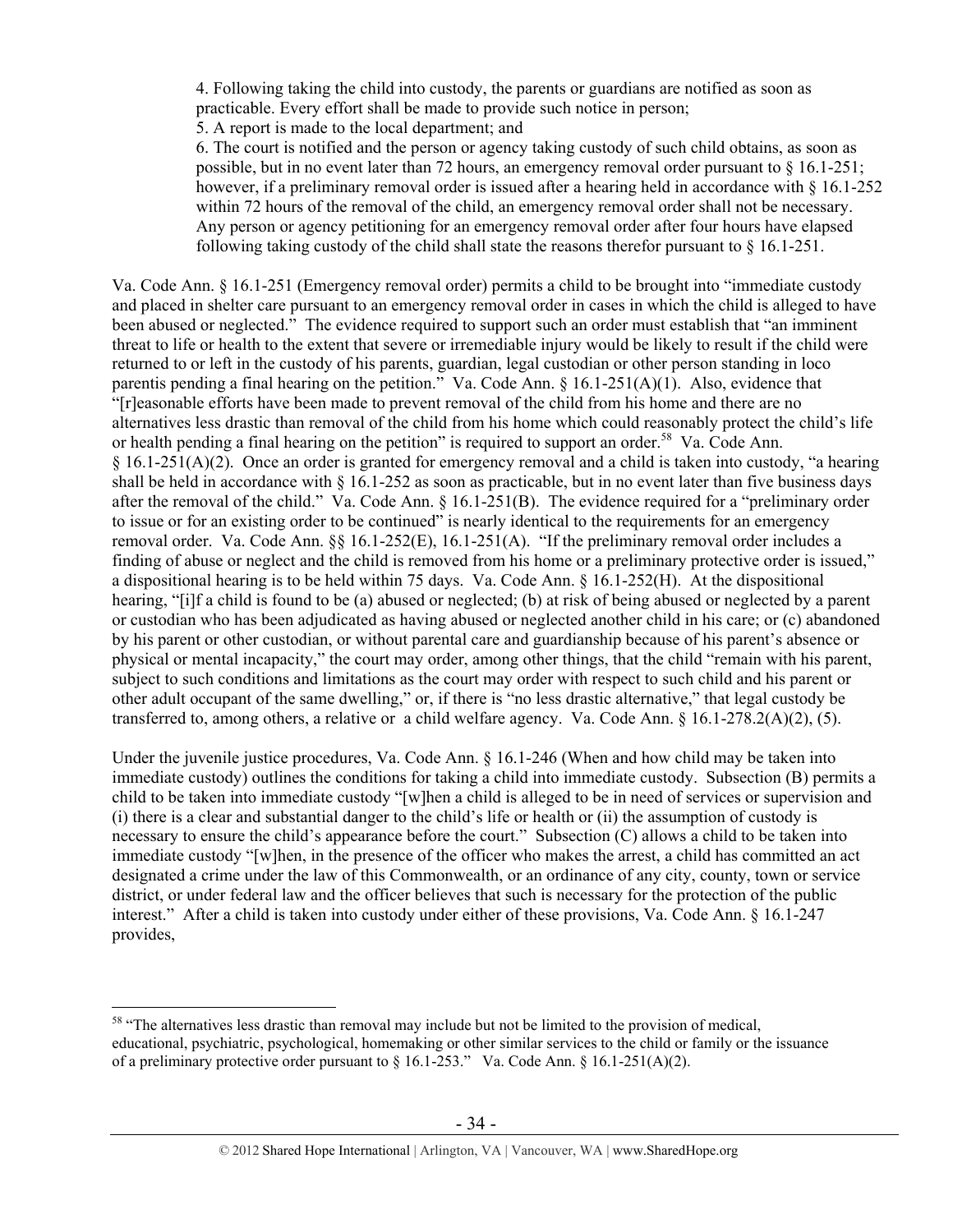B. A person taking a child into custody pursuant to the provisions of subsection B, C, or D of  $\S$  16.1-246, during such hours as the court is open, shall, with all practicable speed, and in accordance with the provisions of this law and the orders of court pursuant thereto:

1. Release the child to such child's parents, guardian, custodian or other suitable person able and willing to provide supervision and care for such child and issue oral counsel and warning as may be appropriate; or

2. Release the child to such child's parents, guardian, legal custodian or other person standing in loco parentis upon their promise to bring the child before the court when requested; or

3. If not released, bring the child to the judge or intake officer of the court and, in the most expeditious manner practicable, give notice of the action taken, together with a statement of the reasons for taking the child into custody, in writing to the judge or intake officer, and the judge, intake officer or arresting officer shall give notice of the action taken orally or in writing to the child's parent, guardian, legal custodian or other person standing in loco parentis.

. . .

E. A person taking a child into custody pursuant to the provisions of subsection B, C, or D of  $\S$  16.1-246 during such hours as the court is not open, shall:

1. Release the child pursuant to the provisions of subdivision B 1 or B 2 of this section; or

2. Release the child on bail or recognizance pursuant to Chapter 9 (§ 19.2-119 et seq.) of Title 19.2; or

3. Place the child taken into custody pursuant to subsection B of § 16.1-246 in shelter care after the issuance of a detention order pursuant to § 16.1-255; or

4. Place the child taken into custody pursuant to subsection C or D of § 16.1-246 in shelter care or in a detention home after the issuance of a warrant by a magistrate; or

5. Place the child in a jail subject to the provisions of § 16.1-249 after the issuance of a warrant by a magistrate or after the issuance of a detention order pursuant to § 16.1-255; or

6. In addition to any other provisions of this subsection, detain the child for a reasonably necessary period of time in order to administer a breath or blood test to determine the alcohol content of his blood, if such child was taken into custody pursuant to § 18.2-266.

Under Va. Code Ann. § 16.1-246(G), a child can be taken into immediate custody "[w]hen a law-enforcement officer has probable cause to believe that a child (i) has run away from home or (ii) is without adult supervision at such hours of the night and under such circumstances that the law-enforcement officer reasonably concludes that there is a clear and substantial danger to the child's welfare." Once a child is taken into custody under Va. Code Ann. § 16.1-246(G), Va. Code Ann. § 16.1-247 provides,

I. A law-enforcement officer taking a child into custody pursuant to the provisions of subsection G of § 16.1-246 shall notify the intake officer of the juvenile court of the action taken. The intake officer shall determine if the child's conduct or situation is within the jurisdiction of the court and if a petition should be filed on behalf of the child. If the intake officer determines that a petition should not be filed, the law-enforcement officer shall as soon as practicable:

1. Return the child to his home;

2. Release the child to such child's parents, guardian, legal custodian or other person standing in loco parentis;

3. Place the child in shelter care for a period not longer than 24 hours after the issuance of a detention order pursuant to § 16.1-255; or

4. Release the child.

During the period of detention authorized by this subsection no child shall be confined in any detention home, jail or other facility for the detention of adults.

J. If a child is taken into custody pursuant to the provisions of subsection . . . G of § 16.1-246 by a lawenforcement officer during such hours as the court is not in session and the child is not released or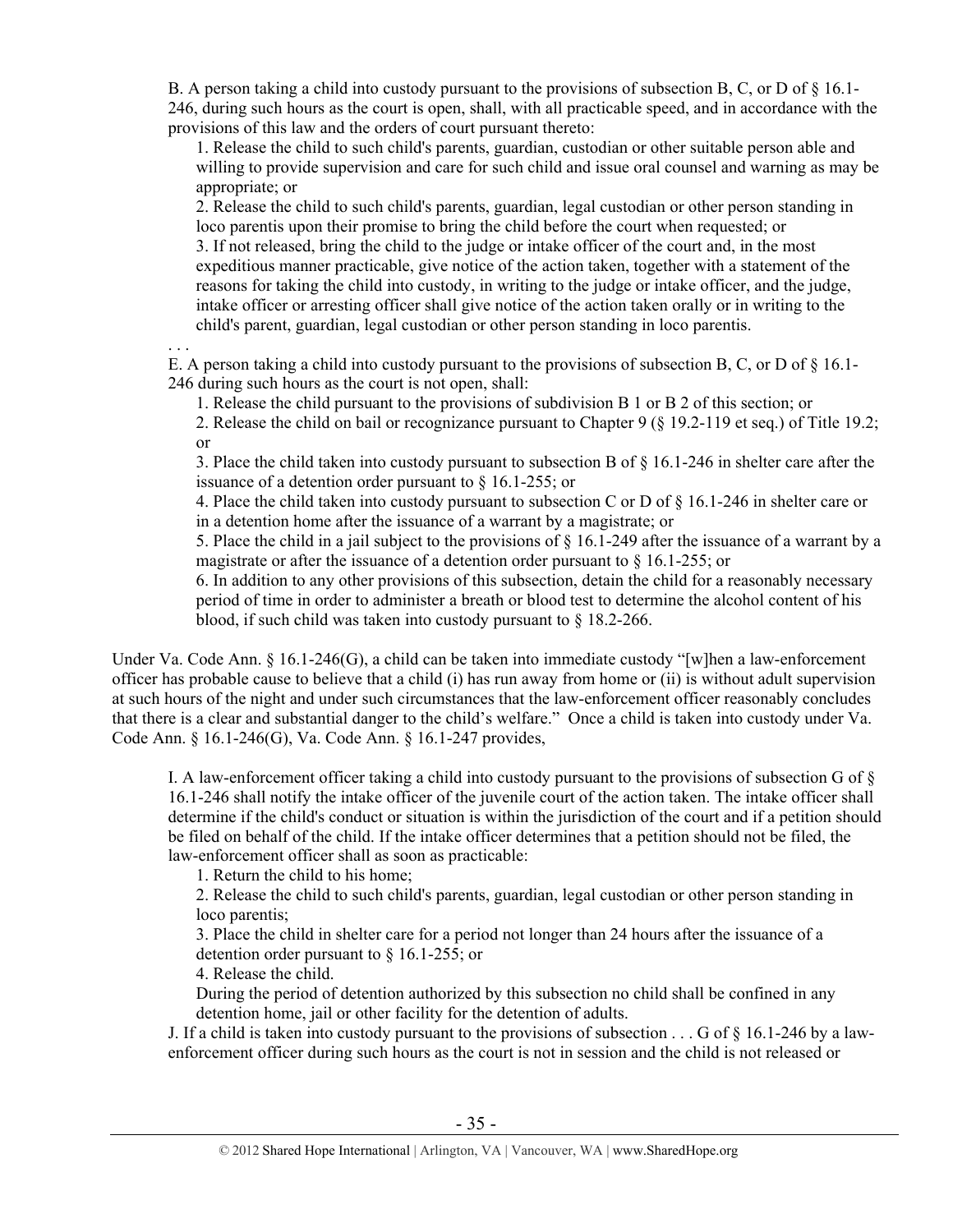transferred to a facility or institution in accordance with subsection . . . I of this section, the child shall be held in custody only so long as is reasonably necessary to complete identification, investigation and processing. The child shall be held under visual supervision in a nonlocked, multipurpose area which is not designated for residential use. The child shall not be handcuffed or otherwise secured to a stationary object.

A juvenile can be detained before adjudication in secure or shelter facilities upon court order under certain conditions. The detention hearing must be held "on the next day on which the court sits within the county or city wherein the charge against the child is pending." Va. Code Ann. § 16.1-250(A). However, "In the event the court does not sit within the county or city on the following day, such child shall appear before a judge within a reasonable time, not to exceed 72 hours, after he has been taken into custody." Va. Code Ann. § 16.1-250(A). Va. Code Ann. § 16.1-248.1(A) (Criteria for detention or shelter care) provides the criteria for issuing a detention order.

 A. A juvenile taken into custody whose case is considered by a judge, intake officer or magistrate pursuant to § 16.1-247 shall immediately be released, upon the ascertainment of the necessary facts, to the care, custody and control of such juvenile's parent, guardian, custodian or other suitable person able and willing to provide supervision and care for such juvenile, either on bail or recognizance pursuant to Chapter 9 (§ 19.2-119 et seq.) of Title 19.2 or under such conditions as may be imposed or otherwise. However, at any time prior to an order of final disposition, a juvenile may be detained in a secure facility, pursuant to a detention order or warrant, only upon a finding by the judge, intake officer, or magistrate, that there is probable cause to believe that the juvenile committed the act alleged, and that at least one of the following conditions is met:

1. The juvenile is alleged to have (a) violated the terms of his probation or parole when the charge for which he was placed on probation or parole would have been a felony or Class 1 misdemeanor if committed by an adult; (b) committed an act that would be a felony or Class 1 misdemeanor if committed by an adult; . . . , and there is clear and convincing evidence that:

 a. Considering the seriousness of the current offense or offenses and other pending charges, the seriousness of prior adjudicated offenses, the legal status of the juvenile and any aggravating and mitigating circumstances, the liberty of the juvenile, constitutes a clear and substantial threat to the person or property of others;

 b. The liberty of the juvenile would present a clear and substantial threat of serious harm to such juvenile's life or health; or

 c. The juvenile has threatened to abscond from the court's jurisdiction during the pendency of the instant proceedings or has a record of willful failure to appear at a court hearing within the immediately preceding 12 months.

2. The juvenile has absconded from a detention home or facility where he has been directed to remain by the lawful order of a judge or intake officer.

3. The juvenile is a fugitive from a jurisdiction outside the Commonwealth and subject to a verified petition or warrant, in which case such juvenile may be detained for a period not to exceed that provided for in § 16.1-323 while arrangements are made to return the juvenile to the lawful custody of a parent, guardian or other authority in another state.

4. The juvenile has failed to appear in court after having been duly served with a summons in any case in which it is alleged that the juvenile has committed a delinquent act or that the child is in need of services or is in need of supervision; however, a child alleged to be in need of services or in need of supervision may be detained for good cause pursuant to this subsection only until the next day upon which the court sits within the county or city in which the charge against the child is pending, and under no circumstances longer than 72 hours from the time he was taken into custody. . . .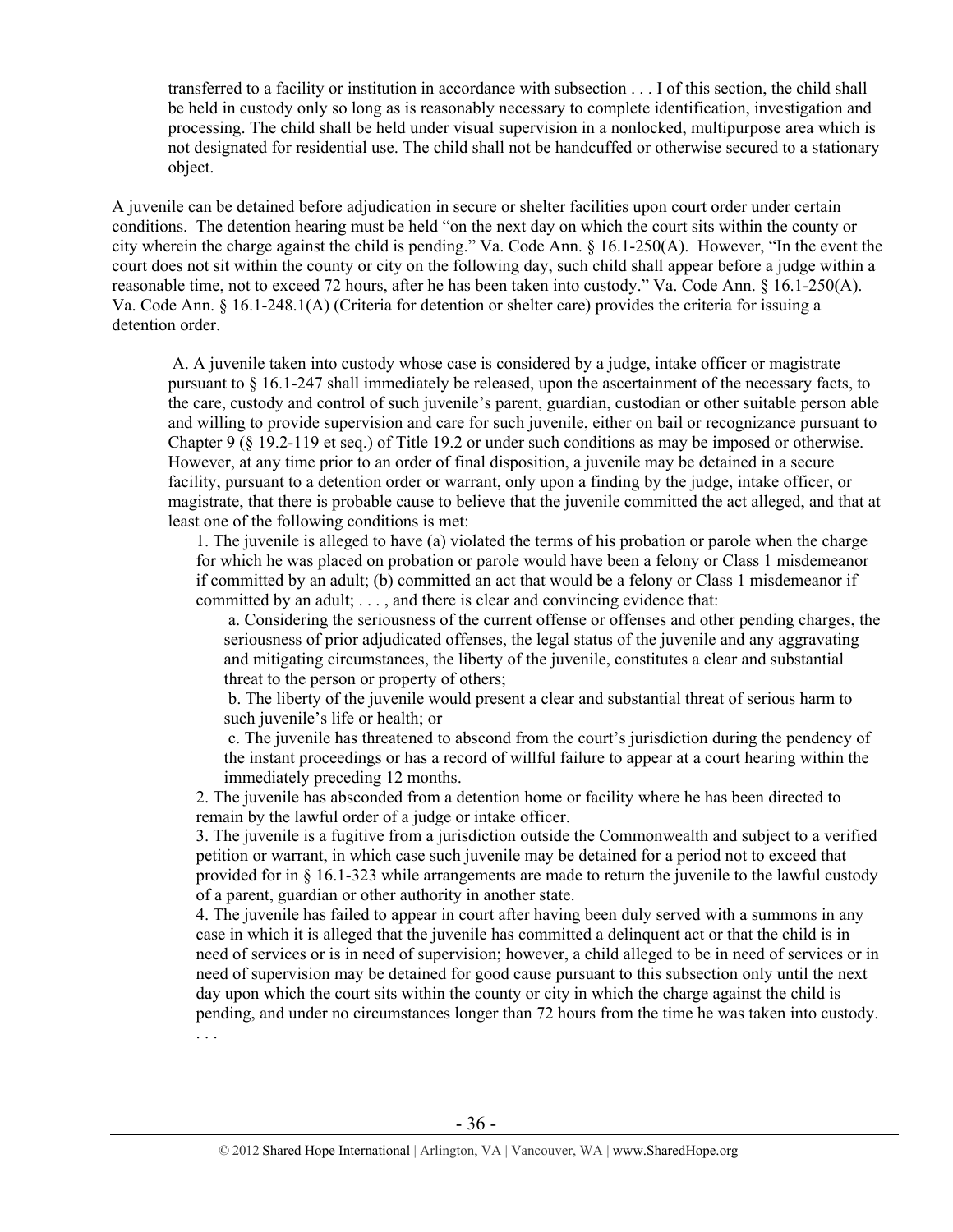5. The juvenile failed to adhere to the conditions imposed upon him by the court, intake officer or magistrate following his release upon a Class 1 misdemeanor charge or a felony charge. . . . .

A child who does not meet the conditions outlined in Va. Code Ann. § 16.1-248.1(A) for placement in a secure facility, must be released to "a parent, guardian or other person willing and able to provide supervision and care under such conditions as the judge, intake officer or magistrate may impose." Va. Code Ann. § 16.1-248.1(B). Except, Va. Code Ann. § 16.1-248.1(B) allows a child to be placed in shelter care if

1. The juvenile is eligible for placement in a secure facility;

2. The juvenile has failed to adhere to the directions of the court, intake officer or magistrate while on conditional release;

3. The juvenile's parent, guardian or other person able to provide supervision cannot be reached within a reasonable time;

4. The juvenile does not consent to return home;

5. Neither the juvenile's parent or guardian nor any other person able to provide proper supervision can arrive to assume custody within a reasonable time; or

6. The juvenile's parent or guardian refuses to permit the juvenile to return home and no relative or other person willing and able to provide proper supervision and care can be located within a reasonable time.

If it is determined that a child should remain in detention or shelter care under Va. Code Ann. § 16.1-248.1, then Va. Code Ann. § 16.1-249(A) (Places of confinement for juveniles) provides the permissible placements as follows,

1. An approved foster home or a home otherwise authorized by law to provide such care;

2. A facility operated by a licensed child welfare agency;

3. If a juvenile is alleged to be delinquent, in a detention home or group home approved by the Department;

4. Any other suitable place designated by the court and approved by the Department;

5. To the extent permitted by federal law, a separate juvenile detention facility located upon the site of an adult regional jail facility established by any county, city or any combination thereof constructed after 1994, approved by the Department of Juvenile Justice and certified by the Board of Juvenile Justice for the holding and detention of juveniles.

Va. Code Ann. § 16.1-277.1 (Time limitation) outlines how long children can remain in detention prior to adjudication and disposition.

A. When a child is held continuously in secure detention, he shall be released from confinement if there is no adjudicatory or transfer hearing conducted by the court for the matters upon which he was detained within twenty-one days from the date he was first detained.

B. If a child is not held in secure detention or is released from same after having been confined, an adjudicatory or transfer hearing on the matters charged in the petition or petitions issued against him shall be conducted within 120 days from the date the petition or petitions are filed. C. When a child is held in secure detention after the completion of his adjudicatory hearing or is detained when the juvenile court has retained jurisdiction as a result of a transfer hearing, he shall be released from such detention if the disposition hearing is not completed within thirty days from the date of the adjudicatory or transfer hearing.

Neither the definition of "Child In Need of Services" nor "Child In Need of Supervision" in Va. Code Ann.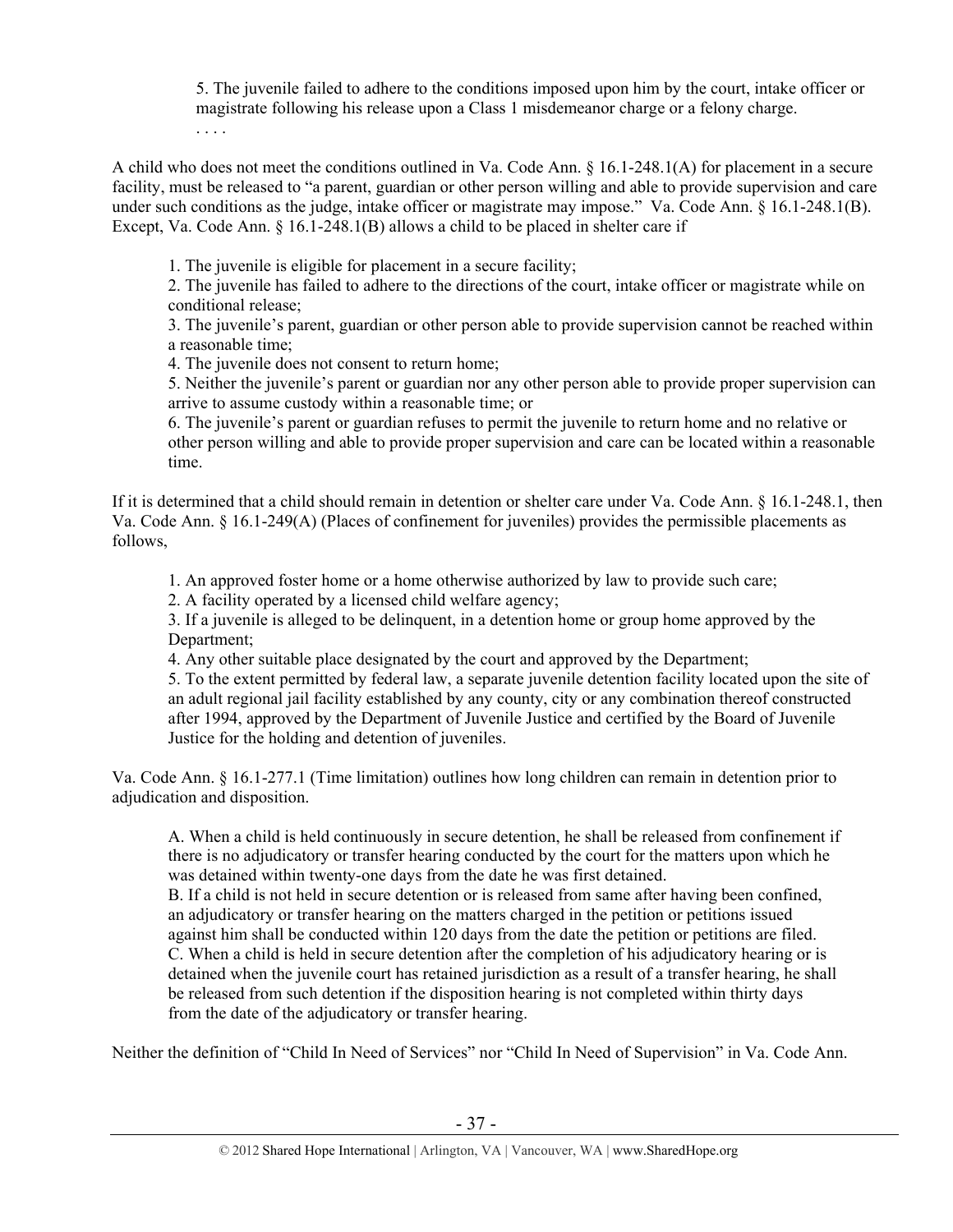§ 16.1-228 specifically includes a commercially sexually exploited child. However, under the definition of "Child in Need of Supervision," a victim of sex trafficking of a minor could be found to be "[a] child who, without reasonable cause and without the consent of his parent, lawful custodian or placement authority, remains away from or deserts or abandons his family or lawful custodian on more than one occasion or escapes or remains away without proper authority from a residential care facility in which he has been placed by the court, and (i) such conduct presents a clear and substantial danger to the child's life or health, (ii) the child or his family is in need of treatment, rehabilitation or services not presently being received, and (iii) the intervention of the court is essential to provide the treatment, rehabilitation or services needed by the child or his family." Va. Code Ann. § 16.1-228.

Va. Code Ann. § 16.1-278.4 provides the possible dispositions for children in need of services or status offenders:

If a child is found to be in need of services or a status offender, the juvenile court or the circuit court may make any of the following orders of disposition for the supervision, care and rehabilitation of the child:

1. Enter an order pursuant to the provisions of § 16.1-278 (ordering government agencies to provide services provided by law).

2. Permit the child to remain with his parent subject to such conditions and limitations as the court may order with respect to such child and his parent.

3. Order the parent with whom the child is living to participate in such programs, cooperate in such treatment or be subject to such conditions and limitations as the court may order and as are designed for the rehabilitation of the child and his parent.

4. Beginning July 1, 1992, in the case of any child fourteen years of age or older, where the court finds that the child is not able to benefit appreciably from further schooling, the court may excuse the child from further compliance with any legal requirement of compulsory school attendance as provided under § 22.1-254 or authorize the child, notwithstanding the provisions of any other law, to be employed in any occupation which is not legally declared hazardous for children under the age of eighteen.

5. Permit the local board of social services or a public agency designated by the community policy and management team to place the child, subject to the provisions of  $\S$  16.1-281, in suitable family homes, child caring-institutions, residential facilities, or independent living arrangements with legal custody remaining with the parents or guardians. . . .

6. Transfer legal custody to any of the following:

a. A relative or other individual who, after study, is found by the court to be qualified to receive and care for the child;

b. A child welfare agency, private organization or facility that is licensed or otherwise authorized by law to receive and provide care for such child. . . .; or

c. The local board of social services of the county or city in which the court has jurisdiction or, at the discretion of the court, to the local board of the county or city in which the child has residence if other than the county or city in which the court has jurisdiction.

. . . 7. Require the child to participate in a public service project under such conditions as the court prescribes.

Va. Code Ann. § 16.1-278.5 addresses the possible dispositions for children in need of supervision. Before disposition, "the appropriate public agency" must "evaluate the child's service needs using an interdisciplinary team approach." Va. Code Ann. § 16.1-278.5(A). After receiving the agency's report, a court may make any of the following dispositions: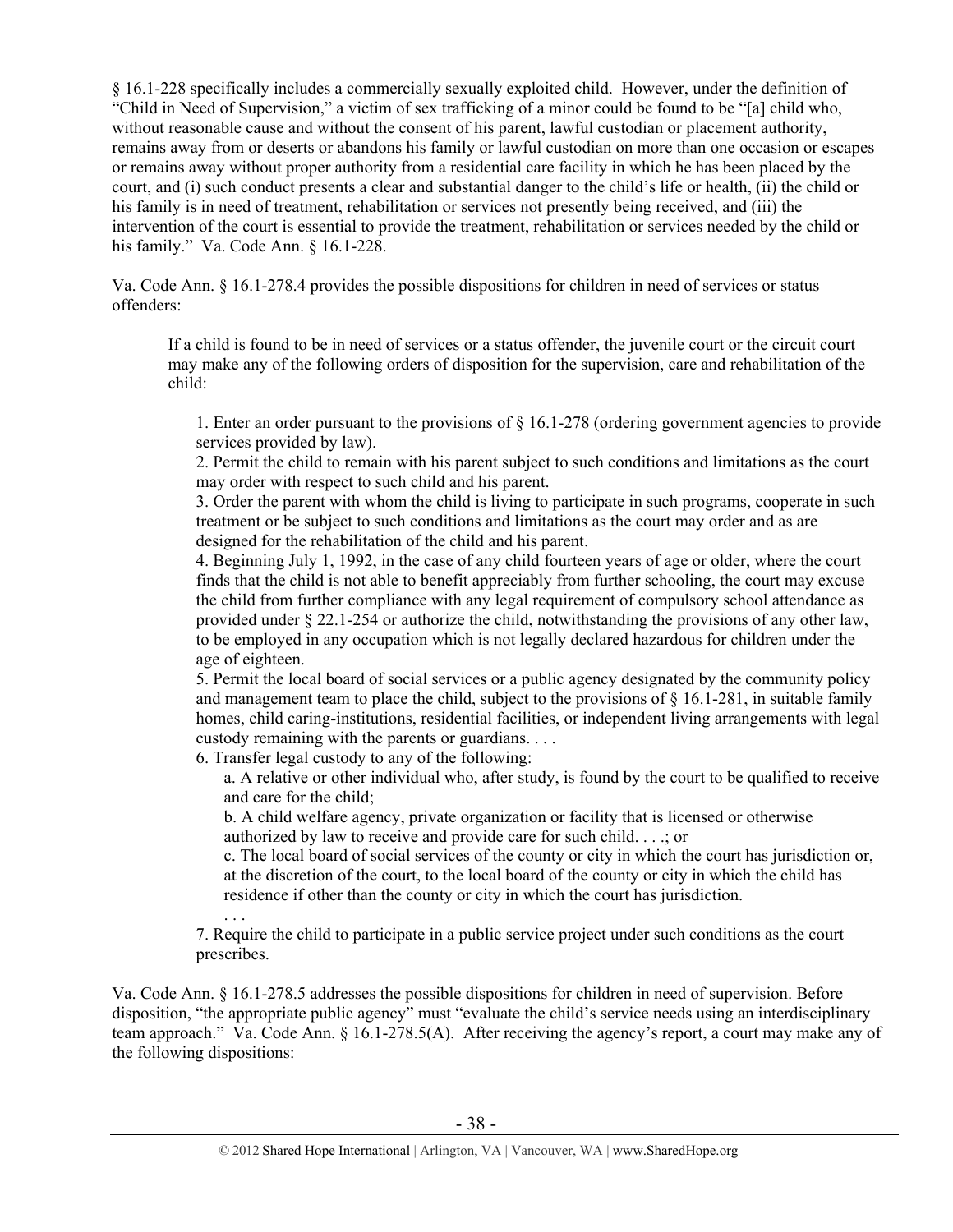B. The court may make any of the following orders of disposition for the supervision, care and rehabilitation of the child:

1. Enter any order of disposition authorized by § 16.1-278.4 for a child found to be in need of services;

2. Place the child on probation under such conditions and limitations as the court may prescribe including suspension of the child's driver's license upon terms and conditions which may include the issuance of a restricted license for those purposes set forth in subsection E of § 18.2-271.1; 3. Order the child and/or his parent to participate in such programs, cooperate in such treatment or be subject to such conditions and limitations as the court may order and as are designed for the rehabilitation of the child;

4. Require the child to participate in a public service project under such conditions as the court may prescribe;

. . .

 $\overline{a}$ 

The Department of Social Services (DSS) is directed to develop a plan to provide services to human trafficking victims through House Bill 2190,<sup>59</sup> which Governor McDonnell approved on March 18, 2011. 2011 Va. Acts 258. The law states,

Such plan shall include provisions for (i) identifying victims of human trafficking in the Commonwealth; (ii) assisting victims of human trafficking with applying for federal and state benefits and services to which they may be entitled; (iii) coordinating the delivery of health, mental health, housing, education, job training, victims' compensation, legal, and other services for victims of human trafficking; (iv) preparing and disseminating educational and training programs and materials to increase awareness of human trafficking and services available to victims of human trafficking among local departments of social services, public and private agencies and service providers, and the public; (v) developing and maintaining community-based services for victims of human trafficking; and (vi) assisting victims of human trafficking with family reunification or return to their place of origin if the person so desires. In developing its plan, the Department shall work together with such other state and federal agencies, public and private entities, and other stakeholders as the Department shall deem appropriate.

- 5.4.1 Recommendation: Establish a mandatory response law directing any minor involved in prostitution or who is a victim of abduction for prostitution or the manufacture of pornography away from the criminal justice system and into a protective system.
- *5.5 Commercial sexual exploitation or sex trafficking is identified as a type of abuse and neglect within child protection statutes.*

Under Va. Code Ann. § 63.2-100, the definition of "abused or neglected child" includes a child under the age of 18 "[w]hose parents or other person responsible for his care commits or allows to be committed any act of sexual exploitation or any<sup>60</sup> sexual act upon a child in violation of the law" and a child under the age of 18 "[w]hose parents or other person responsible for his care creates a substantial risk of physical or mental injury by knowingly leaving the child alone in the same dwelling, including an apartment . . . , with a person to whom the child is not related by blood or marriage and who the parent or other person responsible for his care knows

 $59$  House Bill 2190 is appended to Va Code Ann. § 63.2-200 (Department of Social Services created), as published by Lexis.

 $^{60}$  The definition in Va. Code Ann. § 16.1-228, while substantially similar in quoted part to the definition in Va. Code Ann. § 63.2-100 does not include the phrase "act of sexual exploitation."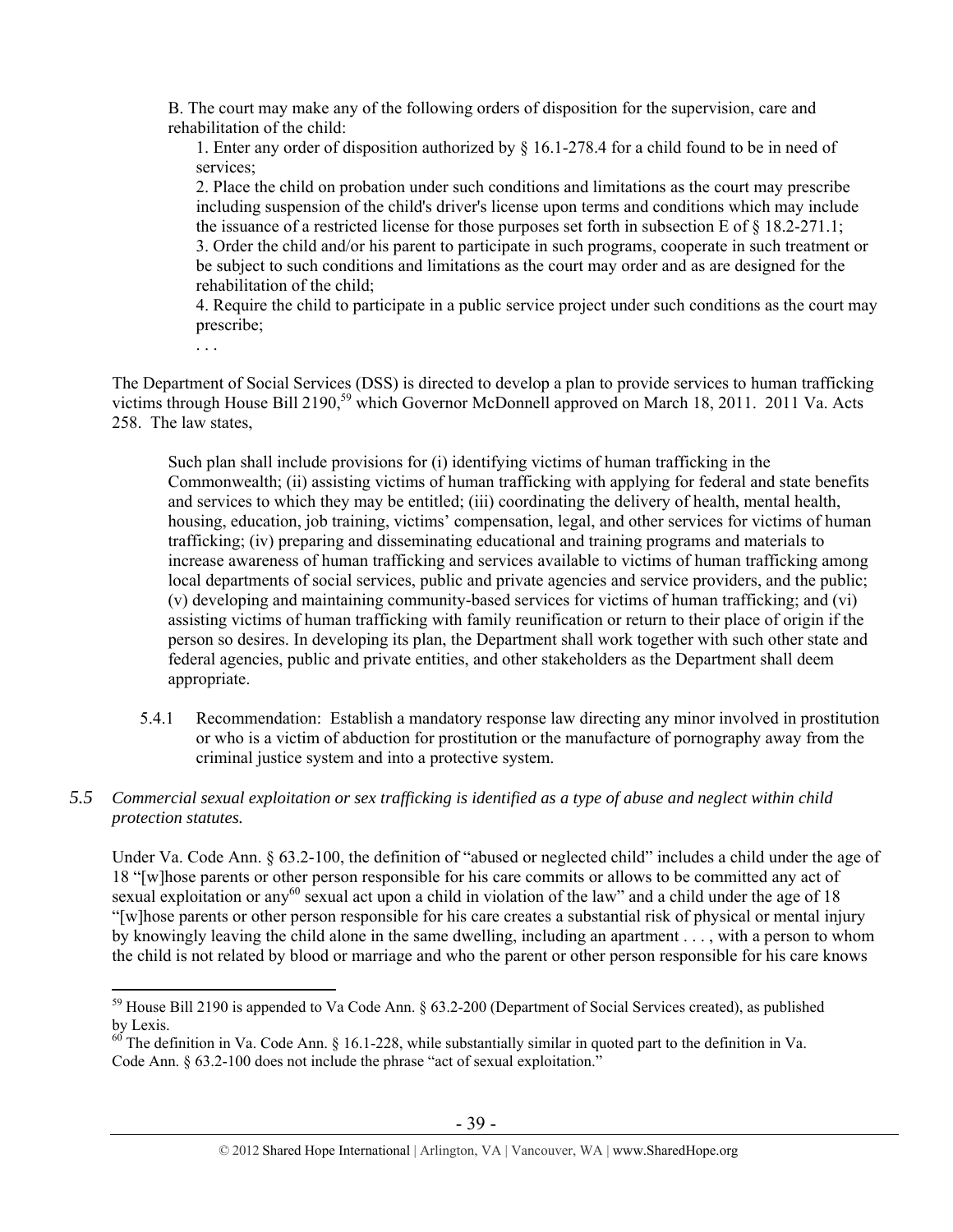has been convicted of an offense against a minor for which registration is required as a violent sexual offender pursuant to  $\S$  9.1-902."

- 5.5.1 Recommendation: Add "a child subjected to commercial sexual exploitation" to the Va. Code Ann. § 16.1-228 and § 63.2-100 definitions of "abused or neglected child."
- *5.6 The definition of "caregiver" (or similar term) in the child welfare statutes is broad enough to include a trafficker who has custody or control of a child in order to bring a trafficked child into the protection of child protective services.*

Va. Code Ann. § 16.1-278.1 defines "parent" for purposes of Article 9 (Disposition), which contains provisions on abused and neglected children, "Children in Need of Services," and "Children in Need of Supervision," to include "parent, guardian, legal custodian, or other person standing in loco parentis." Also, Va. Code Ann. § 16.1-228 (Juvenile and Domestic Relations District Courts―Definitions) and § 63.2-100 (Welfare (Social Services)―Definitions) refer to "parents or other person responsible for his care" of the child in the definition for "abused or neglected child." These definitions may not be sufficient to include a trafficker as subject to investigation and action for abuse and neglect.

- 5.6.1 Recommendation: Amend Va. Code Ann. § 16.1-278.1 (Definitions), § 16.1-228 (Juvenile and Domestic Relations District Courts―Definitions) and § 63.2-100 (Welfare (Social Services) ―Definitions) to ensure that "parent" includes persons who are in control or possession of a child, which would include a trafficker.
- *5.7 Crime victims' compensation is specifically available to a child victim of sex trafficking or commercial sexual exploitation of children (CSEC) without regard to ineligibility factors.*

The Virginia Workers' Compensation program contains ineligibility criteria that could negatively affect domestic minor sex trafficking victims' ability to receive compensation. Va. Code Ann. § 19.2-368.4 (Persons eligible for awards) states in subsection (B) that "[a] person who is criminally responsible for the crime upon which a claim is based, or an accomplice or accessory of such person, shall not be eligible to receive an award with respect to such claim." Va. Code Ann. § 19.2-368.6 (Assignment of claims; investigation; hearing; confidentiality of records; decisions) provides in subsection (D) that "[t]here shall be a rebuttable presumption that the claimant did not contribute to and was not responsible for the infliction of his injury," reducing the risk that a minor victim of prostitution may be found to have contributed to the injuries sustained through her activities in prostitution. Also, a child victim of sex trafficking, who may be afraid or angry with law enforcement, may have an award denied, reduced or withdrawn if "[t]he Commission . . . find[s] that any claimant or award recipient has not fully cooperated with all law-enforcement agencies." Va. Code Ann. § 19.2-368.10.

Va. Code Ann. § 19.2-368.10 (When awards to be made; reporting crime and cooperation with law enforcement) also restricts an award to a victim where the crime was reported to the authorities later than "120 hours after the occurrence of such crime, unless the Commission, for good cause shown, finds the delay to have been justified." An exception is outlined in Va. Code Ann. § 19.2-368.10, which states, "The provisions of this subdivision shall not apply to claims of sexual abuse that occurred while the victim was a minor." However, "sexual abuse" is defined in Va. Code Ann. § 19.2-368.2 as "sexual abuse as defined in subdivision 6 of  $§$  18.2-67.10<sup>61</sup> and acts constituting rape, sodomy, object sexual penetration or sexual battery as defined in Article 7 (§ 18.2-61 et seq.) of Chapter 4 of Title 18.2."

 $\overline{a}$ <sup>61</sup> *See supra* note 10 for the definition of "sexual abuse."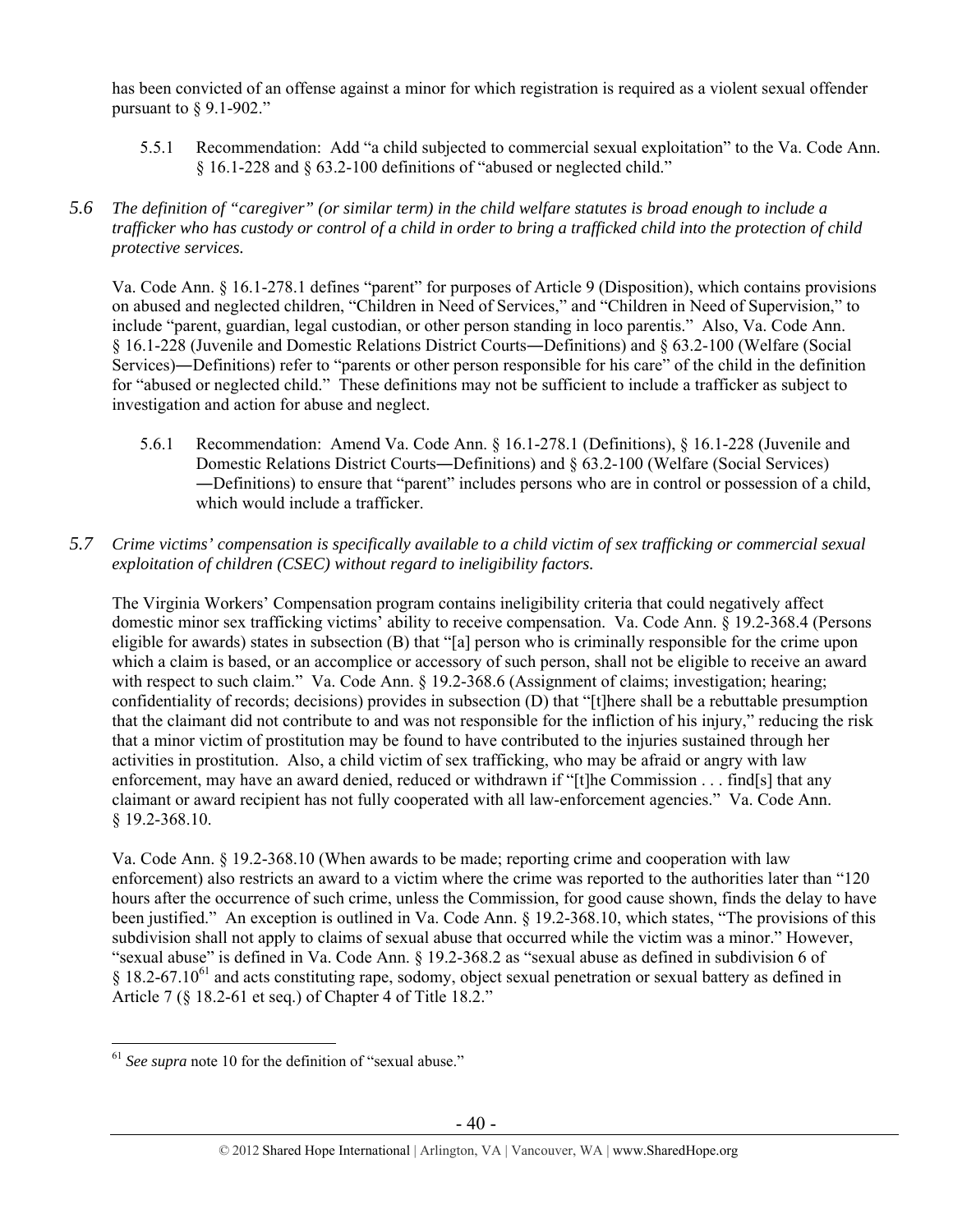Va. Code Ann. § 19.2-368.5(B) gives deadlines for when a claim may be filed by a victim by stating, "A claim shall be filed by the claimant not later than one year after the occurrence of the crime upon which such claim is based, or not later than one year after the death of the victim. However, (i) in cases involving claims made on behalf of a minor or a person who is incapacitated, the provisions of subsection A of § 8.01-229 shall apply to toll the one-year period; (ii) in cases involving claims made by a victim against profits of crime held in escrow pursuant to Chapter 21.2 (§ 19.2-368.19 et seq.) of this title, the claim shall be filed within five years of the date of the special order of escrow; and (iii) in cases involving claims of sexual abuse of a minor, the claim shall be filed within 10 years after the minor's eighteenth birthday. For good cause shown, the Commission may extend the time for filing." Va. Code Ann. § 19.2-368.8(A) also provides for reconsideration of claims of sexual abuse by stating, "The Commission, on its own motion, or upon request of the claimant, may reinvestigate or reopen a decision making or denying an award. Except for claims of sexual abuse that occurred while the victim was a minor, the Commission shall not reopen or reinvestigate a case after the expiration of two years from the date of submission of the original claim. Any claim involving the sexual abuse of a minor that has been denied before July 1, 2001, because it was not timely filed may, upon application filed with the Commission, be reconsidered provided the application for reconsideration is filed within ten years after the minor's eighteenth birthday."

Va. Code Ann. § 19.2-368.11:1 sets forth the limits for the amount of the award, allowing for claims including but not limited to unreimbursed medical costs, loss of earnings, and funeral expenses, after being reduced by any amounts received or to be received from another source or an emergency award, with a total cap not to exceed \$25,000. Va. Code Ann. § 19.2-368.11:1.

5.7.1 Recommendation: Amend Va. Code Ann. § 19.2-368.4 and § 19.2-368.10 to stipulate an exception to listed ineligibility factors for minor victims of commercial sexual exploitation.

# *5.8 Victim-friendly procedures and protections are provided in the trial process for minors under 18.*

Virginia law provides several victim-friendly provisions. Va. Code Ann. § 18.2-67.9 provides a method the court to order for the use of two-way closed circuit television testimony for certain alleged victims of abduction under Va. Code Ann. § 18.2-47 et seq. and other listed crimes upon application by the defendant or prosecutor. Va. Code Ann. § 63.2-1521(A) (Testimony by child using two-way closed-circuit television) also provides for the use of two-way closed circuit television testimony "[i]n any civil proceeding involving alleged abuse or neglect of a child" under certain specified provisions. In both laws, the provisions apply to "[a]n alleged victim who was fourteen years of age or under on the date of the alleged offense and is sixteen or under at the time of the trial" and "[a]ny child witness who is fourteen years of age or under at the time of the trial." Va. Code Ann. § 63.2-1521(B). The statutes explain that the court has discretion to order the testimony via closed-circuit television if it finds that the child is "unavailable to testify in open court in the presence of the defendant, the jury, the judge, and the public, for any of the following reasons: 1. The child's persistent refusal to testify despite judicial requests to do so; 2. The child's substantial inability to communicate about the offense; or 3. The substantial likelihood, based upon expert opinion testimony, that the child will suffer severe emotional trauma from so testifying." Va. Code Ann. §§ 18.2-67.9(B), 63.2-1521(C).

Also, Va. Code Ann. § 63.2-1522(A), (B) allows for out-of-court statements, in certain abuse and neglect civil proceedings, "describing any act of a sexual nature performed with or on the child by another" not otherwise admissible made "by a child the age of twelve or under at the time the statement is offered into evidence" under the following conditions:

1. The child testifies at the proceeding, or testifies by means of a videotaped deposition or closed-circuit television, and at the time of such testimony is subject to cross examination concerning the out-of-court statement or the child is found by the court to be unavailable to testify on any of these grounds: a. The child's death;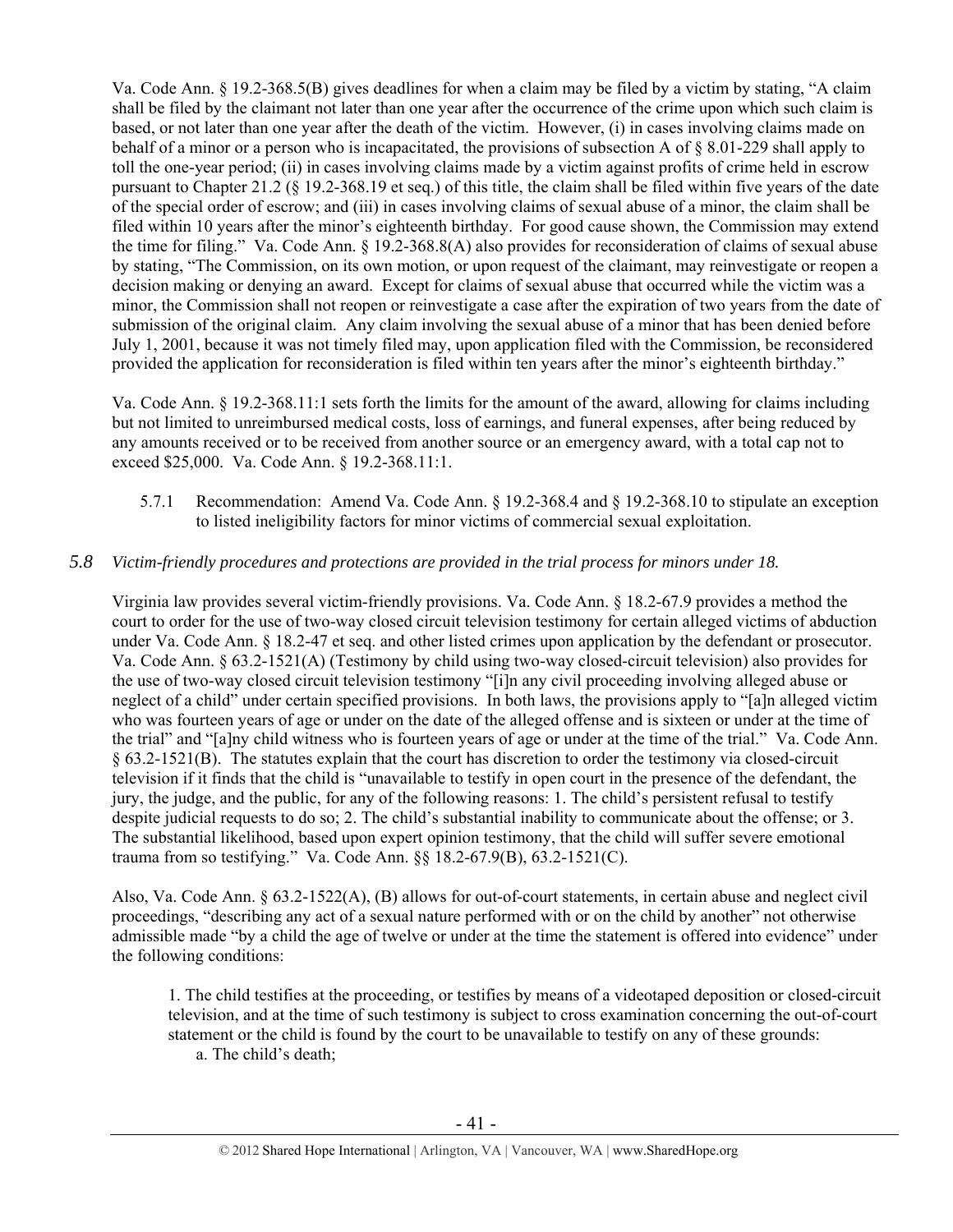b. The child's absence from the jurisdiction, provided such absence is not for the purpose of preventing the availability of the child to testify;

c. The child's total failure of memory;

d. The child's physical or mental disability;

e. The existence of a privilege involving the child;

f. The child's incompetency, including the child's inability to communicate about the offense because of fear or a similar reason; and

g. The substantial likelihood, based upon expert opinion testimony, that the child would suffer severe emotional trauma from testifying at the proceeding or by means of a videotaped deposition or closed-circuit television.

2. The child's out-of-court statement is shown to possess particularized guarantees of trustworthiness and reliability

Va. Code Ann. § 18.2-67.7 (Admission of evidence) provides protection to the testifying victim of a sexual offense (commonly called "rape shield law"). It states,

A. In prosecutions under this article [Criminal sexual assault], or under clause (iii) or (iv) [involving minors] of § 18.2-48 [Abduction with intent to extort money or for immoral purpose], 18.2-370 [Taking indecent liberties with children; penalties], 18.2-370.01 [Indecent liberties by children; penalty], or 18.2-370.1 [Taking indecent liberties with child by person in custodial or supervisory relationship; penalties], general reputation or opinion evidence of the complaining witness's unchaste character or prior sexual conduct shall not be admitted. Unless the complaining witness voluntarily agrees otherwise, evidence of specific instances of his or her prior sexual conduct shall be admitted only if it is relevant and is:

1. Evidence offered to provide an alternative explanation for physical evidence of the offense charged which is introduced by the prosecution, limited to evidence designed to explain the presence of semen, pregnancy, disease, or physical injury to the complaining witness's intimate parts; or

2. Evidence of sexual conduct between the complaining witness and the accused offered to support a contention that the alleged offense was not accomplished by force, threat or intimidation or through the use of the complaining witness's mental incapacity or physical helplessness, provided that the sexual conduct occurred within a period of time reasonably proximate to the offense charged under the circumstances of this case; or

 3. Evidence offered to rebut evidence of the complaining witness's prior sexual conduct introduced by the prosecution.

Subsection (B) of Va. Code Ann. § 18.2-67.7 emphasizes that nothing "shall prohibit the accused from presenting evidence relevant to show that the complaining witness had a motive to fabricate the charge against the accused." A "written notice generally describing the evidence" must be given "prior to the introduction of any evidence, or the opening statement of either counsel, whichever first occurs" in order for the accused to present evidence of "past sexual conduct of the complaining witness with a person other than the accused." Va. Code Ann. § 18.2-67.7(B). Subsection (C) mandates that the evidence may not be admitted or referred to "until the court first determines the admissibility of that evidence at an evidentiary hearing to be held before the evidence is introduced." Additionally, pursuant to subsection (C), "If the court initially determines that the evidence is inadmissible, but new information is discovered during the course of the preliminary hearing or trial which may make such evidence admissible, the court shall determine in an evidentiary hearing whether such evidence is admissible."

Also, under Va. Code Ann. § 18.2-67.6, "The Commonwealth need not demonstrate that the complaining witness cried out or physically resisted the accused in order to convict the accused of an offense under this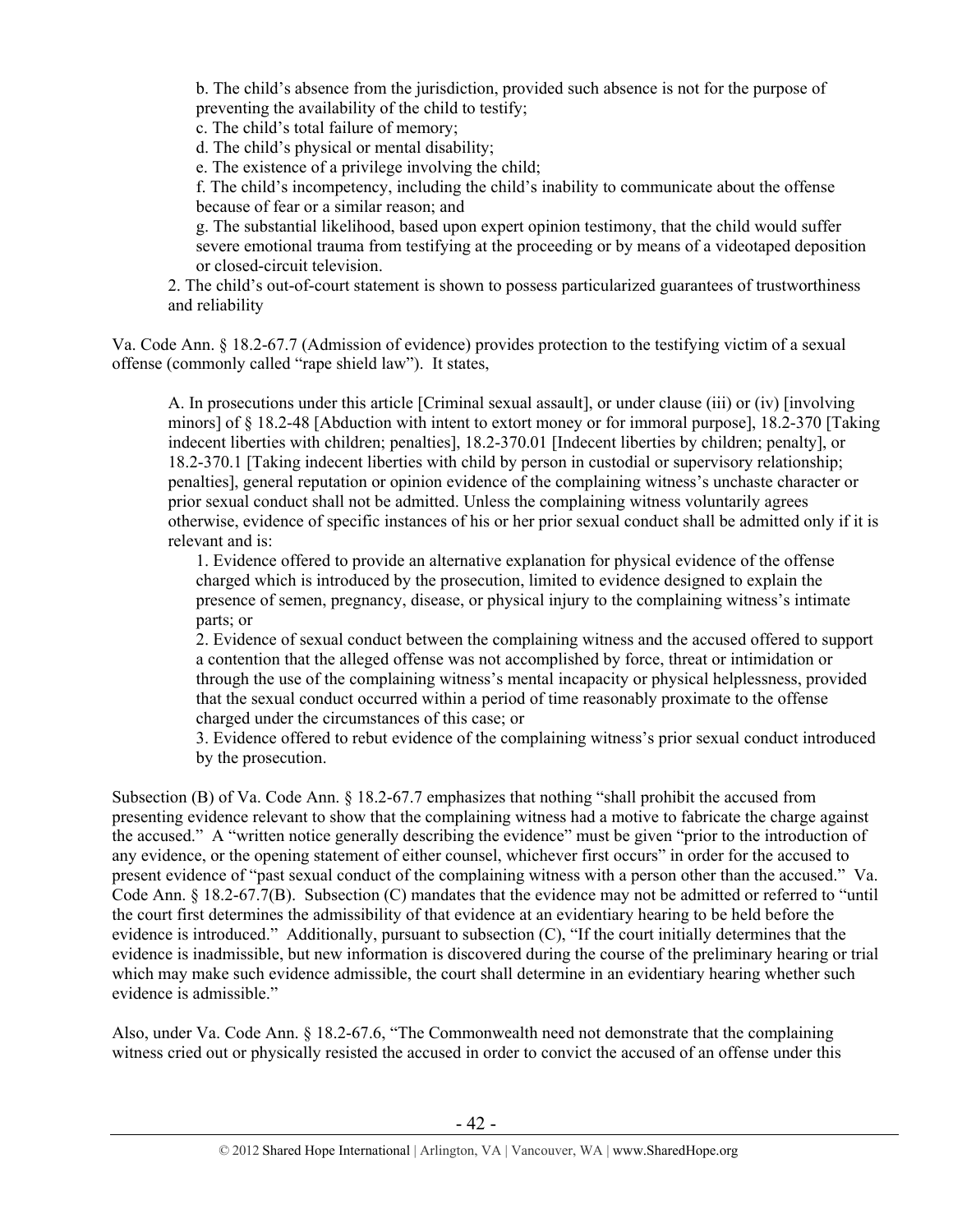article [Criminal sexual assault], but the absence of such resistance may be considered when relevant to show that the act alleged was not against the will of the complaining witness."

- 5.8.1 Recommendation: Amend Va. Code Ann. § 18.2-67.9 and § 63.2-1521 to raise the age of minors allowed to testify via two-way closed circuit television in criminal and civil trials of traffickers.
- *5.9 Expungement or sealing of juvenile delinquency records resulting from arrests or adjudications for prostitutionrelated offenses committed as a result of, or in the course of, the commercial sexual exploitation of a minor is available within a reasonable time after turning 18.*

Va. Code Ann. § 16.1-306(A) (Expungement of court records) directs the automatic annual destruction of records by the clerk of the Juvenile and Domestic Relations Court for any juvenile who has reached 19, if five years have passed from the date of the last hearing. However, the records are kept if the juvenile was found guilty of an offense that would have been a felony if committed by an adult. Va. Code Ann. § 16.1-306(A).<sup>62</sup>

#### *5.10 Victim restitution and civil remedies for victims of domestic minor sex trafficking or commercial sexual exploitation of children (CSEC) are authorized by law.*

Under Va. Code Ann. § 19.2-305.1(B), "[A]ny person who, on or after July 1, 1995, commits, and is convicted of, a crime in violation of any provision in Title 18.2 shall make at least partial restitution for any property damage or loss caused by the crime or for any medical expenses or expenses directly related to funeral or burial incurred by the victim or his estate as a result of the crime, may be compelled to perform community services and, if the court so orders, shall submit a plan for doing that which appears to be feasible to the court under the circumstances." Subsection (E1) states, "A defendant convicted of an offense under § 18.2-374.1, 18.2-374.1:1, or 18.2-374.3 shall be ordered to pay mandatory restitution to the victim of the offense in an amount as determined by the court. For purposes of this subsection, 'victim' means a person who is depicted in a still or videographic image involved in an offense under § 18.2-374.1 [Production, publication, sale, financing, etc., of child pornography; presumption as to age; severability], 18.2-374.1:1 [Possession, reproduction, distribution, and facilitation of child pornography; penalty], or 18.2-374.3 [Use of communications systems to facilitate certain offenses involving children]. The Commonwealth shall make reasonable efforts to notify victims of offenses under § 18.2-374.1, 18.2-374.1:1, or 18.2-374.3."

- 5.10.1 Recommendation: Amend Va. Code Ann. § 19.2-305.1(E.1) to add the offense under Va. Code Ann. § 18.2-48 (Abduction with intent to extort money or for immoral purpose) to ensure victims of sex trafficking have access to mandatory restitution.
- *5.11 Statutes of limitations for civil and criminal actions for child sex trafficking or commercial sexual exploitation of children (CSEC) offenses are eliminated or lengthened sufficiently to allow prosecutors and victims a realistic opportunity to pursue criminal action and legal remedies.*

Va. Code Ann. § 8.01-243(A) provides a statute of limitations for personal injury of two years, unless otherwise provided. Under subsection (B), "Every action for injury to property, including actions by a parent or guardian of an infant against a tort-feasor for expenses of curing or attempting to cure such infant from the result of a personal injury or loss of services of such infant, shall be brought within five years after the cause of action accrues." Va. Code Ann. § 8.01-243(B). Va. Code Ann. § 8.01-243(D) provides, "Every action for injury to the person, whatever the theory of recovery, resulting from sexual abuse occurring during the infancy or

 $\overline{a}$ <sup>62</sup> Additionally, "if the juvenile was found guilty of an offense for which the clerk is required by  $\S$  46.2-383 to furnish an abstract to the Department of Motor Vehicles, the records shall be destroyed when the juvenile has attained the age of 29." Va. Code Ann. § 16.1-306(A).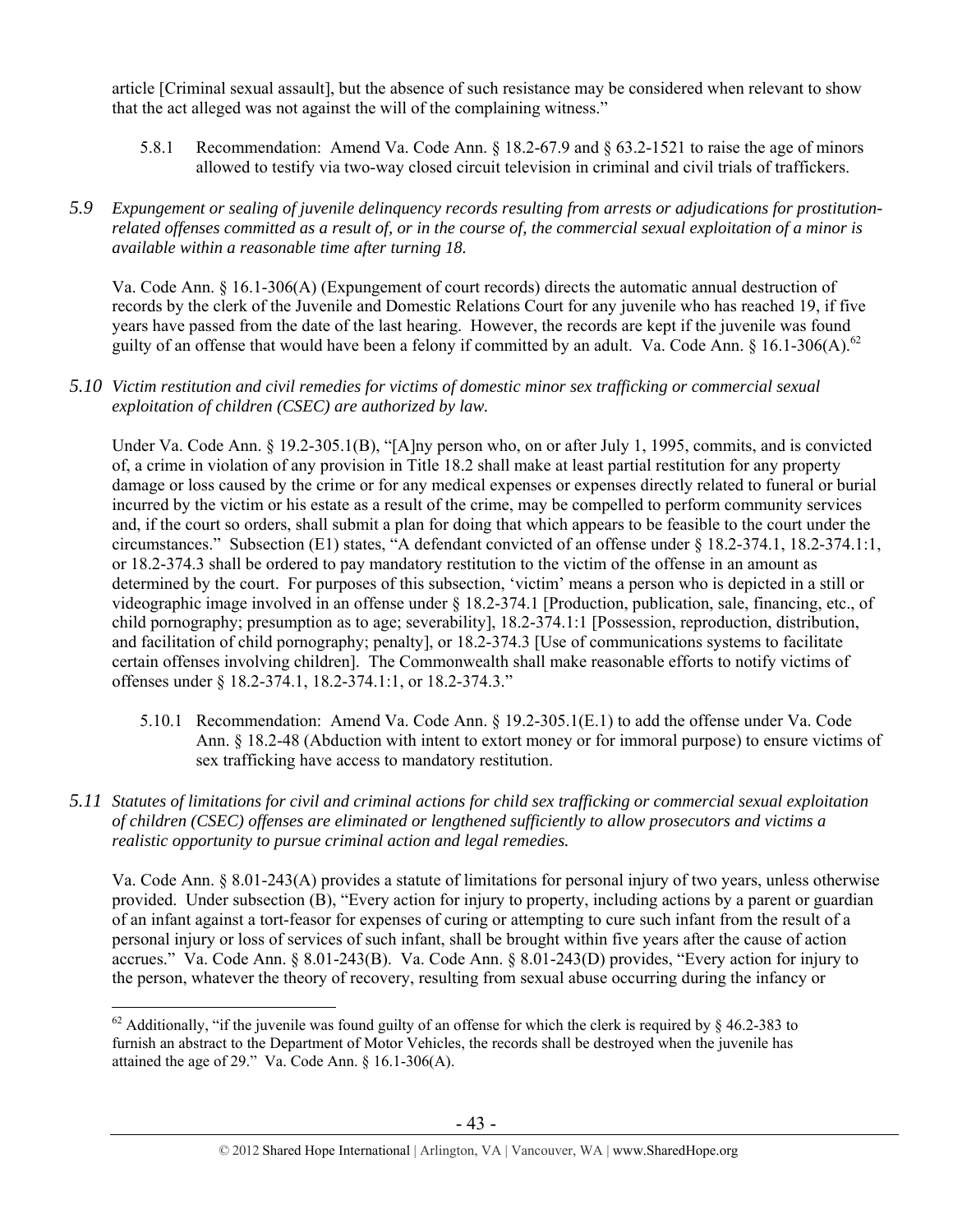incapacity of the person as set forth in subdivision 6 of § 8.01-249 shall be brought within 20 years after the cause of action accrues." Generally, under Va. Code Ann. § 8.01-230, the limitation period begins when the right of action accrues, which is "the date the injury is sustained in the case of injury to the person . . . and not when the resulting damage is discovered, except where the relief sought is solely equitable or where otherwise provided under . . . §§ 8.01-249, 8.01-250 or other statute." Va. Code Ann. § 8.01-249(6) provides some statutory relief for victims of sexual abuse, stating,

In actions for injury to the person, whatever the theory of recovery, resulting from sexual abuse occurring during the infancy or incapacity of the person, upon removal of the disability of infancy or incapacity as provided in § 8.01-229 or, if the fact of the injury and its causal connection to the sexual abuse is not then known, when the fact of the injury and its causal connection to the sexual abuse is first communicated to the person by a licensed physician, psychologist, or clinical psychologist. As used in this subdivision, "sexual abuse" means sexual abuse as defined in subdivision 6 of  $\S$  18.2-67.10<sup>63</sup> and acts constituting rape, sodomy, object sexual penetration or sexual battery as defined in Article 7 (§ 18.2-61 et seq.) of Chapter 4 of Title 18.2;

With regard to criminal actions against traffickers, there is no general statute of limitations for felonies indicated in the Virginia Code.<sup>64</sup> Va. Code Ann. § 19.2-8 (Limitation of prosecutions) states, "A prosecution for a misdemeanor, or any pecuniary fine, forfeiture, penalty or amercement, shall be commenced within one year next after there was cause therefor . . . ."

 $63$  See supra note 10 for definition of "sexual abuse."

<sup>&</sup>lt;sup>64</sup> Statute of Limitations Fact Sheet, NATIONAL CENTER FOR VICTIMS OF CRIME, http://corsal.org/06SOLNCVC% 20Statute\_of\_Limitations\_Fact\_Sheet32%5B1%5D.pdf (last visited June 30, 2011).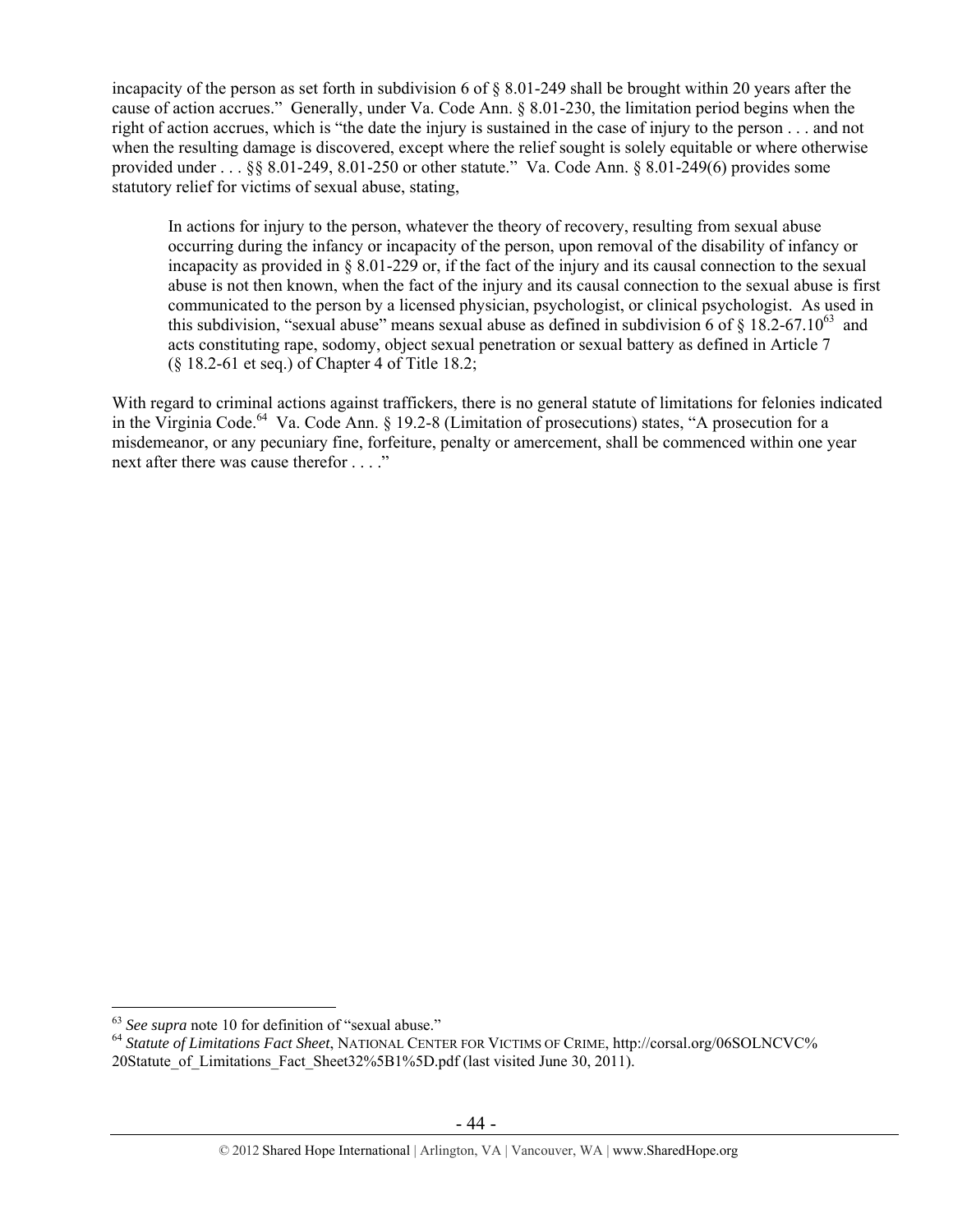#### **FRAMEWORK ISSUE 6: CRIMINAL JUSTICE TOOLS FOR INVESTIGATION AND PROSECUTIONS**

#### *Legal Components:*

- *6.1 Training on human trafficking and domestic minor sex trafficking for law enforcement is statutorily mandated.*
- *6.2 Single party consent to audiotaping is permitted in law enforcement investigations.*
- *6.3 Wiretapping is an available tool to investigate domestic minor sex trafficking.*
- *6.4 Using a law enforcement decoy posing as a minor to investigate buying or selling of commercial sex acts is not a defense to soliciting, purchasing, or selling sex with a minor.*
- *6.5 Using the Internet to investigate buyers and traffickers is a permissible investigative technique.*
- *6.6 Law enforcement and child welfare agencies are mandated to promptly report missing and recovered children. \_\_\_\_\_\_\_\_\_\_\_\_\_\_\_\_\_\_\_\_\_\_\_\_\_\_\_\_\_\_\_\_\_\_\_\_\_\_\_\_\_\_\_\_\_\_\_\_\_\_\_\_\_\_\_\_\_\_\_\_\_\_\_\_\_\_\_\_\_\_\_\_\_\_\_\_\_\_\_\_\_\_\_\_\_\_\_\_\_\_\_\_\_\_*

## *Legal Analysis:*

 $\overline{a}$ 

*6.1 Training on human trafficking and domestic minor sex trafficking for law enforcement is statutorily mandated.* 

Under Va. Code Ann.  $\S 9.1$ -102,<sup>65</sup> the Department of Criminal Justice Services, under the direction of the Criminal Justice Services Board, has the "power and duty" to in subsection (55), "In conjunction with the Office of the Attorney General, advise law-enforcement agencies and attorneys for the Commonwealth regarding the identification, investigation, and prosecution of human trafficking offenses using the common law and existing criminal statutes in the Code of Virginia." Additionally, under subsection (37), the department has the power to "[e]stablish training standards and publish a model policy for law-enforcement personnel in the handling of family abuse, domestic violence, sexual assault and stalking cases, including standards for determining the predominant physical aggressor in accordance with Section 19.2-81.3." Additionally, "The Department shall provide technical support and assistance to law-enforcement agencies in carrying out the requirements set forth in § 9.1-1301 [Sexual assault policies for law-enforcement agencies in the Commonwealth] and shall by December 1, 2009, submit a report on the status of implementation of these requirements to the chairmen of the House and Senate Courts of Justice Committees." Va. Code Ann. § 9.1-102(37).

Under Va. Code Ann. § 9.1-1301, "The Virginia Department of State Police and the police and sheriff's departments of every political subdivision in the Commonwealth and every campus police department shall establish written policies and procedures regarding a law-enforcement officer's response to an alleged criminal sexual assault in violation of Article 7 (§ 18.2-61 et seq.) of Chapter 4 of Title 18.2. Such policies shall, at a minimum, provide guidance as to the department's policy on (i) training; (ii) compliance with §§ 19.2-9.1 and 19.2-165.1; (iii) transportation of alleged sexual assault victims; and (iv) the provision of information on legal and community resources available to alleged victims of sexual assault."

While the Virginia Office of the Attorney General (OAG), in cooperation with the Virginia Department of While the Virginia Office of the Attorney Sensing (OTS), in Every Figure 2.1 (2014), the Services Criminal Justice Services (DCJS) provides a regional multidisciplinary training to law enforcement officers, prosecutors and victim-witness coordinators in Virginia, this training is not mandatory for law enforcement.<sup>6</sup>

6.1.1 Recommendation: Enact a law that makes training regarding human trafficking mandatory for law enforcement.

 $65$  The text of Va. Code Ann. § 9.1-102 included here and elsewhere in this report includes amendments made by the passage of Senate Bill 541 and House Bill 1291, 2012 Leg. Reg. Sess. (Va. 2012) (effective July 1, 2012). 66 *See* http://www.dcjs.virginia.gov/trainingevents/cple/HTtraining/, (last visited November 28, 2012).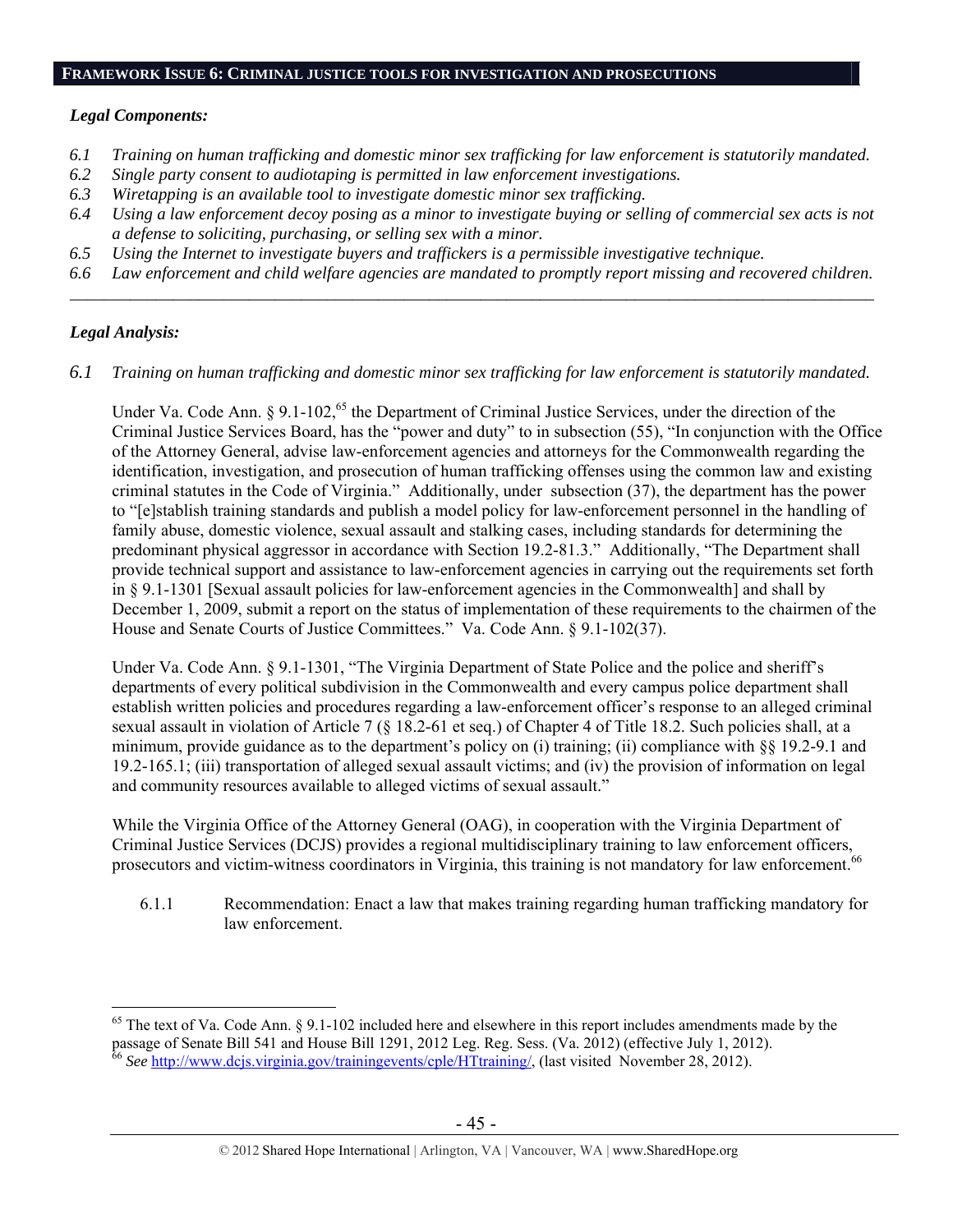# *6.2 Single party consent to audiotaping is permitted in law enforcement investigations.*

Va. Code Ann. § 19.2-62(B)(2) authorizes interception of a wire, electronic, or oral communication if one party gives consent. That section states, "It shall not be a criminal offense under this chapter for a person to intercept a wire, electronic or oral communication, where such person is a party to the communication or one of the parties to the communication has given prior consent to such interception."

# *6.3 Wiretapping is an available tool to investigate domestic minor sex trafficking.*

Va. Code Ann. § 19.2-66(A) states in part, "The Attorney General or Chief Deputy Attorney General, if the Attorney General so designates in writing, in any case where the Attorney General is authorized by law to prosecute or pursuant to a request in his official capacity of an attorney for the Commonwealth in any city or county, may apply to a judge of competent jurisdiction for an order authorizing the interception of wire, electronic or oral communications by the Department of State Police, when such interception may reasonably be expected to provide evidence" of certain felony offenses. The relevant felony offenses listed include "any felonies that are not Class 6 felonies in Article 7 (§ 18.2-61 et seq. [Criminal sexual assault]) of Chapter 4 of Title 18.2." This allows authorization of wiretapping in trafficking and CSEC investigations involving Va. Code Ann. § 18.2-48 (Abduction with intent to extort money or for immoral purpose), § 18.2-370(B) (Taking indecent liberties with children), and § 18.2-356 (Receiving money for procuring person).

Va. Code § 19.2-68(G) (Application for and issuance of order authorizing interception; contents of order; recording and retention of intercepted communications, applications and orders; notice to parties; introduction in evidence of information obtained) outlines the admissibility into evidence of intercepted communications. That section requires at least 10 days' notice, which may be judicially waived in some circumstances. Subsection H sets forth the grounds for moving to suppress such evidence.

*6.4 Using a law enforcement decoy posing as a minor to investigate buying or selling of commercial sex acts is not a defense to soliciting, purchasing, or selling sex with a minor.* 

There is no specific statutory authority for law enforcement to use a decoy in investigating domestic minor sex trafficking, but the provisions in Va. Code Ann.  $\S 18.2-374.3(C)$ –(E) use the phrase "child he knows or has reason to believe is less than 15 years of age," when referring to the offender, indicating that decoys can be used.

- 6.4.1 Recommendation: Enact a law expressly permitting the use of a decoy to investigate domestic minor sex trafficking related crimes.
- *6.5 Using the Internet to investigate buyers and traffickers is a permissible investigative technique.*

Va. Code Ann. § 18.2-374.3(C) (Use of communications systems to facilitate certain offenses involving children) uses the phrase "child he knows or has reason to believe is less than 15 years of age," when referring to the offender, indicating that law enforcement can use the Internet to pose as minors to investigate the crime.

- 6.5.1 Recommendation: Amend Va. Code Ann. § 18.2-374.3 (Use of communications systems to facilitate certain offenses involving children) to prohibit a defense to prosecution for this offense based on the "minor" being a law enforcement officer or agent of law enforcement.
- *6.6 Law enforcement and child welfare agencies are mandated to promptly report missing and recovered children.*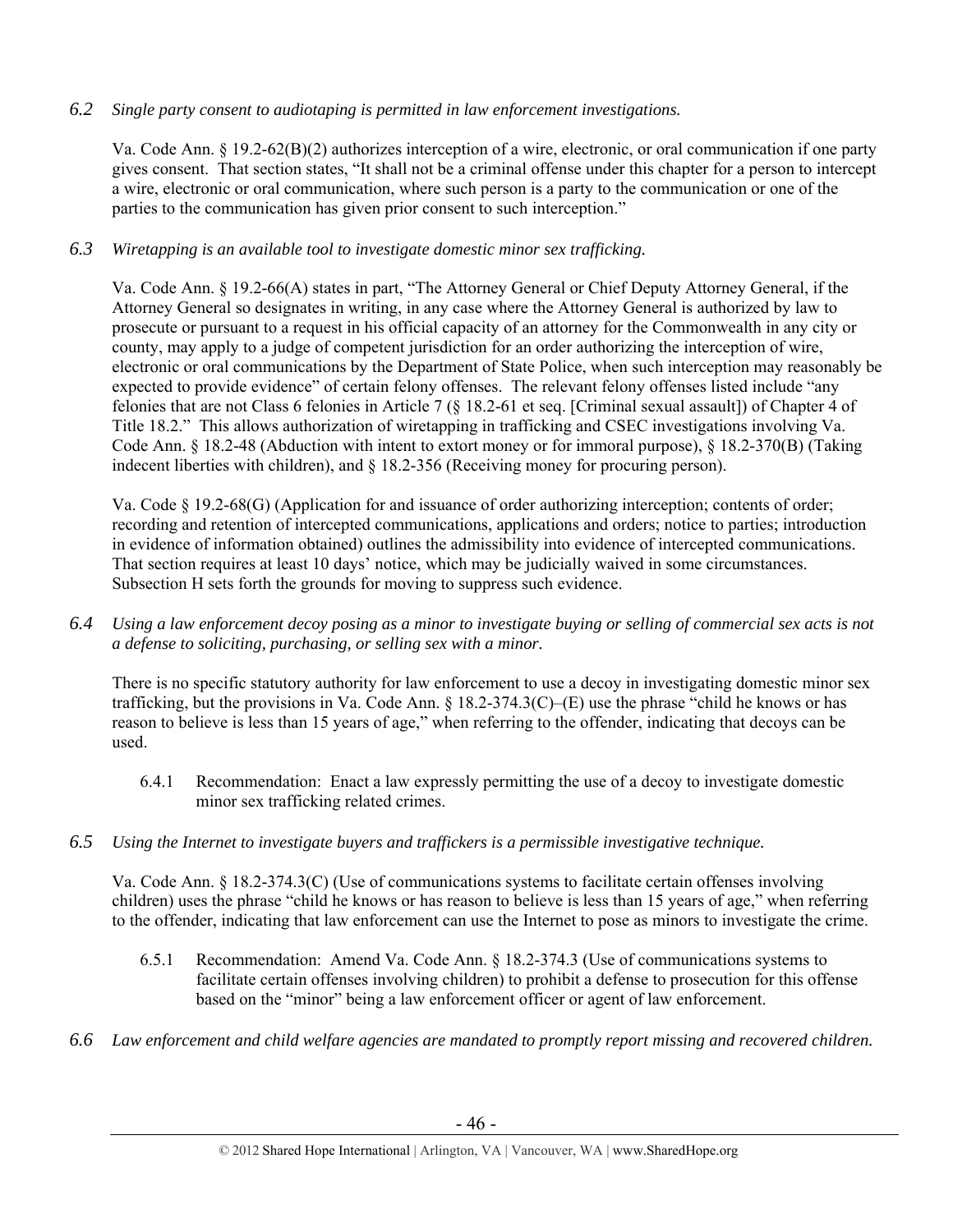Va. Code Ann. § 52-31 establishes the "Missing Children Information Clearinghouse."67 Also, Va. Code Ann. § 15.2-1718 (Receipt of missing child reports) requires law enforcement to promptly enter missing child information into the state and national systems in addition to this, stating,

No police or sheriff's department shall establish or maintain any policy which requires the observance of any waiting period before accepting a missing child report as defined in § 52-32. Upon receipt of a missing child report by any police or sheriff's department, the department shall immediately, but in all cases within two hours of receiving the report, enter identifying and descriptive data about the child into the Virginia Criminal Information Network and the National Crime Information Center Systems, forward the report to the Missing Children Information Clearinghouse within the Department of State Police, notify all other law-enforcement agencies in the area, and initiate an investigation of the case.

In addition, Va. Code Ann. § 52-31.1 instructs the Superintendent of State Police to "establish a network to implement reports of the disappearance of children by local law-enforcement agencies to local school division superintendents and the State Registrar of Vital Records." Va. Code Ann. § 22.1-288.1(B) states, "Upon notification by a local law-enforcement agency of a child's disappearance, the principal of any school in which the child was enrolled at the time of the disappearance shall indicate, by mark, in the child's cumulative record that the child has been reported as missing. Upon notification by law enforcement that the child is located, the principal shall remove the mark from the record." Va. Code Ann. § 32.1-275.2 instructs the State Registrar to indicate on birth records that a child is missing when notified of the disappearance.

Va. Code Ann. § 52-34 (Notification required when missing child located) states that "[a]ny law-enforcement officer who has reported a missing child to the Clearinghouse shall notify the Clearinghouse immediately upon determining the location of the child."

 $67$  Va. Code Ann. § 52-32 defines "missing child" as "any person who is under the age of 21 years, whose temporary or permanent residence is in Virginia, or is believed to be in Virginia, whose whereabouts are unknown to any parent, guardian, legal custodian or other person standing in loco parentis of the child, and who has been reported as missing to a law-enforcement agency within the Commonwealth."